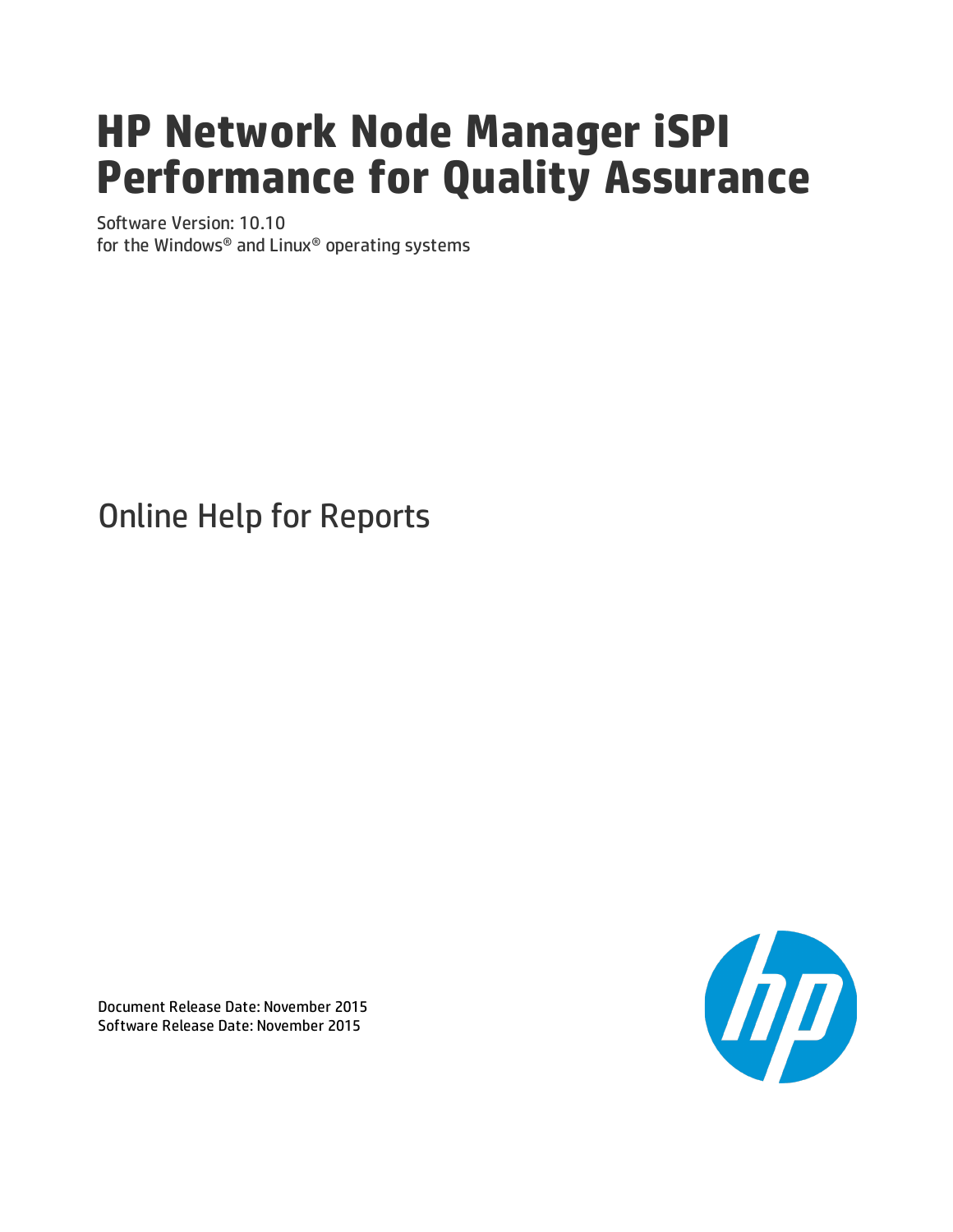## Legal Notices

### **Warranty**

The only warranties for HP products and services are set forth in the express warranty statements accompanying such products and services. Nothing herein should be construed as constituting an additional warranty. HP shall not be liable for technical or editorial errors or omissions contained herein.

The information contained herein is subject to change without notice.

### Restricted Rights Legend

Confidential computer software. Valid license from HP required for possession, use or copying. Consistent with FAR 12.211 and 12.212, Commercial Computer Software, Computer Software Documentation, and Technical Data for Commercial Items are licensed to the U.S. Government under vendor's standard commercial license.

### Copyright Notice

© Copyright 2011 - 2015 Hewlett-Packard Development Company, L.P.

### Trademark Notices

Adobe® is a trademark of Adobe Systems Incorporated.

Microsoft® and Windows® are U.S. registered trademarks of Microsoft Corporation.

UNIX® is a registered trademark of The Open Group.

## Documentation Updates

The title page of this document contains the following identifying information:

- Software Version number, which indicates the software version.
- Document Release Date, which changes each time the document is updated.
- <sup>l</sup> Software Release Date, which indicates the release date of this version of the software.

To check for recent updates or to verify that you are using the most recent edition of a document, go to: **https://softwaresupport.hp.com**

This site requires that you register for an HP Passport and sign in. To register for an HP Passport ID, go to: **https://hpp12.passport.hp.com/hppcf/createuser.do**

Or click the **Register** link at the top of the HP Software Support page.

You will also receive updated or new editions if you subscribe to the appropriate product support service. Contact your HP sales representative for details.

### **Support**

Visit the HP Software Support Online web site at: **https://softwaresupport.hp.com**

This web site provides contact information and details about the products, services, and support that HP Software offers.

HP Software online support provides customer self-solve capabilities. It provides a fast and efficient way to access interactive technical support tools needed to manage your business. As a valued support customer, you can benefit by using the support web site to:

- Search for knowledge documents of interest
- Submit and track support cases and enhancement requests
- Download software patches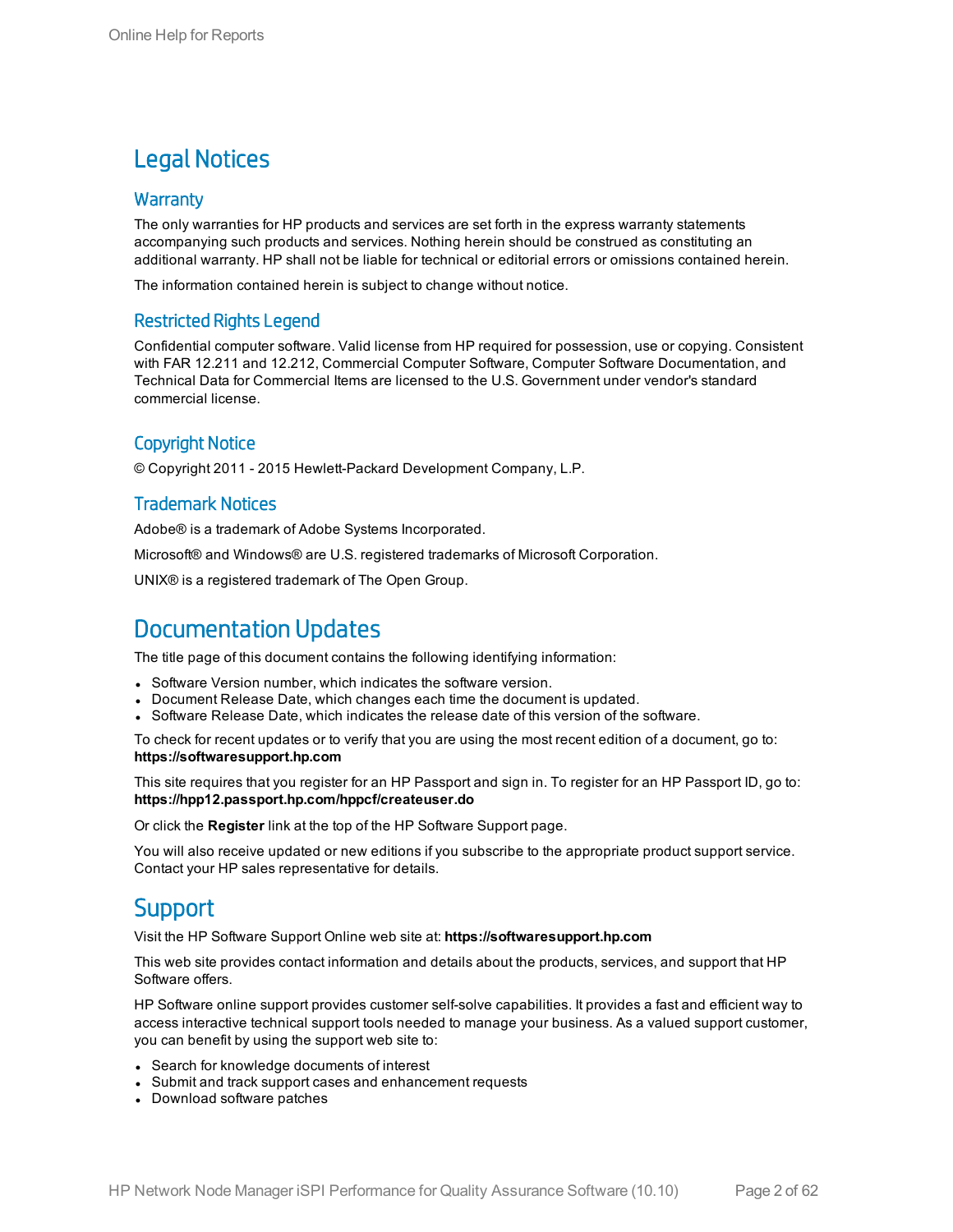- Manage support contracts
- Look up HP support contacts
- Review information about available services
- Enter into discussions with other software customers
- Research and register for software training

Most of the support areas require that you register as an HP Passport user and sign in. Many also require a support contract. To register for an HP Passport ID, go to:

#### **https://hpp12.passport.hp.com/hppcf/createuser.do**

To find more information about access levels, go to:

#### **https://softwaresupport.hp.com/web/softwaresupport/access-levels**

**HP Software Solutions Now** accesses the HPSW Solution and Integration Portal Web site. This site enables you to explore HP Product Solutions to meet your business needs, includes a full list of Integrations between HP Products, as well as a listing of ITIL Processes. The URL for this Web site is **http://h20230.www2.hp.com/sc/solutions/index.jsp**

## About this PDF Version of Online Help

This document is a PDF version of the online help. This PDF file is provided so you can easily print multiple topics from the help information or read the online help in PDF format. Because this content was originally created to be viewed as online help in a web browser, some topics may not be formatted properly. Some interactive topics may not be present in this PDF version. Those topics can be successfully printed from within the online help.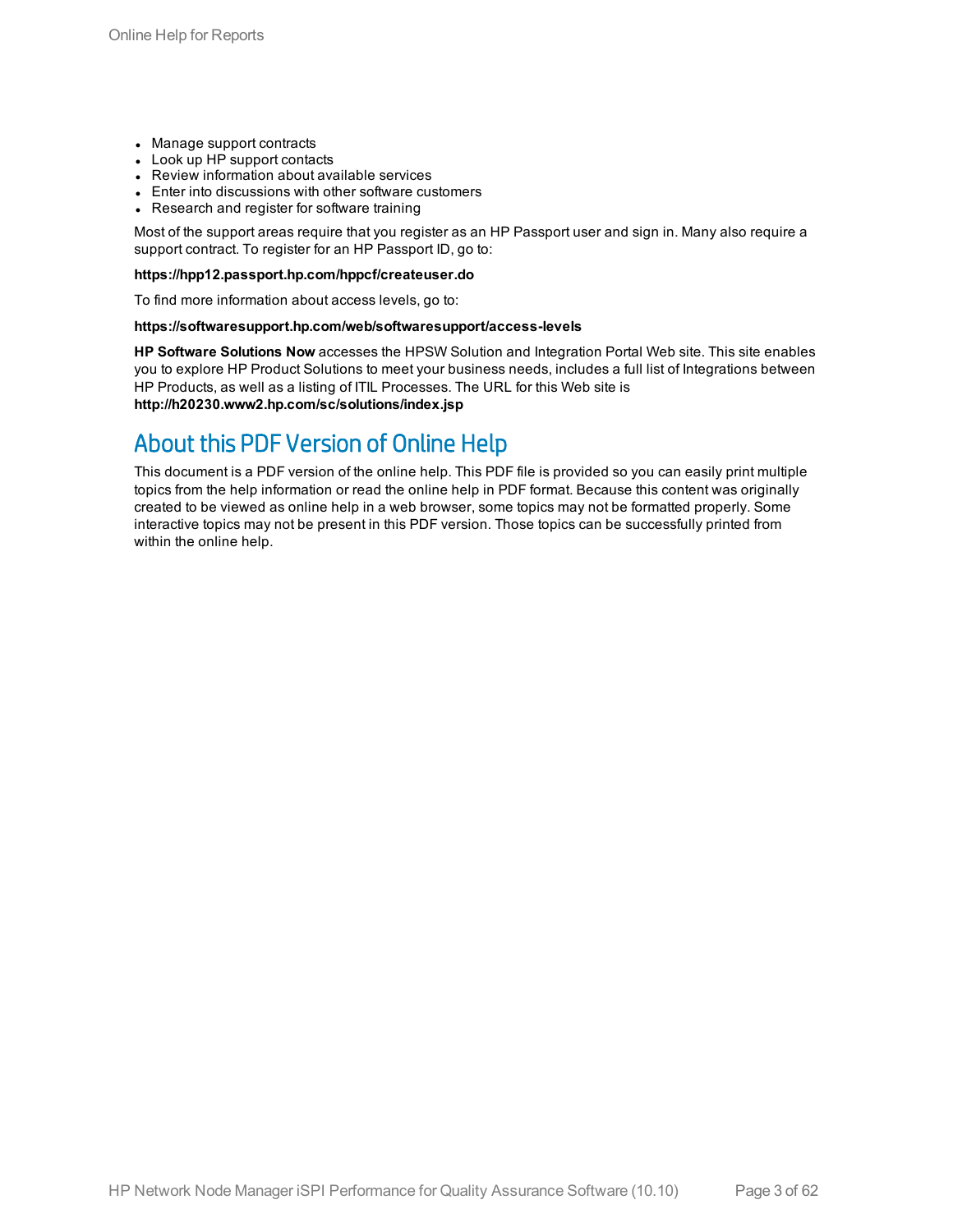# **Contents**

| <b>Defaults</b> |  |
|-----------------|--|
|                 |  |
|                 |  |
|                 |  |
|                 |  |
|                 |  |
|                 |  |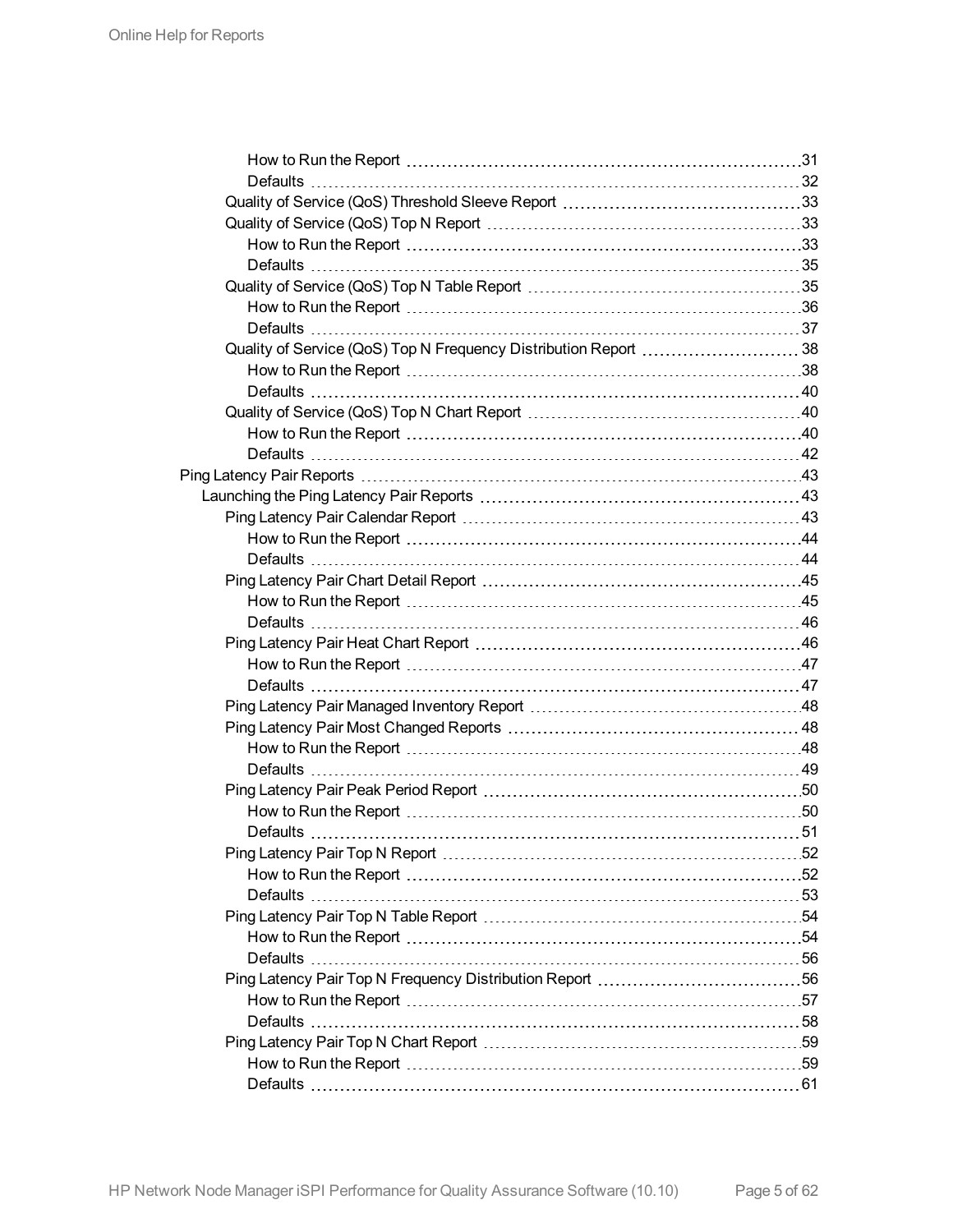|--|--|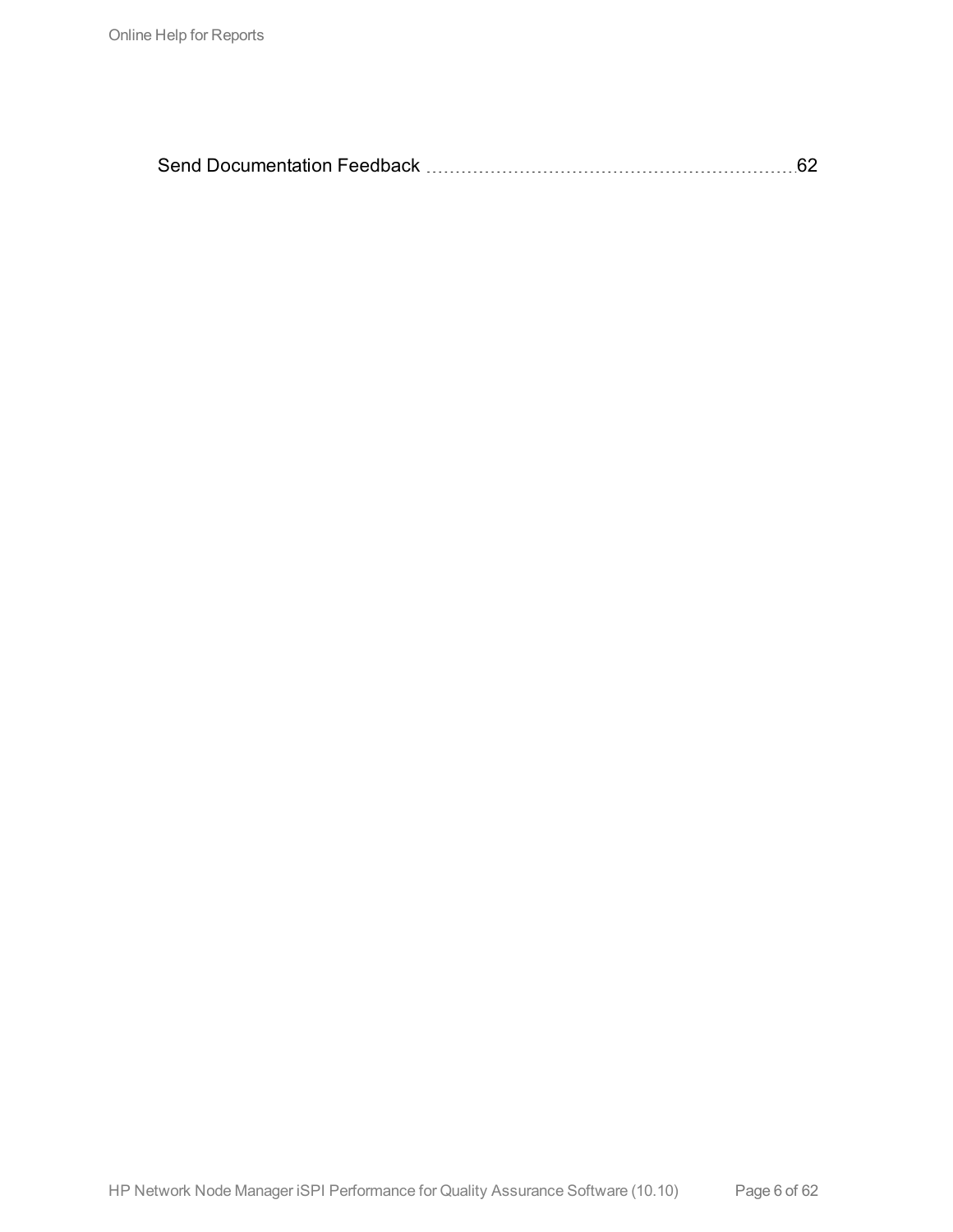# <span id="page-6-0"></span>Quality Assurance Reports

The Network Node Manager iSPI Performance for Quality Assurance Software (NNM iSPI Performance for QA) provides you with Quality Assurance reports. These reports enable you to do the following:

- Monitor the network performance, and drill-down to the root-cause of the problem
- Analyze the trend of the network performance for a specific time period
- Forecast any problem that may arise over a period of time
- Troubleshoot any problem in the network

NNM iSPI Performance for QA enables you to view the reports for the following policy types:

- A parent policy, that is, a policy that contains references to other policies
- An independent policy. that is, a policy that does not refer to any other policies

Multi-tenant architecture is also integrated with Network Performance Server and restricts a user to view only selective probes and reports. For example, while generating Top N report, a user can view the report of the nodes that can be accessed by the user.

## <span id="page-6-1"></span>Launching the Quality Assurance Reports

Follow the steps as given below to view a QA report:

- 1. Navigate to the HP Network Node Manager iSPI Performance for Metrics console using any of the following methods:
	- <sup>l</sup> Click **Actions > HP NNM iSPI Performance > Reporting-Report Menu** in the NNMi console.

Alternatively, you can right-click a QA probe or QA group in the Quality Assurance inventory on the NNMi console, select **HP NNM iSPI Performance**, and then select **Reporting - Report Menu**.

- <sup>l</sup> Log in to NPS using http://<fully-Qualified-serverName>:9300/p2pd/NPS.html portal.
- 2. On the NPS home page, select **Reports** tab in the navigation panel.
- 3. Click **iSPI Quality Assurance.**
- 4. Click **Quality\_Assurance.**
- 5. Click **QAMetrics.**
- 6. Select the report type.

For more information, see the *HP Network Node Manager iSPI Performance for Metrics Online Help.*

Before you start viewing the QA reports, ensure that Network Performance Server (NPS) is up and running.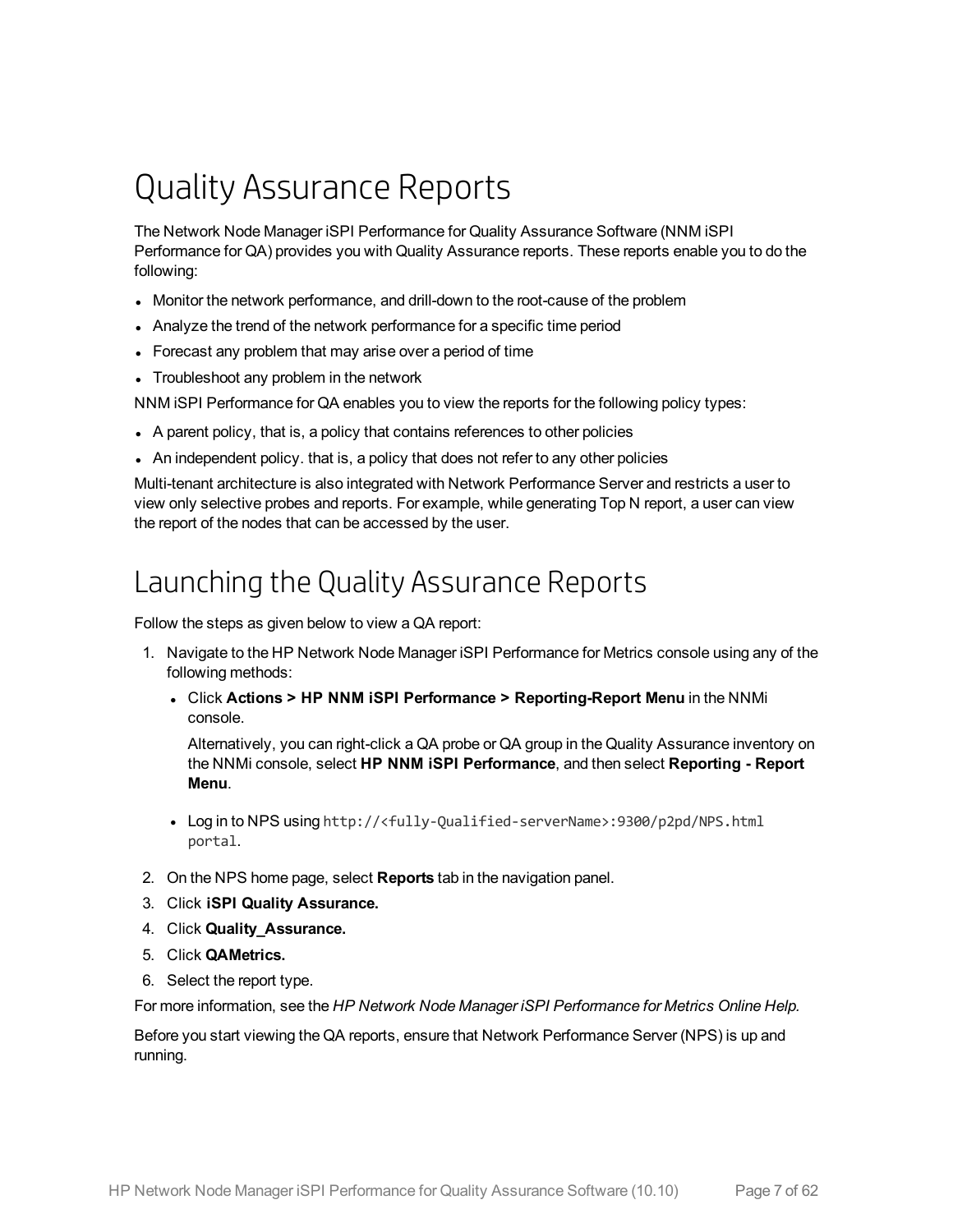## <span id="page-7-0"></span>Quality Assurance Baseline Sleeve Report

Baseline sleeve report enables you to analyze or forecast when the metric is likely to violate the threshold value.

This report enables you to do the following:

- Analyze if the network performance is within the normal range for the selected time range
- $\bullet$  Detect if the threshold state of the metric is likely to cross the high or low threshold value
- View the details of the metric as a line chart and tabular format as well. For a specific time grain, you can view the time, baseline metric average, exceptions, lower normal and upper normal standard deviations in percentage

## <span id="page-7-1"></span>Quality Assurance Headline Report

Quality Assurance (QA) Headline report enables you to analyze and compare the different metrics in a single report, as follows:

- Response time (RTT) between the selected source node and destination node, based on the following:
	- Average response (msec)
	- Minimum response and Maximum response (msec)
- Ping latency between the selected source node and destination node, based on the following:
	- Reachability (avg)
	- Target error (avg)
	- $\bullet$  Unresponsive target (avg)
- <sup>l</sup> Jitter between the selected source node and destination node, based on the following:
	- Positive jitter ( $\mu$ secs) (avg)
	- Negative jitter ( $\mu$ secs) (avg)
- Packet loss between the selected source node and destination node, based on the following:
	- Two way packet loss  $(\%)$  (avg)
- <span id="page-7-2"></span>• Mean Opinion Score between the selected source node and destination node.

## Quality AssuranceManaged Inventory Report

Quality Assurance Managed Inventory report enables you to view the topology elements used in a selected time range.

Using this report you can:

- View the utilization for each topology element used in your network.
- Analyze if any of the elements are over-utilized or underutilized for a specific time range.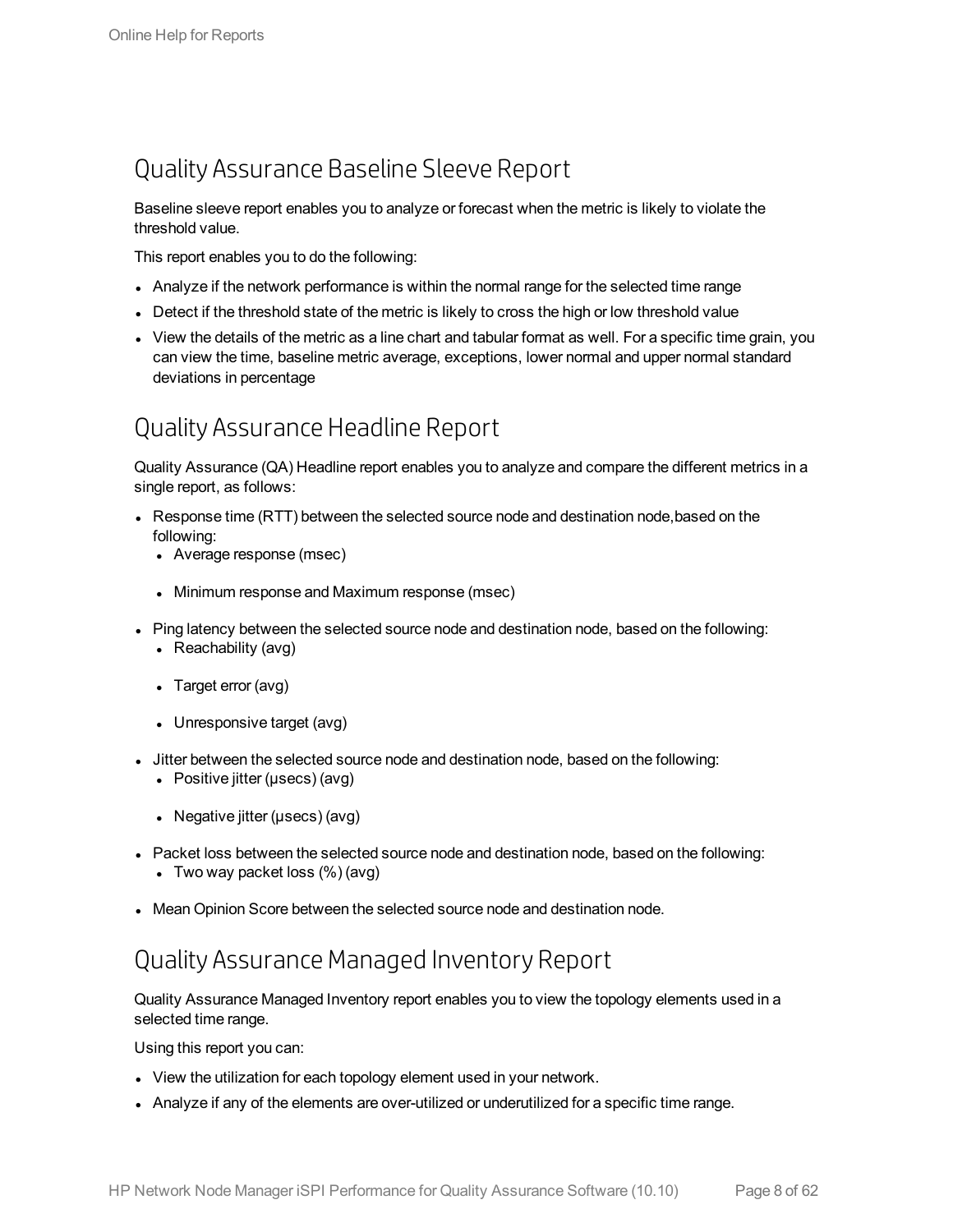- Track the utilization of topology elements to resolve an existing network problem.
- <span id="page-8-0"></span>Track the number of QA probes and QA probe types run in your network.

## Quality Assurance Most Changed Reports

This report compares performance of the components for two different (consecutive) time periods and ranks components by the amount of change. The sort order is most-changed to least-changed.

### <span id="page-8-1"></span>How to Run the Report

To launch the Quality Assurance Reports, navigate to **iSPI Quality Assurance > Quality\_Assurance > Most Changed**. The section lists the default configuration of the report. You can modify the default settings of the report with the help of the [Time](#page-8-2), [Topology,](#page-8-3) and [Options](#page-8-4) menus.

### <span id="page-8-2"></span>**Time**

To modify the time settings, click **Time** on the report.The Time Control workspace in the navigation panel opens.

### <span id="page-8-3"></span>**Topology**

To filter the report by topology attributes, click **Topology** on the report. Alternatively, click **Topology Filter** in the navigation panel, and then click **Launch Topology Selector**.

### <span id="page-8-4"></span>**Options**

To modify report options, first open the Report Options pane by clicking the **Options** menu on the report.

*Top N*

The Top N list helps you specify the number of data points that you want to see on the report.

To select data points on the report:

| <b>Top N</b> |  |
|--------------|--|
| Top 10       |  |

In the Top N list, select a value of your choice.

*Grouping By*

To change the Grouping By option:

| Grouping by: |  |
|--------------|--|
|              |  |
|              |  |

In the Grouping By list, select an attribute to define the grouping mechanism for the tabular data on the report.

To select more than one attribute, click **Add New Grouping**. A new Grouping By box with the list of attributes appears.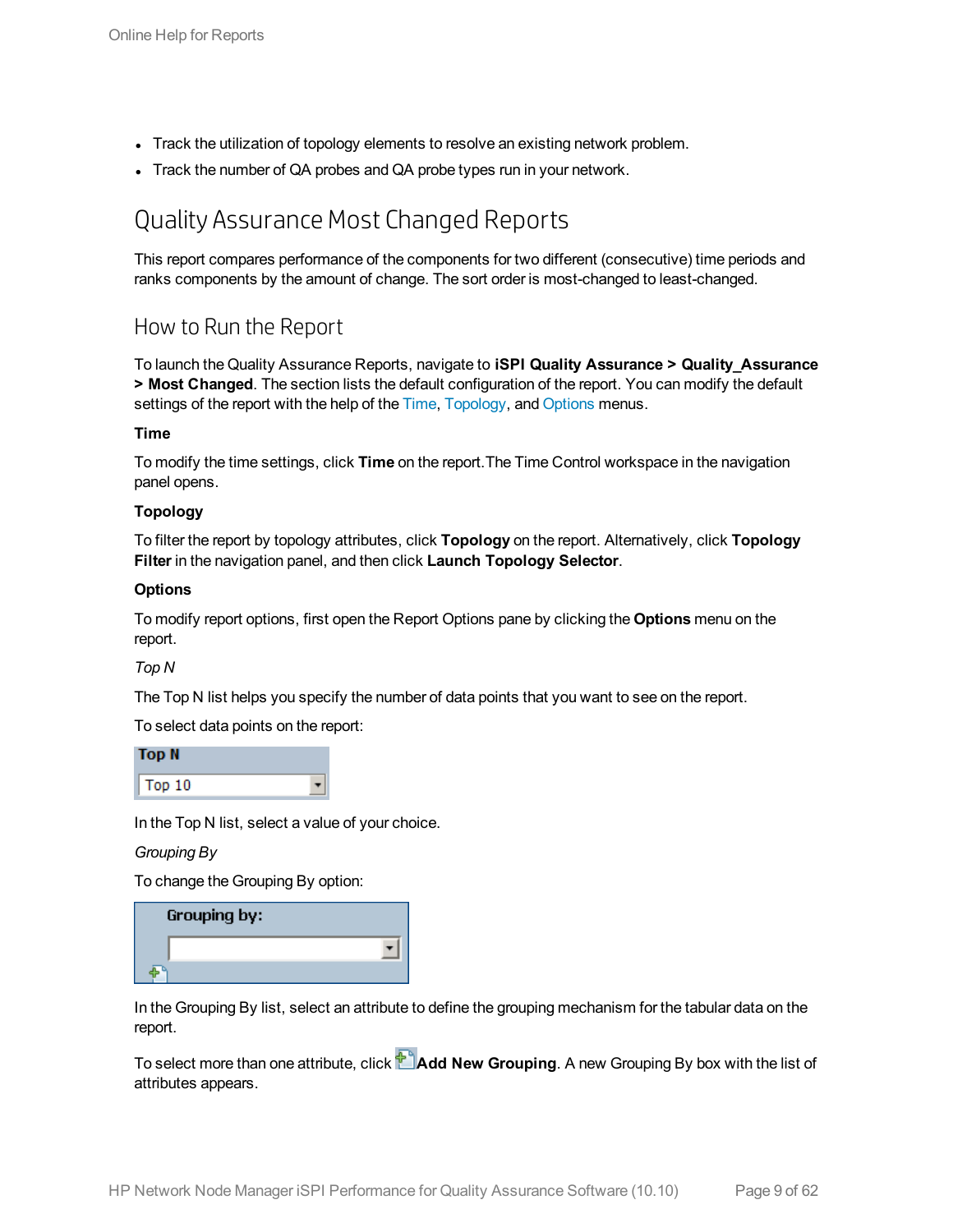To remove a grouping attribute, click **Remove Grouping**.

To select a metric:

1. Right-click the metric.

**Tip:** You can use the search feature to find the metric of your choice. To search a metric, type the metric name in the Search box.

You can also use tag<sup>1</sup>s to narrow down your search. To use tags, click inside the Tags box, and then select tags of your choice.

2. In the context menu, click **Send to Y1** if you want to select this metric. On the axis, you can select only one metric.

**Tip:** Click **Show Description** to see the metric definition.

### <span id="page-9-0"></span>**Defaults**

### **Time**

- Relative start: Yes
- $\bullet$  Interval: (Last rolling) 1 hour
- Grain: 5 minutes

### **Topology**

- Topology group tracking method: SCD Type 1
- Filter attribute selection: None

### **Options**

- Top/Bottom N: Top 10
- Grouping by: QA Probe Name
- Metrics:
	- Y1: Round Trip Time (msecs) (avg)

## <span id="page-9-1"></span>Quality Assurance Peak Period Report

The Peak Period report ranks the utilization and performance of QA Probes during the busiest time of the selected time range. This report enables you to:

- Identify the performance and utilization of the selected metrics during the peak period.
- Identify QA Probes that have the highest or lowest performances or utilization levels during the peak period.
- Compare the performance for multiple QA Probes during the peak period using this report.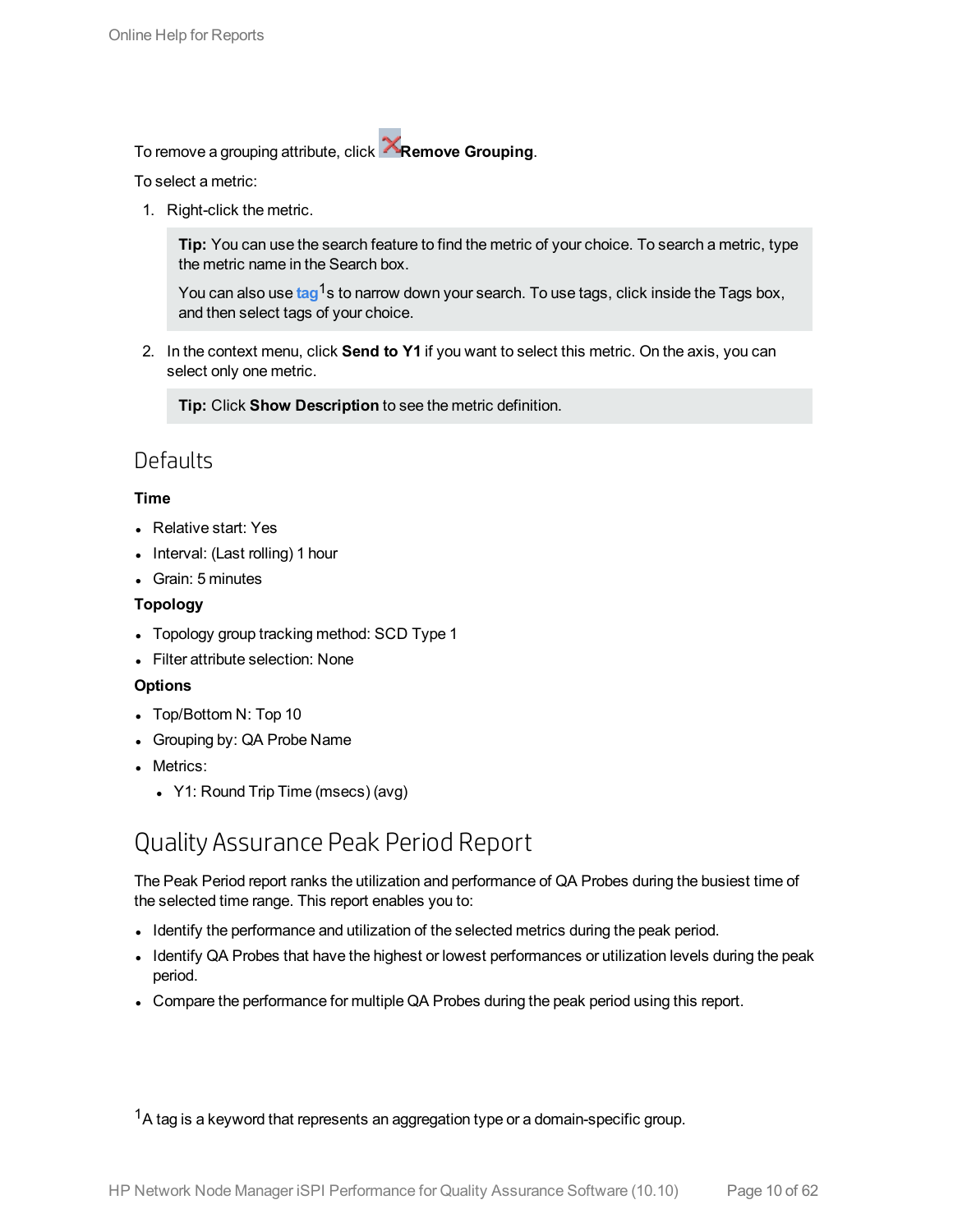### <span id="page-10-0"></span>How to Run the Report

To launch the Quality Assurance Reports, navigate to **iSPI Quality Assurance > Quality\_Assurance > Peak Period**. The section lists the default configuration of the report. You can modify the default settings of the report with the help of the [Time](#page-10-1), [Topology,](#page-10-2) and [Options](#page-10-3) menus.

### <span id="page-10-1"></span>**Time**

To modify the time settings, click **Time** on the report.The Time Control workspace in the navigation panel opens.

### <span id="page-10-2"></span>**Topology**

To filter the report by topology attributes, click **Topology** on the report. Alternatively, click **Topology Filter** in the navigation panel, and then click **Launch Topology Selector**.

### <span id="page-10-3"></span>**Options**

To modify report options, first open the Report Options pane by clicking the **Options** menu on the report.

### *Top/Bottom N:*

The Top/Bottom N list helps you specify the number of ranks that you want to see on this report.

To select data points on the report:

| Top / Bottom 'N' |  |
|------------------|--|
| Top 10           |  |

In the Top/Bottom N list, select a value of your choice.

*Grouping by Time Period:*

|      | <b>Grouping by Time Period:</b> |
|------|---------------------------------|
| Hour |                                 |

In the Grouping by Time Period box, select the time period by which you want to group the peak values.

*Metrics:*

To select a metric:

1. Right-click the metric.

**Tip:** You can use the search feature to find the metric of your choice. To search a metric, type the metric name in the Search box.

You can also use tag<sup>1</sup>s to narrow down your search. To use tags, click inside the Tags box, and then select tags of your choice.

2. In the context menu, click **Send to Y1** if you want to select this metric for the Y1 axis; click **Send**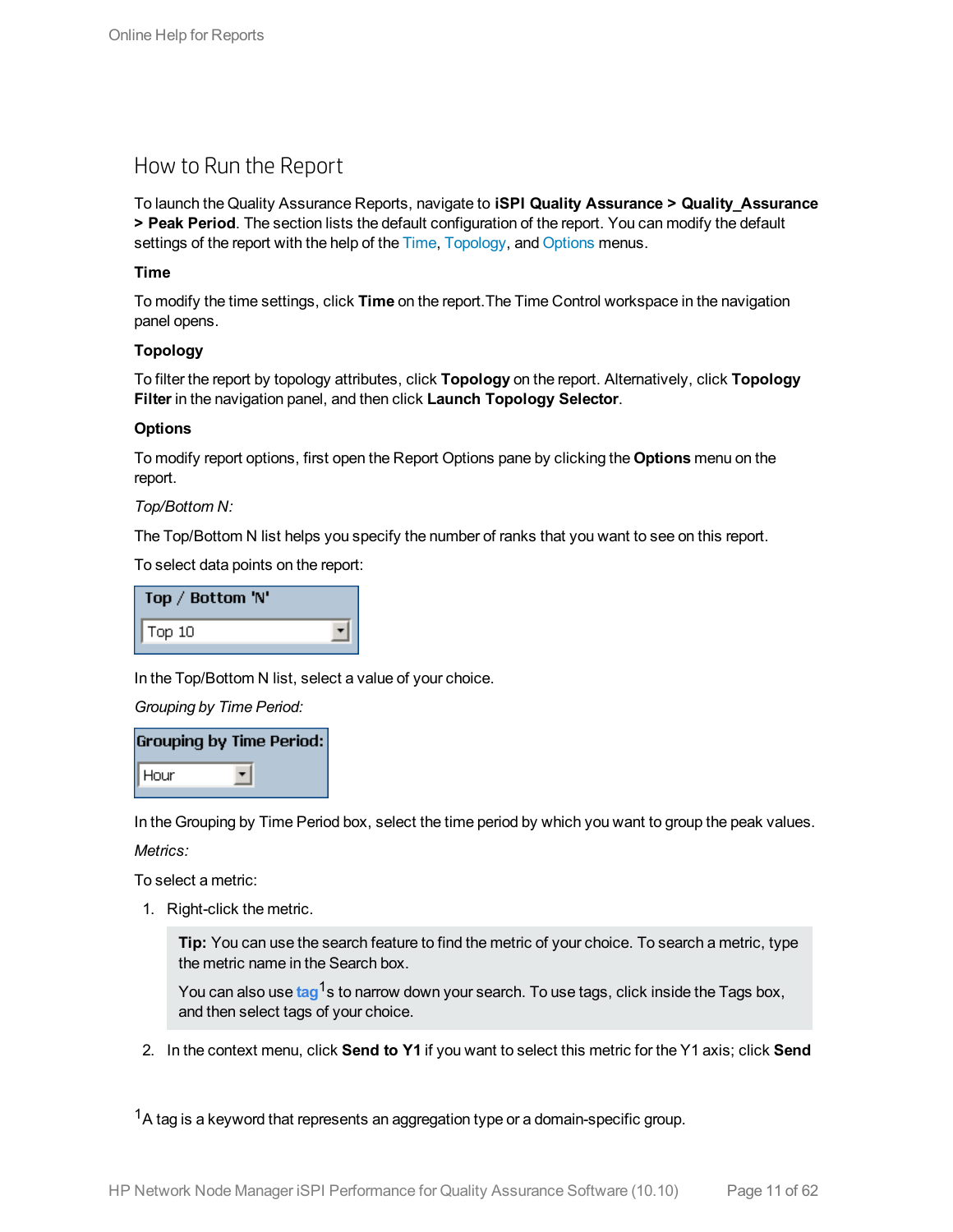**to Y2** if you want to select this metric for the Y2 axis. On each axis, you can select up to six metrics.

**Tip:** Click **Show Description** to see the metric definition.

You can limit the number of rows on the report by specifying a range of values in the From and To boxes on each axis. After typing a value in the From or To box, you must press **Enter**. For the percentage type of metrics, specify values in decimal fractions. For example, to specify 9%, type 0.09.

To remove a metric from an axis:

Right-click the metric on the axis, and then click **Delete**. The metric disappears from the axis.

To change the order of the metric:

Right-click the metric on the axis, and then click **Move Up** or **Move Down**. The metric changes its position on the axis and, subsequently, changes its position on the report when the report is launched.

**Note:** Right-clicking a metric on the Y1 or Y2 axis does not bring up any context menus when no other metrics are present on the axis.

### <span id="page-11-0"></span>**Defaults**

### **Time**

- Relative start: Yes
- Interval: (Last rolling) 1 hour
- Grain: 5 minutes

### **Topology**

- Topology group tracking method: SCD Type 1
- **.** Filter attribute selection: None

### **Options**

- Top/Bottom N: Top 10
- Grouping by Time Period: Hour
- Metrics:
	- Y1: Round Trip Time (msecs) (avg)
	- Y2: Round Trip Time (msecs) (max)

## <span id="page-11-1"></span>Quality Assurance Top N Frequency Distribution Report

The Top N Frequency Distribution report ranks network elements by the metrics you select and shows the distribution of metric values for each collected sample during the selected time range.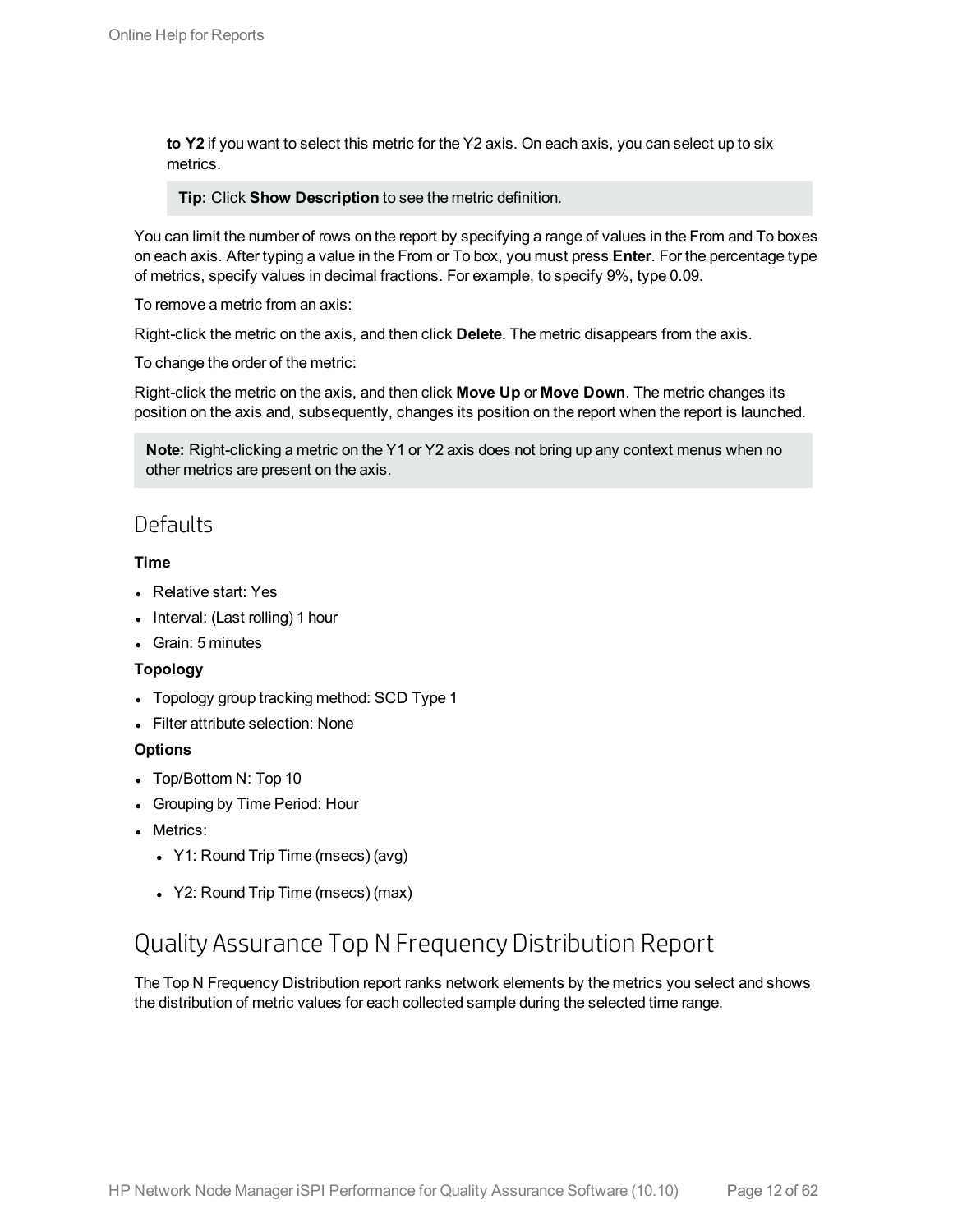You can use this report as an alternative to the Top N report. In addition to providing all the details that are available on the Top N report, this report helps you see how much time the metric value has spent in each **bucket**1.

### <span id="page-12-0"></span>How to Run the Report

To launch the Quality Assurance Reports, navigate to **iSPI Quality Assurance > Quality\_Assurance > Top N Frequency Distribution**. The section lists the default configuration of the report. You can modify the default settings of the report with the help of the [Time](#page-12-1), [Topology](#page-12-2), and [Options](#page-12-3) menus.

<span id="page-12-1"></span>**Time**

To modify the time settings, click **Time** on the report.The Time Control workspace in the navigation panel opens.

### <span id="page-12-2"></span>**Topology**

To filter the report by topology attributes, click **Topology** on the report. Alternatively, click **Topology Filter** in the navigation panel, and then click **Launch Topology Selector**.

### <span id="page-12-3"></span>**Options**

*Top/Bottom N:*

The Top/Bottom N list helps you specify the number of ranks that you want to see on this report.

To select data points on the report:

| Top / Bottom 'N' |  |
|------------------|--|
| Top 10           |  |

In the Top/Bottom N list, select a value of your choice.

*To change the Grouping By option:*

| Grouping by: |  |
|--------------|--|
|              |  |
|              |  |

In the Grouping By list, select an attribute to define the grouping mechanism for the tabular data on the report.

To select more than one attribute, click **Add New Grouping**. A new Grouping By box with the list of attributes appears.

To remove a grouping attribute, click **Remove Grouping**.

 $1A$  bucket represents a range of values. The Top N Frequency Distribution report enables you to define 12 different buckets (or ranges of values) for a metric series—from bucket 0 (Bkt 0) through bucket 11 (Bkt 11). Each bucket is associated with a color code (in-built, not configurable). The generated report represents the distribution of different value ranges with the color codes that are associated with buckets.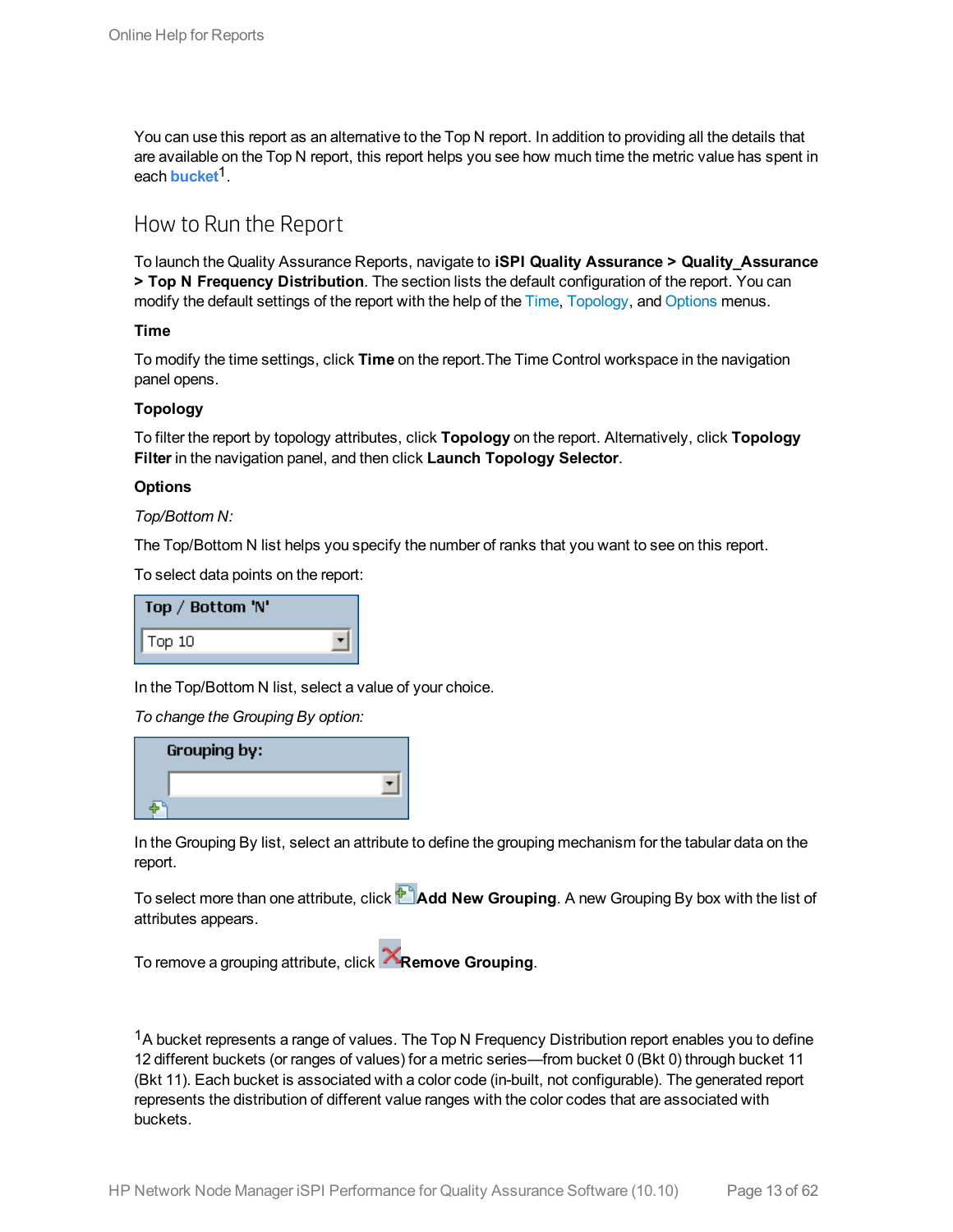### *Metrics:*

To select a metric:

1. Right-click the metric.

**Tip:** You can use the search feature to find the metric of your choice. To search a metric, type the metric name in the Search box.

You can also use tag<sup>1</sup>s to narrow down your search. To use tags, click inside the Tags box, and then select tags of your choice.

2. In the context menu, click **Send to Y1** if you want to select this metric for the Y1 axis; click **Send to Y2** if you want to select this metric for the Y2 axis. On each axis, you can select up to six metrics.

**Tip:** Click **Show Description** to see the metric definition.

You can limit the number of rows on the report by specifying a range of values in the From and To boxes on each axis. After typing a value in the From or To box, you must press **Enter**. For the percentage type of metrics, specify values in decimal fractions. For example, to specify 9%, type 0.09.

To remove a metric from an axis:

Right-click the metric on the axis, and then click **Delete**. The metric disappears from the axis.

To change the order of the metric:

Right-click the metric on the axis, and then click **Move Up** or **Move Down**. The metric changes its position on the axis and, subsequently, changes its position on the report when the report is launched.

**Note:** Right-clicking a metric on the Y1 or Y2 axis does not bring up any context menus when no other metrics are present on the axis.

### <span id="page-13-0"></span>**Defaults**

### **Time**

- Relative start: Yes
- Interval: (Last rolling) 1 hour
- Grain: 5 minutes

### **Topology**

- Topology group tracking method: SCD Type 1
- Filter attribute selection: None

### **Options**

- Top/Bottom N: Top 10
- Grouping by: QA Probe Name
- Metrics: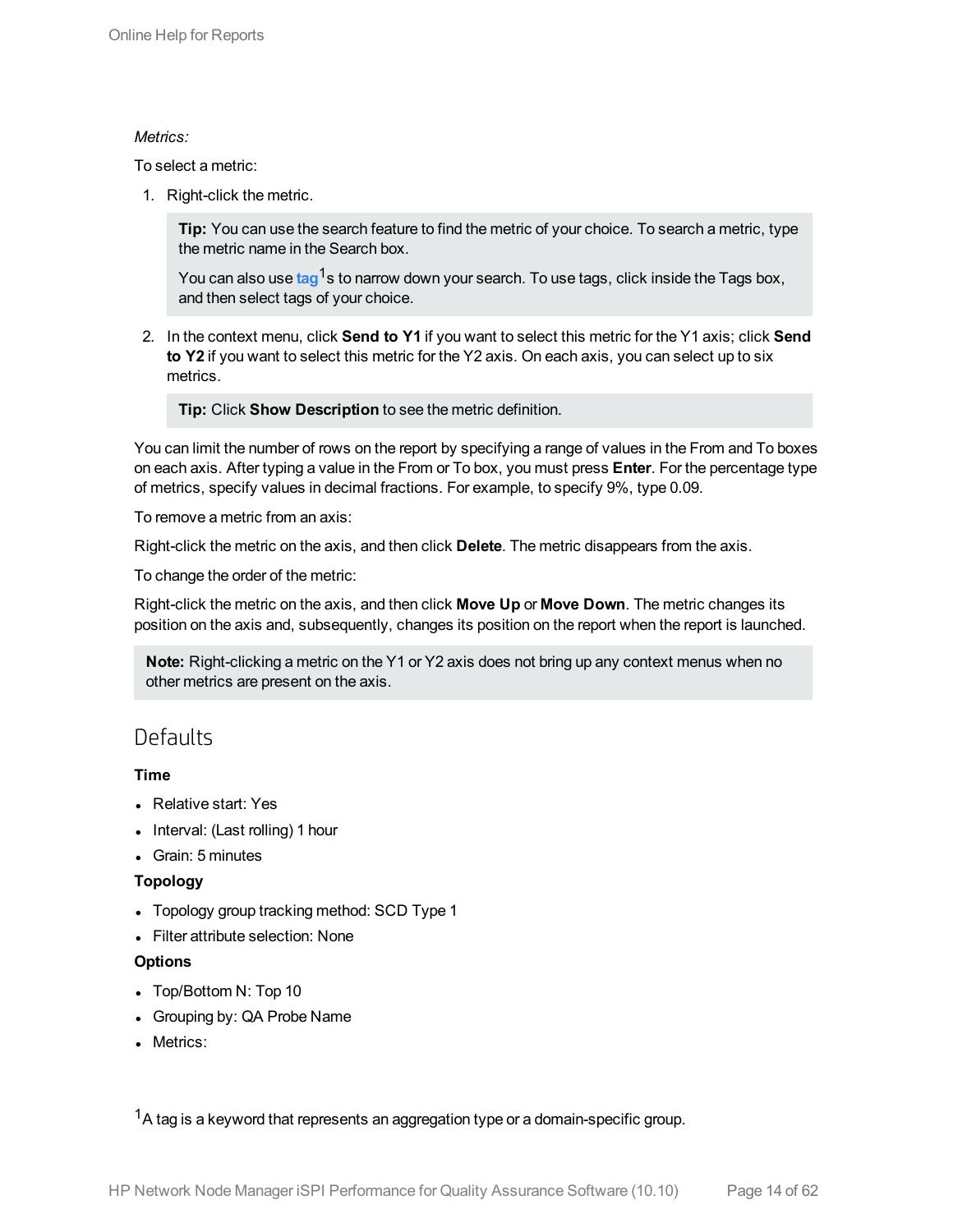- Y1: Round Trip Time (msecs) (avg)
- <span id="page-14-0"></span>• Y2: Round Trip Time (msecs) (max)

## Quality Assurance Top N Report

The Top N report ranks QA Probes by the selected metrics. Use this report to spot the QA Probe that performed at the extremes and to analyze the historical data for QA Probes that exhibit unusual utilization levels.

The report enables you to:

- Detect any QA Probe that is experiencing a health or performance problem.
- Detect over-utilized and under-utilized QA Probes on the network.
- <span id="page-14-1"></span>• Compare the performance of multiple QA Probes

### How to Run the Report

To launch the Quality Assurance Reports, navigate to **iSPI Quality Assurance > Quality\_Assurance > Top N**. The section lists the default configuration of the report. You can modify the default settings of the report with the help of the [Time](#page-14-2), [Topology](#page-14-3), and [Options](#page-14-4) menus.

### <span id="page-14-2"></span>**Time**

To modify the time settings, click **Time** on the report.The Time Control workspace in the navigation panel opens.

### <span id="page-14-3"></span>**Topology**

To filter the report by topology attributes, click **Topology** on the report. Alternatively, click **Topology Filter** in the navigation panel, and then click **Launch Topology Selector**.

#### <span id="page-14-4"></span>**Options**

To modify report options, first open the Report Options pane by clicking the **Options** menu on the report.

#### *Top/Bottom N:*

The Top/Bottom N list helps you specify the number of ranks that you want to see on this report.

To select data points on the report:

| Top / Bottom 'N' |  |
|------------------|--|
| Top 10           |  |

In the Top/Bottom N list, select a value of your choice.

*To change the Grouping By option:*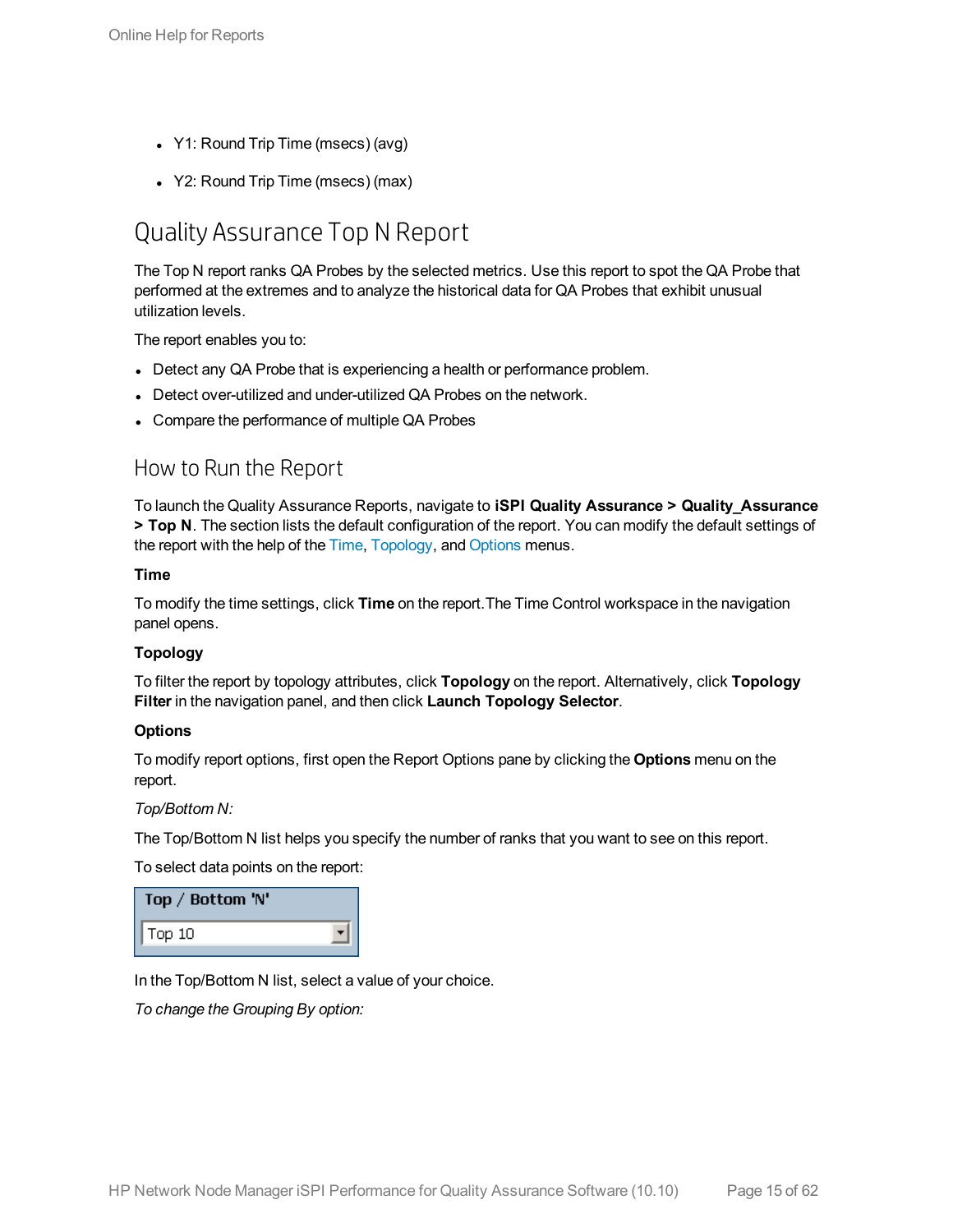| Grouping by: |  |
|--------------|--|
|              |  |
|              |  |

In the Grouping By list, select an attribute to define the grouping mechanism for the tabular data on the report.

To select more than one attribute, click **Add New Grouping**. A new Grouping By box with the list of attributes appears.

To remove a grouping attribute, click **Remove Grouping**.

*Metrics:*

To select a metric:

1. Right-click the metric.

**Tip:** You can use the search feature to find the metric of your choice. To search a metric, type the metric name in the Search box.

You can also use tag<sup>1</sup>s to narrow down your search. To use tags, click inside the Tags box, and then select tags of your choice.

2. In the context menu, click **Send to Y1** if you want to select this metric for the Y1 axis; click **Send to Y2** if you want to select this metric for the Y2 axis. On each axis, you can select up to six metrics.

**Tip:** Click **Show Description** to see the metric definition.

You can limit the number of rows on the report by specifying a range of values in the From and To boxes on each axis. After typing a value in the From or To box, you must press **Enter**. For the percentage type of metrics, specify values in decimal fractions. For example, to specify 9%, type 0.09.

To remove a metric from an axis:

Right-click the metric on the axis, and then click **Delete**. The metric disappears from the axis.

To change the order of the metric:

Right-click the metric on the axis, and then click **Move Up** or **Move Down**. The metric changes its position on the axis and, subsequently, changes its position on the report when the report is launched.

**Note:** Right-clicking a metric on the Y1 or Y2 axis does not bring up any context menus when no other metrics are present on the axis.

### <span id="page-15-0"></span>Defaults

**Time**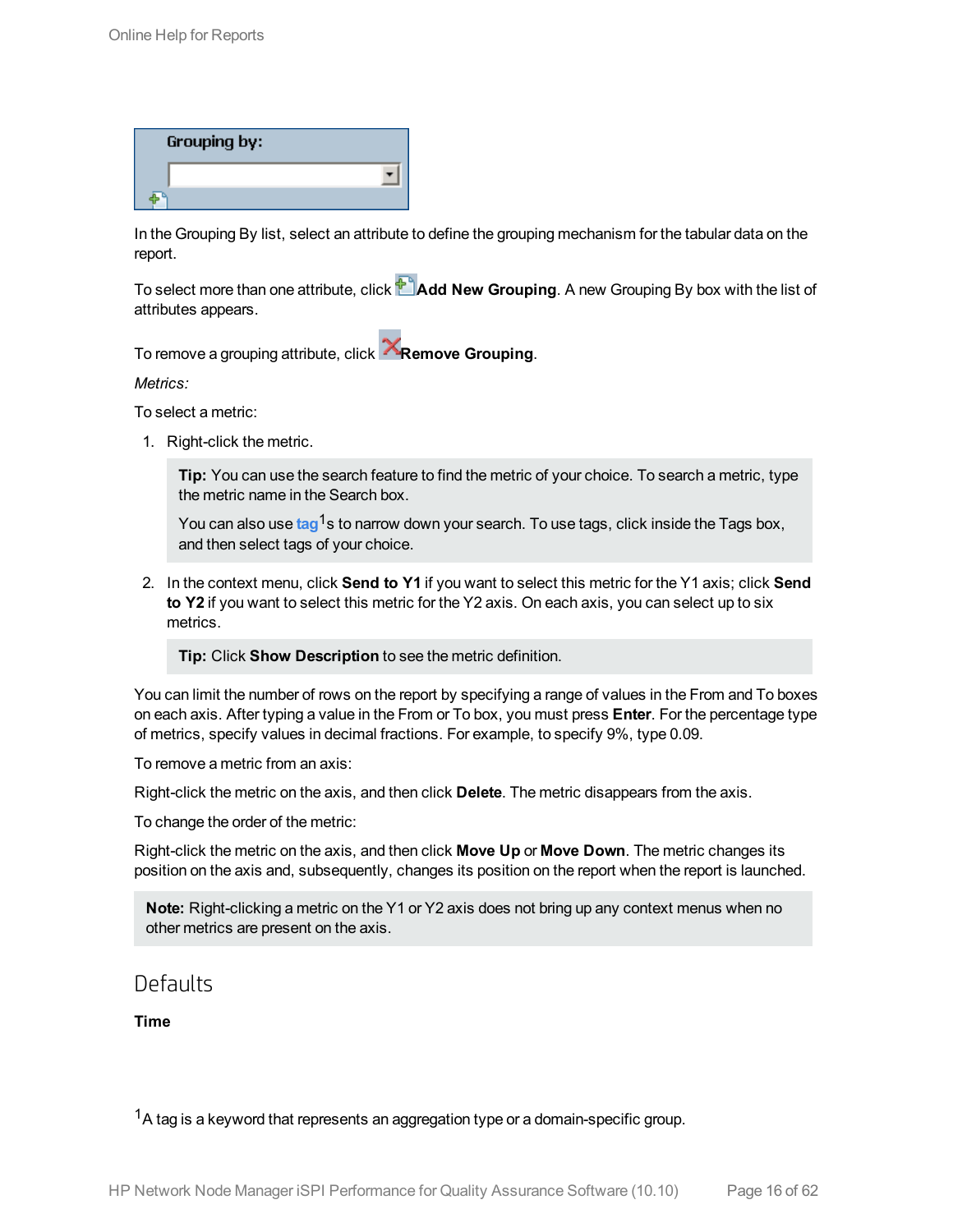- Relative start: Yes
- Interval: (Last rolling) 1 hour
- Grain: 5 minutes

### **Topology**

- Topology group tracking method: SCD Type 1
- Filter attribute selection: None

### **Options**

- Top/Bottom N: Top 10
- Grouping by: QA Probe Name
- Metrics:
	- Y1: Round Trip Time (msecs) (avg)
	- Y2: Round Trip Time (msecs) (max)

**Tip:** Check this report once a day to see which network component might need special attention.

Check this report throughout the day to see which network components are performing at the extremes and might need special attention.

### **Example**

Some of the destination sites in your network are performing poorly. Using this report, you can group the QA probes reporting highest **Round Trip Time (RTT)** for each of the destination sites. The QA probe reporting the highest RTT is ranked first.

## <span id="page-16-0"></span>Quality Assurance Top N Table Report

This report ranks network elements by the metrics you select. Unlike the Top N report, this report does not show any bar charts or time series graphs and does not show the **others**1 group. In a large environment, NPS can generate the Top N Table report faster than it can generate the Top N report. If you want to view Top N elements in the least possible time, choose the Top N Table report instead of the Top N report.

Use this report to spot the element that performed at the extremes and to analyze historical data for elements that are exhibiting unusual utilization levels. You can:

- Detect the QoS entitie that has a health or performance problem.
- Analyze the utilization of the NNMi-managed network QoS entities during a specific time range.
- Detect over-utilized and under-utilized QoS entities on the network.
- Compare performance for multiple network QA Probes.

<sup>1</sup>On a Top N report, elements that are not ranked by the report are grouped together and represented by the "others" row.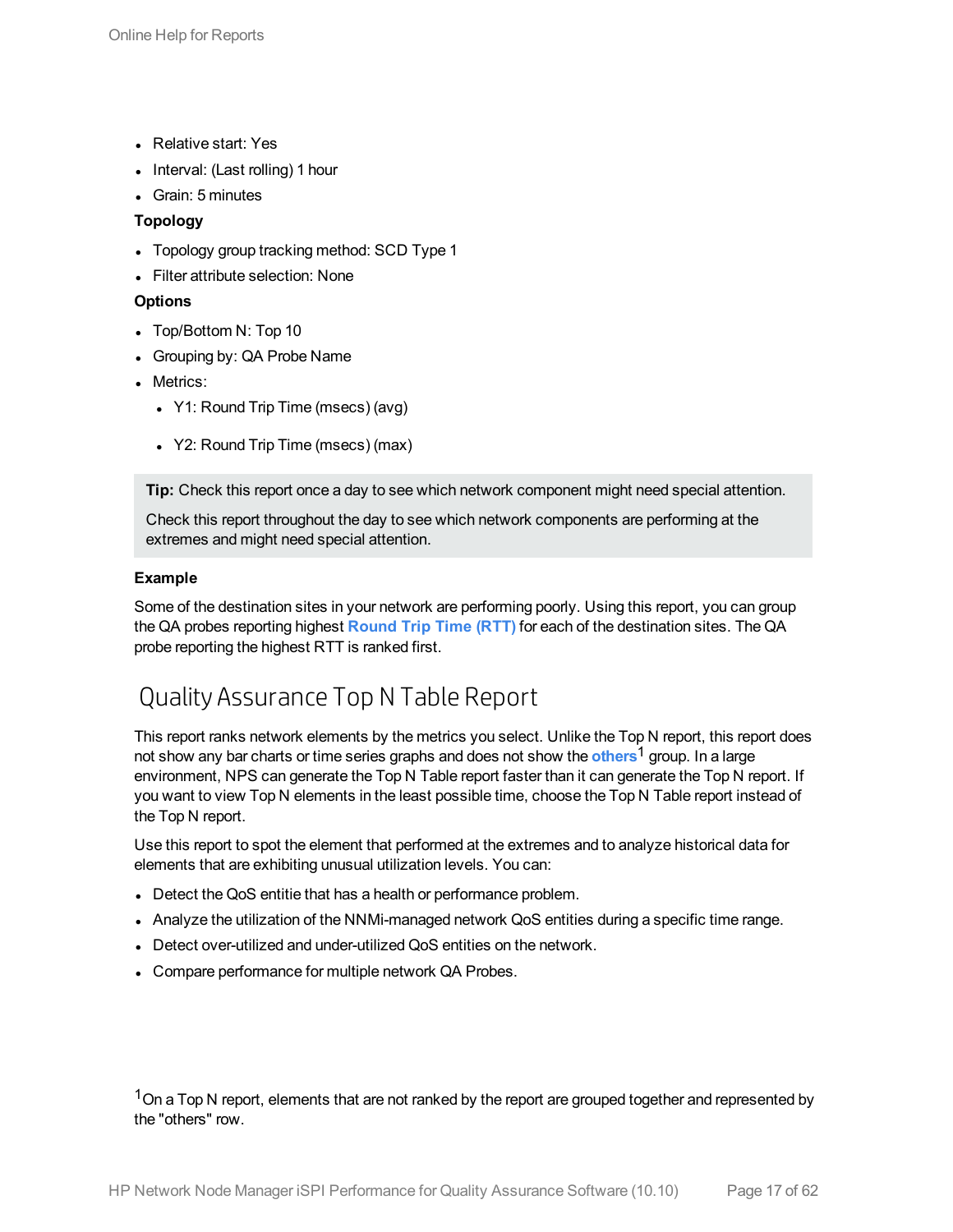### <span id="page-17-0"></span>How to Run the Report

To launch the Quality Assurance Reports, navigate to **iSPI Quality Assurance > Quality\_Assurance > Top N Table**. The section lists the default configuration of the report. You can modify the default settings of the report with the help of the [Time](#page-17-1), [Topology,](#page-17-2) and [Options](#page-17-3) menus.

### <span id="page-17-1"></span>**Time**

To modify the time settings, click **Time** on the report.The Time Control workspace in the navigation panel opens.

### <span id="page-17-2"></span>**Topology**

To filter the report by topology attributes, click **Topology** on the report. Alternatively, click **Topology Filter** in the navigation panel, and then click **Launch Topology Selector**.

### <span id="page-17-3"></span>**Options**

To modify report options, first open the Report Options pane by clicking the **Options** menu on the report.

### *Top/Bottom N:*

The Top/Bottom N list helps you specify the number of ranks that you want to see on this report.

To select data points on the report:

| Top / Bottom 'N' |  |
|------------------|--|
| Top 10           |  |

In the Top/Bottom N list, select a value of your choice.

*To change the Grouping By option:*



In the Grouping By list, select an attribute to define the grouping mechanism for the tabular data on the report.

To select more than one attribute, click **Add New Grouping**. A new Grouping By box with the list of attributes appears.

To remove a grouping attribute, click **Remove Grouping**.

*Metrics:*

To select a metric: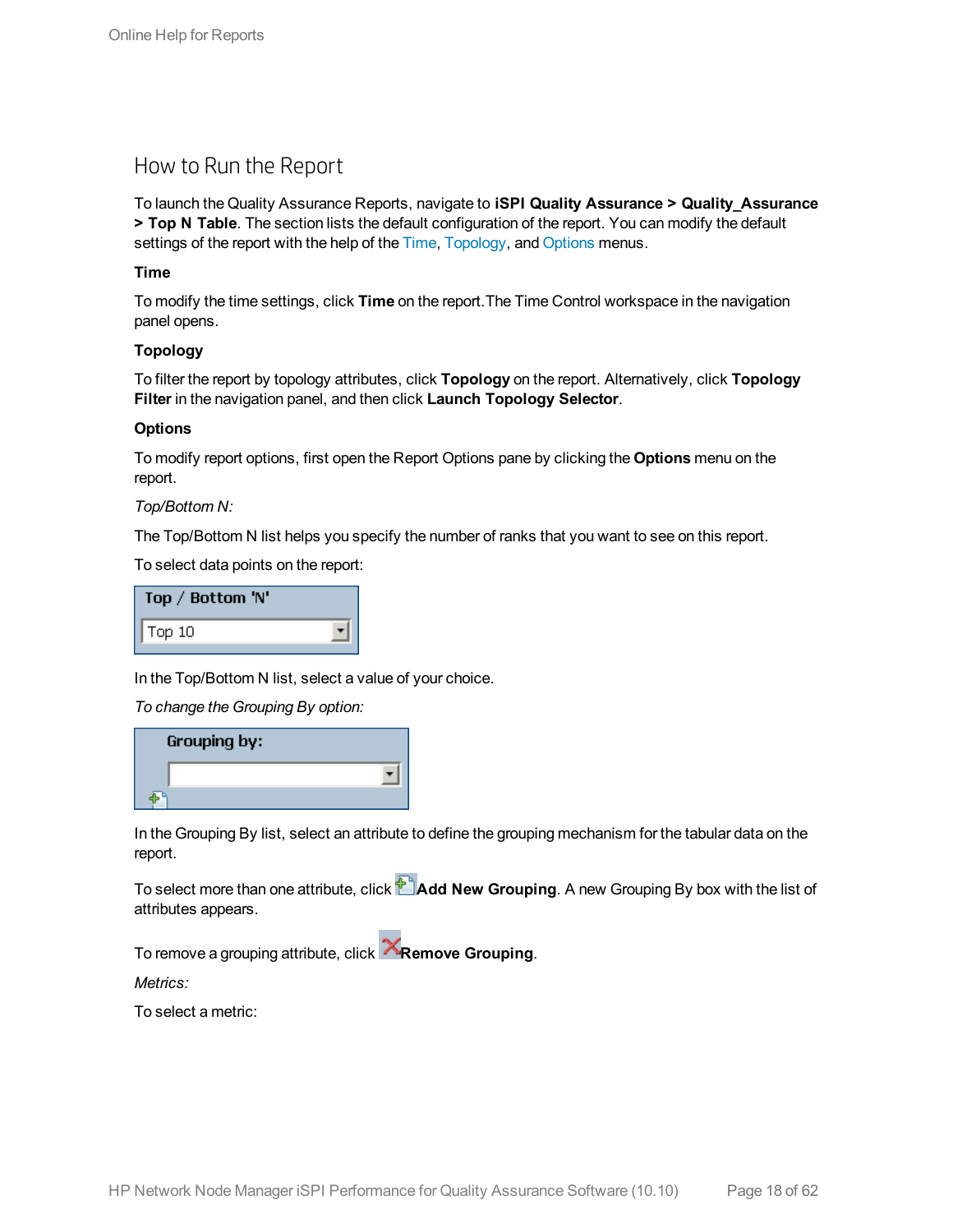1. Right-click the metric.

**Tip:** You can use the search feature to find the metric of your choice. To search a metric, type the metric name in the Search box.

You can also use tag<sup>1</sup>s to narrow down your search. To use tags, click inside the Tags box, and then select tags of your choice.

2. In the context menu, click **Send to Y1** if you want to select this metric for the Y1 axis; click **Send to Y2** if you want to select this metric for the Y2 axis. On each axis, you can select up to six metrics.

**Tip:** Click **Show Description** to see the metric definition.

You can limit the number of rows on the report by specifying a range of values in the From and To boxes on each axis. After typing a value in the From or To box, you must press **Enter**. For the percentage type of metrics, specify values in decimal fractions. For example, to specify 9%, type 0.09.

To remove a metric from an axis:

Right-click the metric on the axis, and then click **Delete**. The metric disappears from the axis.

To change the order of the metric:

Right-click the metric on the axis, and then click **Move Up** or **Move Down**. The metric changes its position on the axis and, subsequently, changes its position on the report when the report is launched.

**Note:** Right-clicking a metric on the Y1 or Y2 axis does not bring up any context menus when no other metrics are present on the axis.

### <span id="page-18-0"></span>**Defaults**

### **Time**

- Relative start: Yes
- Interval: (Last rolling) 1 hour
- Grain: 5 minutes

### **Topology**

- Topology group tracking method: SCD Type 1
- **.** Filter attribute selection: None

### **Options**

- Top/Bottom N: Top 10
- Grouping by: QA Probe Name
- Metrics:
	- Y1: Round Trip Time (msecs) (avg)
	- Y2: Round Trip Time (msecs) (max)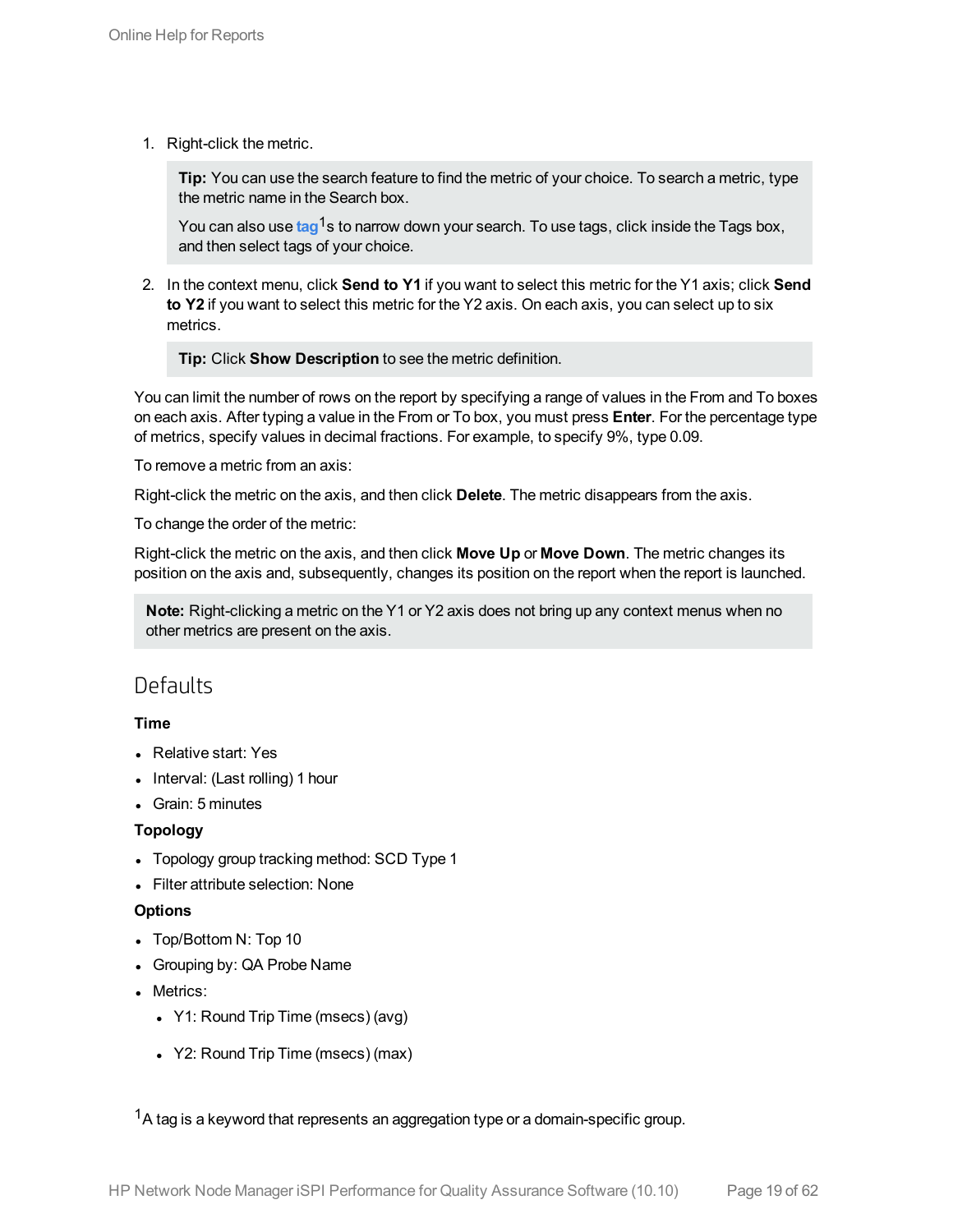**Tip:** Check this report once a day to see which network component might need special attention.

Check this report throughout the day to see which network components are performing at the extremes and might need special attention.

## <span id="page-19-0"></span>Quality Assurance Top N Chart Report

This report ranks QA Probes by the metrics you select. This report displays the metric values for each rank with the help of a line graph.

Use this report to spot the QA Probe that performed at the extremes and to analyze historical data for QA Probes that are exhibiting unusual utilization levels. You can:

- Detect the QoS entitie that has a health or performance problem.
- Analyze the utilization of the NNMi-managed network QoS entities during a specific time range.
- Detect over-utilized and under-utilized QoS entities on the network.
- <span id="page-19-1"></span>• Compare performance for multiple network QA Probes.

### How to Run the Report

To launch the Quality Assurance Reports, navigate to **iSPI Quality Assurance > Quality\_Assurance > Top N Chart**. The section lists the default configuration of the report. You can modify the default settings of the report with the help of the [Time](#page-19-2), [Topology,](#page-19-3) and [Options](#page-19-4) menus.

#### <span id="page-19-2"></span>**Time**

To modify the time settings, click **Time** on the report.The Time Control workspace in the navigation panel opens.

### <span id="page-19-3"></span>**Topology**

To filter the report by topology attributes, click **Topology** on the report. Alternatively, click **Topology Filter** in the navigation panel, and then click **Launch Topology Selector**.

#### <span id="page-19-4"></span>**Options**

To modify report options, first open the Report Options pane by clicking the **Options** menu on the report.

*Top/Bottom N:*

The Top/Bottom N list helps you specify the number of ranks that you want to see on this report.

To select data points on the report:

| Top / Bottom 'N' |  |
|------------------|--|
| $\sqrt{$ Top 10  |  |

In the Top/Bottom N list, select a value of your choice.

*To change the Grouping By option:*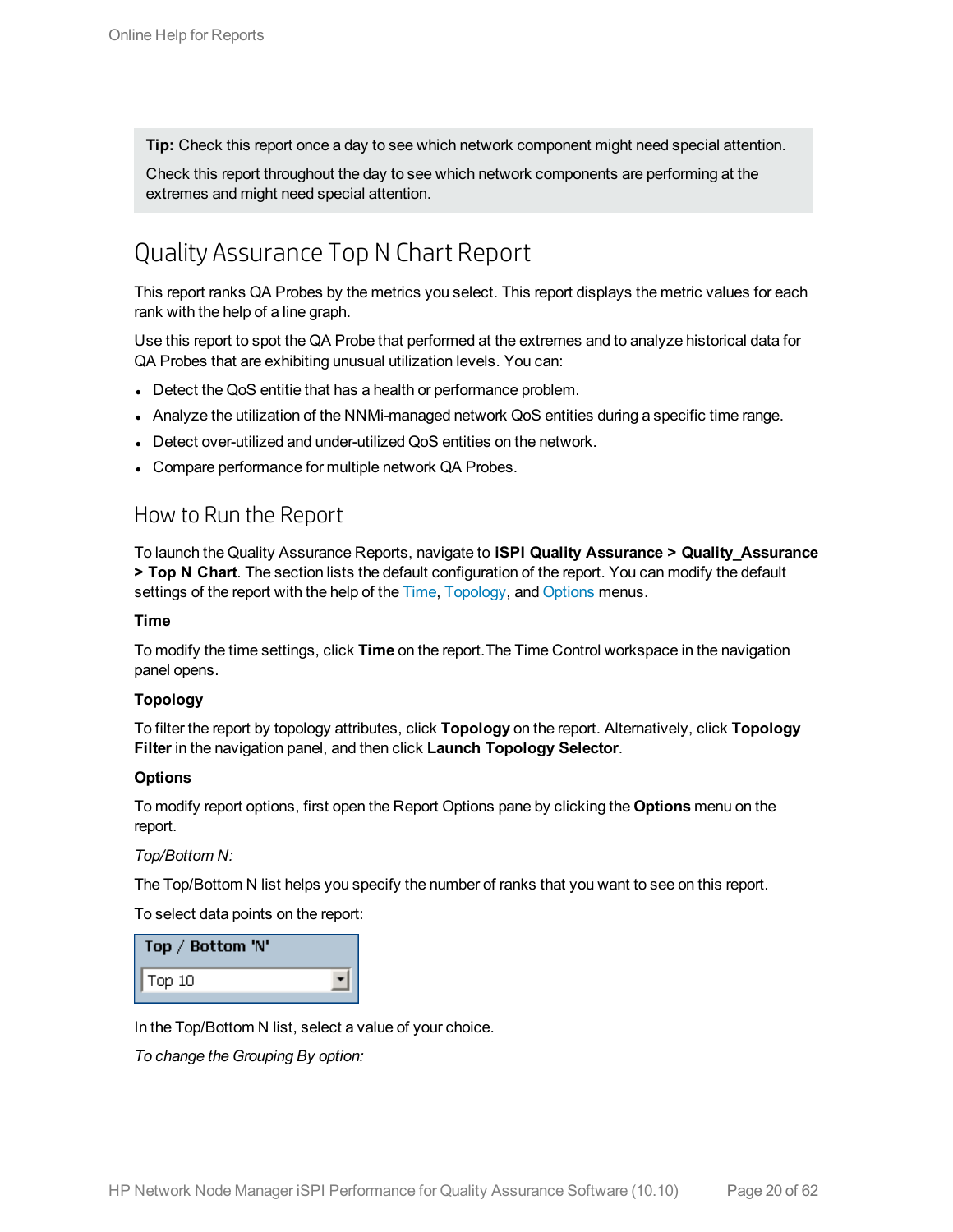| Grouping by: |  |
|--------------|--|
|              |  |
|              |  |

In the Grouping By list, select an attribute to define the grouping mechanism for the tabular data on the report.

To select more than one attribute, click **Add New Grouping**. A new Grouping By box with the list of attributes appears.

To remove a grouping attribute, click **Remove Grouping**.

*Metrics:*

To select a metric:

1. Right-click the metric.

**Tip:** You can use the search feature to find the metric of your choice. To search a metric, type the metric name in the Search box.

You can also use tag<sup>1</sup>s to narrow down your search. To use tags, click inside the Tags box, and then select tags of your choice.

2. In the context menu, click **Send to Y1** if you want to select this metric for the Y1 axis; click **Send to Y2** if you want to select this metric for the Y2 axis. On each axis, you can select up to six metrics.

**Tip:** Click **Show Description** to see the metric definition.

You can limit the number of rows on the report by specifying a range of values in the From and To boxes on each axis. After typing a value in the From or To box, you must press **Enter**. For the percentage type of metrics, specify values in decimal fractions. For example, to specify 9%, type 0.09.

To remove a metric from an axis:

Right-click the metric on the axis, and then click **Delete**. The metric disappears from the axis.

To change the order of the metric:

Right-click the metric on the axis, and then click **Move Up** or **Move Down**. The metric changes its position on the axis and, subsequently, changes its position on the report when the report is launched.

**Note:** Right-clicking a metric on the Y1 or Y2 axis does not bring up any context menus when no other metrics are present on the axis.

### <span id="page-20-0"></span>Defaults

**Time**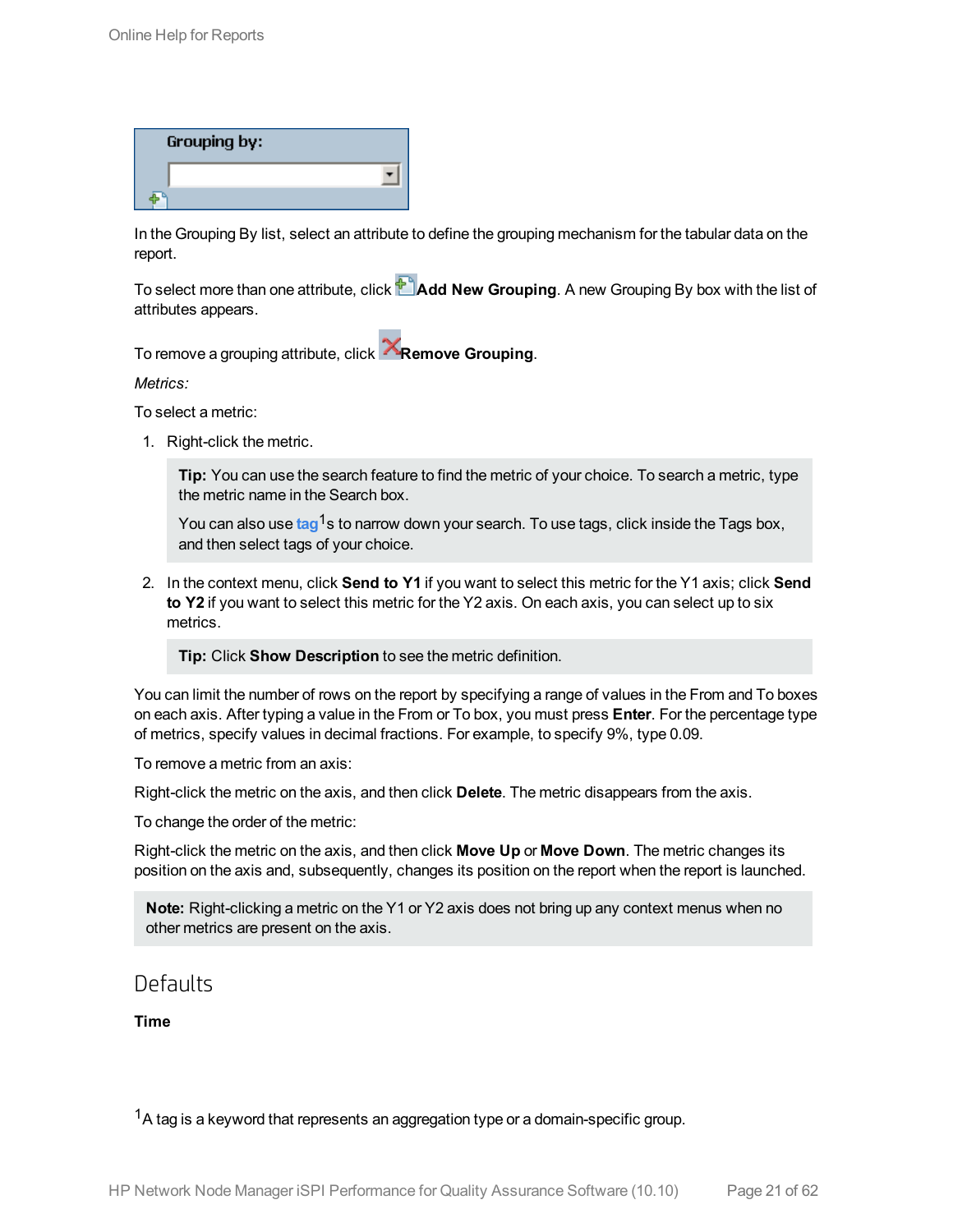- Relative start: Yes
- Interval: (Last rolling) 1 hour
- Grain: 5 minutes

### **Topology**

- Topology group tracking method: SCD Type 1
- Filter attribute selection: None

### **Options**

- Top/Bottom N: Top 10
- Grouping by: QA Probe Name
- Metrics:
	- Y1: Round Trip Time (msecs) (avg)
	- Y2: Round Trip Time (msecs) (max)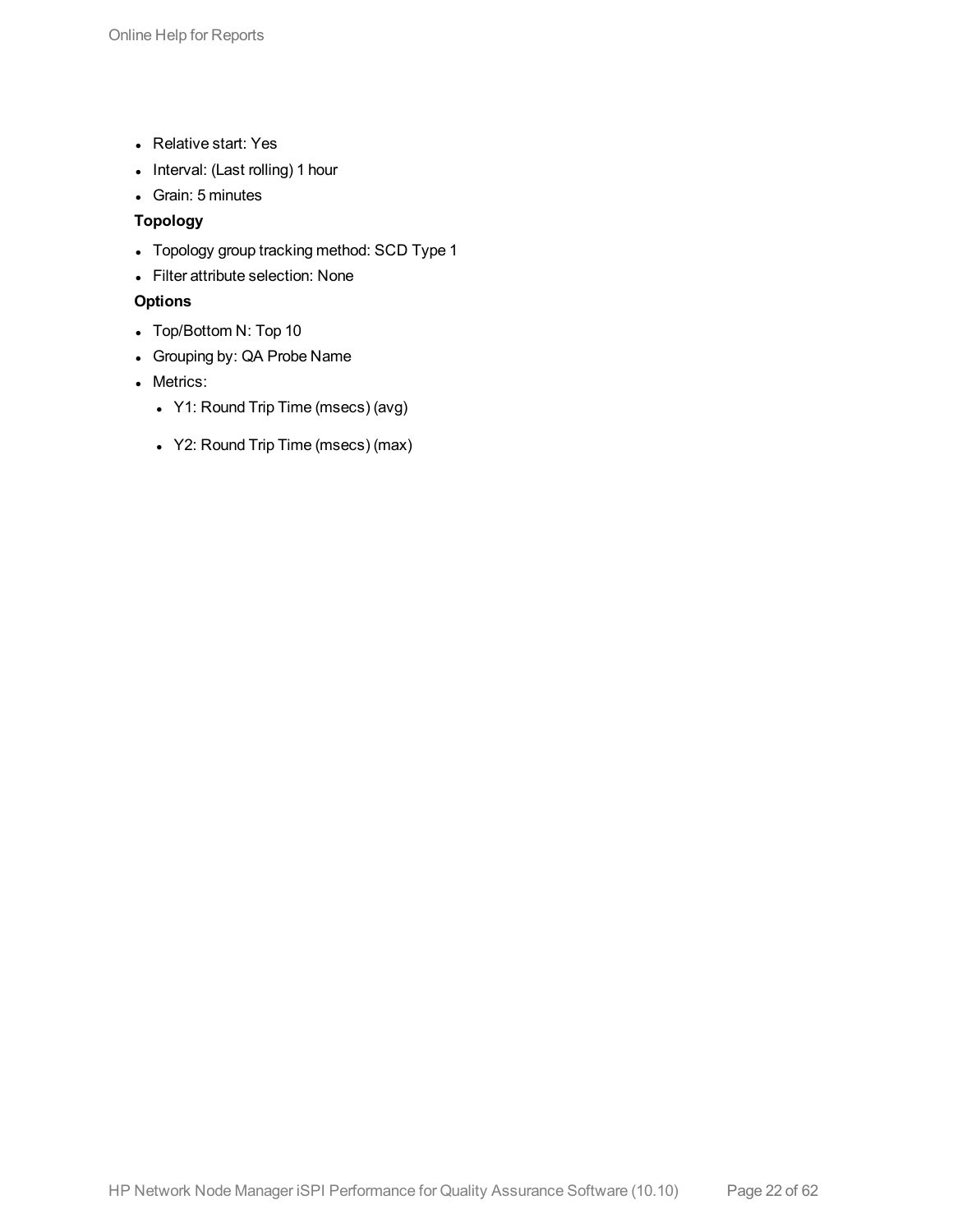# <span id="page-22-0"></span>Quality of Service (QoS) Reports

Quality of Service (QoS) Reports enable you to perform the following:

- Monitor the network performance, and drill-down to the root-cause of the problem
- Analyze the trend of the QoS entities in the network for a specific time period
- <span id="page-22-1"></span>• Forecast any problem that may arise over a period of time

## Launching the NNMiSPI Performance for QA QoS Reports

Follow the steps as given below to view a QoS report:

- 1. Navigate to the HP Network Node Manager iSPI Performance for Metrics console using any of the following methods:
	- <sup>l</sup> Click **Actions > HP NNM iSPI Performance > Reporting-Report Menu** in the NNMi console.

Alternatively, you can right-click a QoS element in the Quality Assurance inventory on the NNMi console, select **HP NNM iSPI Performance**, and then select **Reporting - Report Menu.**

- <sup>l</sup> Log in to NPS using http://<fully-Qualified-serverName>:9300/p2pd/NPS.html portal.
- 2. On the NPS home page, select **Reports** tab in the navigation panel.
- 3. Click **iSPI Quality Assurance.**
- 4. Click **Class\_Based\_QoS.**
- 5. Click **QoSMetrics.**
- 6. Select the report type.

For more information, see the *HP Network Node Manager iSPI Performance for Metrics Online Help.*

Before you start viewing the QoS reports, make sure that Network Performance Server (NPS) is up and running.

## <span id="page-22-2"></span>Quality of Service (QoS) Baseline Sleeve Report

Baseline sleeve report enables you to analyze or forecast when the selected QoS metric is likely to violate the threshold value.

You can set a QoS threshold value for a metric using the Configure QoS Threshold form in the Quality Assurance Configuration Console. For information on how to create QoS threshold, see *NNM iSPI Performance for QA QoS Threshold Configuration* section in *HP Network Node Manager iSPI Performance for Quality Assurance Software Help for Administrators*.

This report enables you to do the following: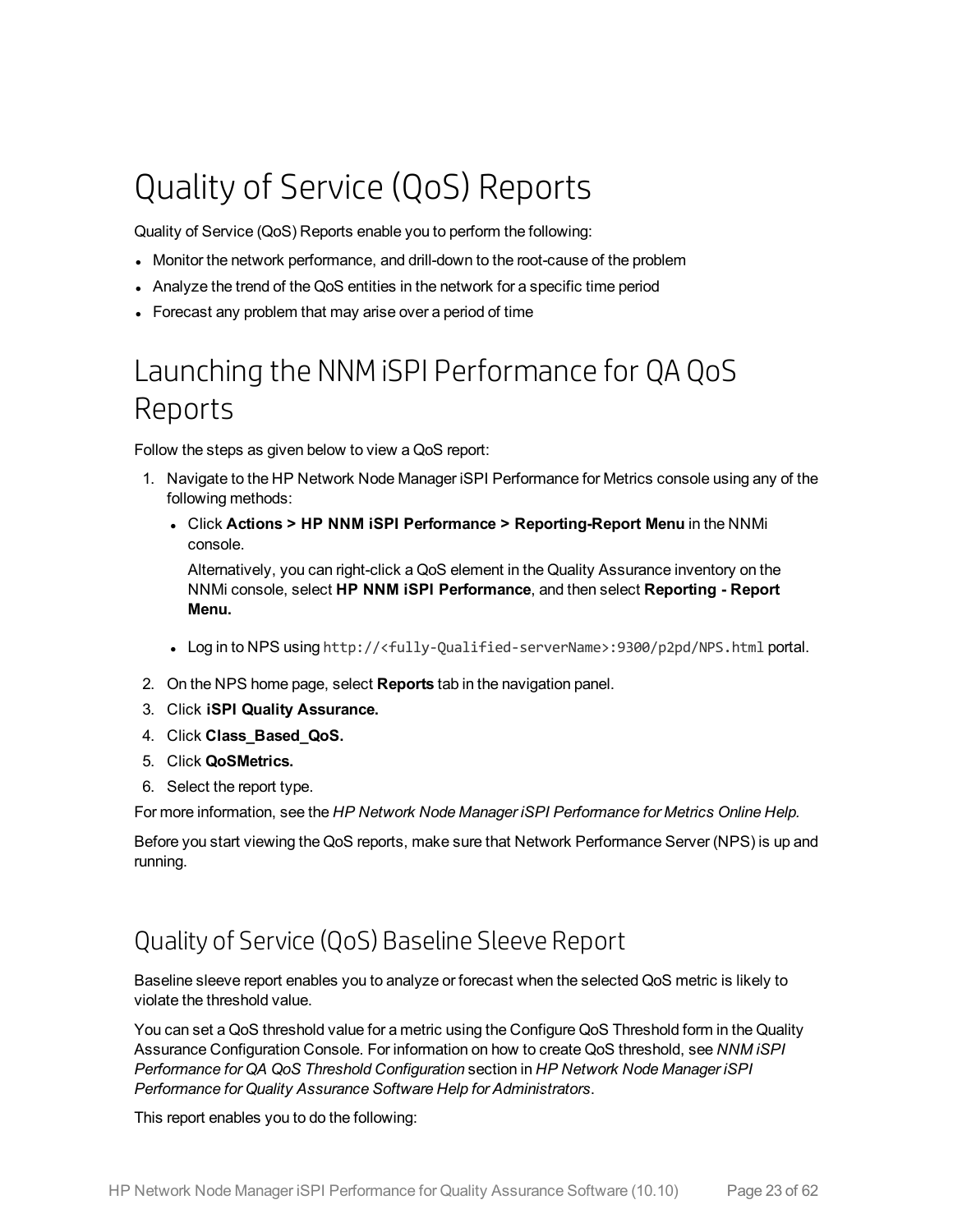- Analyze if the performance of the selected QoS network element is within the normal range for the selected time range.
- Detect if the threshold state of the metric is likely to cross the high or low threshold value.
- View the details of the metric as a line chart and tabular format as well. For a specific time grain, you can view the time, baseline metric average, exceptions, lower normal and upper normal standard deviations in percentage.

## <span id="page-23-0"></span>Quality of Service (QoS) Calendar Report

The Calendar report uses a traditional, calendar-style layout to show hourly statistics of two metrics in a single, extended graph spanning over multiple days. You cannot use the Calendar report with a time range shorter than a day.

### <span id="page-23-1"></span>How to Run the Report

To launch the QoS Reports, navigate to **iSPI Quality Assurance > Class\_Based\_QoS > Calendar**. The section lists the default configuration of the report. You can modify the default settings of the report with the help of the [Time](#page-23-2), [Topology,](#page-23-3) and [Options](#page-23-4) menus.

### <span id="page-23-2"></span>**Time**

To modify the time settings, click **Time** on the report. The Time Control workspace in the navigation panel opens.

### <span id="page-23-3"></span>**Topology**

To filter the report by topology attributes, click **Topology** on the report. Alternatively, click **Topology Filter** in the navigation panel, and then click **Launch Topology Selector**.

### <span id="page-23-4"></span>**Options**

To modify report options, first open the Report Options pane by clicking the **Options** menu on the report.

To select a metric:

1. Right-click the metric.

**Tip:** You can use the search feature to find the metric of your choice. To search a metric, type the metric name in the Search box.

You can also use tag<sup>1</sup>s to narrow down your search. To use tags, click inside the Tags box, and then select tags of your choice.

2. In the context menu, click **Send to Y1** if you want to select this metric for the Y1 axis; click **Send to Y2** if you want to select this metric for the Y2 axis. On each axis, you can select only one metric.

**Tip:** Click **Show Description** to see the metric definition.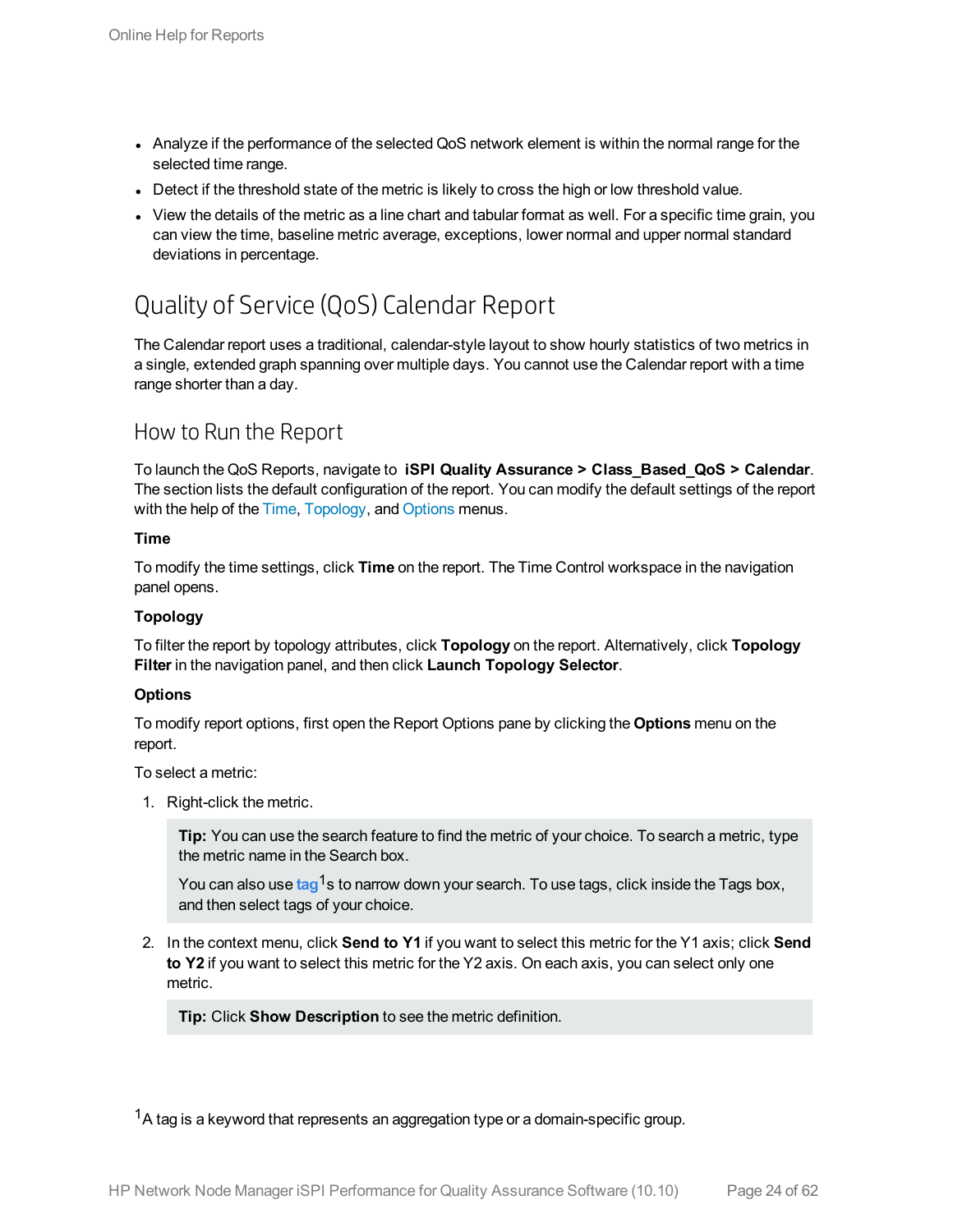### <span id="page-24-0"></span>**Defaults**

### **Time**

- Relative start: Yes
- $\bullet$  Interval: (Last rolling) 1 day
- Grain: 1 hour

### **Topology**

- Topology group tracking method: SCD Type 1
- Filter attribute selection: None

### **Options**

- Metrics:
	- Y1: Pre Policy Rate (kbps) (avg)
	- Y2: Post Policy Rate (kbps) (avg)

## <span id="page-24-1"></span>Quality of Service (QoS) Chart Detail Report

Use the Chart Detail Report to examine sampled data for any two metrics in detail. This report contains a graph representing data samples of two metrics and enables you to perform a trend analysis for health and performance of QoS entities based on historical data.

### <span id="page-24-2"></span>How to Run the Report

To launch the QoS Reports, navigate to **iSPI Quality Assurance > Class\_Based\_QoS > Chart Detail**. The section lists the default configuration of the report. You can modify the default settings of the report using the [Time](#page-24-3), [Topology](#page-24-4), and [Options](#page-24-5) menus.

### <span id="page-24-3"></span>**Time**

To modify the time settings, click **Time** on the report. The Time Control workspace in the navigation panel opens.

### <span id="page-24-4"></span>**Topology**

To filter the report by topology attributes, click **Topology** on the report. Alternatively, click **Topology Filter** in the navigation panel, and then click **Launch Topology Selector**.

### <span id="page-24-5"></span>**Options**

To modify report options, first open the Report Options pane by clicking the **Options** menu on the report.

### *Metrics*

To select a metric: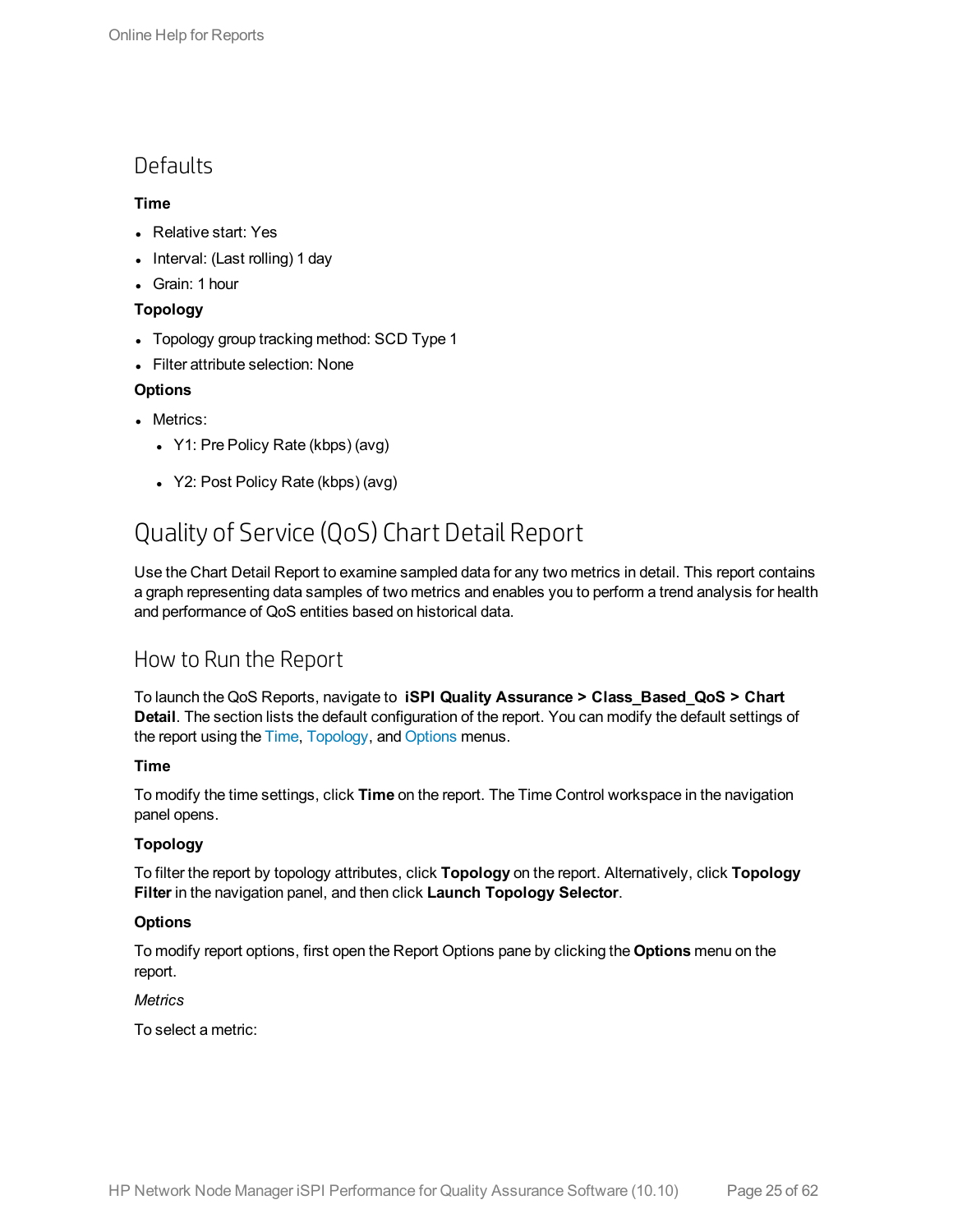1. Right-click the metric.

**Tip:** You can use the search feature to find the metric of your choice. To search a metric, type the metric name in the Search box.

You can also use tag<sup>1</sup>s to narrow down your search. To use tags, click inside the Tags box, and then select tags of your choice.

2. In the context menu, click **Send to Y1** if you want to select this metric for the Y1 axis; click **Send to Y2** if you want to select this metric for the Y2 axis. On each axis, you can select up to six metrics.

**Tip:** Click **Show Description** to see the metric definition.

To remove a metric from an axis:

Right-click the metric on the axis, and then click **Delete**. The metric disappears from the axis.

To change the order of the metric:

Right-click the metric on the axis, and then click **Move Up** or **Move Down**. The metric changes its position on the axis and, subsequently, changes its position on the report when the report is launched.

To modify the report layout:

| <b>Chart or Table</b> |  |
|-----------------------|--|
| Chart and Table       |  |

<span id="page-25-0"></span>This drop-down list enables you to choose to view a chart or table or both on the report. Select Chart or Table or Chart and Table depending on your requirement.

### **Defaults**

### **Time**

- Relative start: Yes
- $\bullet$  Interval: (Last rolling) 1 hour
- Grain: 5 minutes

#### **Topology**

- Topology group tracking method: SCD Type 1
- Filter attribute selection: None

#### **Options**

- Metrics:
	- Y1: Pre Policy Rate (kbps) (avg)
	- Y2: Post Policy Rate (kbps) (avg)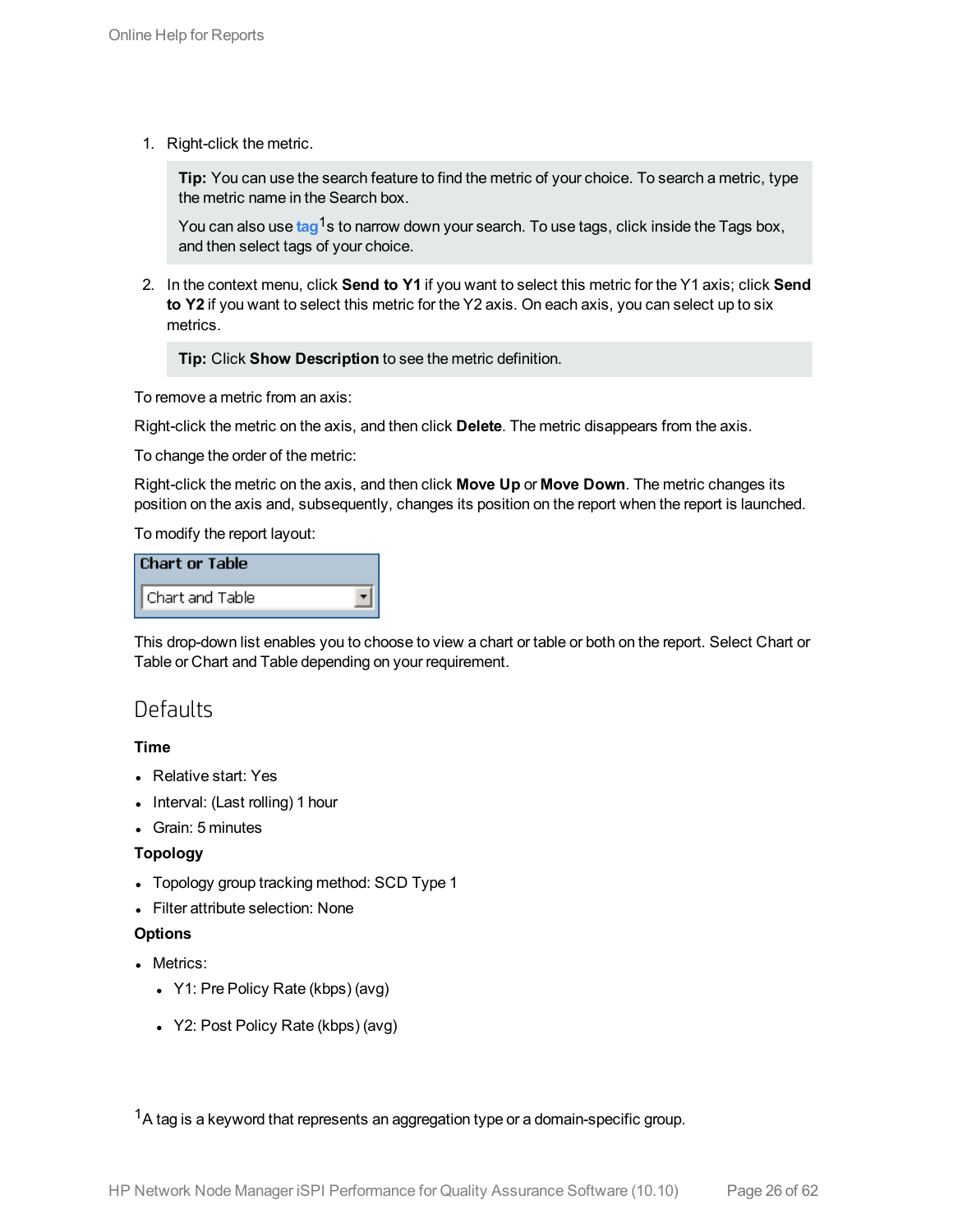## <span id="page-26-0"></span>Quality of Service (QoS) Heat Chart Report

The Heat Chart (or the normalized Heat Chart) report represents the *normalized* values of a metric, calculated at every hour of the day, in a tabular format. NPS uses color codes to indicate the performance characteristic of the metric in this report, which helps you spot a condition that is gradually worsening and to distinguish satisfactory performance from unsatisfactory performance.

The legend at the top of the report maps a range of normalized performance values to a particular color.

Beneath the legend, a table represents the normalized values of a performance metric, with rows representing hours of the day and columns representing days. Each cell in table is color-coded and indicates a specific value of the metric. You can hover the mouse pointer on the cell to see the absolute metric value for each hour.

With this report, you can perform the following tasks:

- Identify gradual shifts from one range of performance to another range.
- Spot an isolated instance of poor performance that affected the results for one day.
- Spot day-of-week or hour-of-day patterns.
- Verify that an abnormal condition returned to normal after a problem was corrected.

<span id="page-26-1"></span>You cannot launch this report with a time range of less than 24 hours.

### How to Run the Report

To launch the QoS Reports, navigate to **iSPI Quality Assurance > Class\_Based\_QoS > Heat Chart**. The section lists the default configuration of the report. You can modify the default settings of the report with the help of the [Time](#page-26-2), [Topology](#page-26-3), and [Options](#page-26-4) menus.

#### <span id="page-26-2"></span>**Time**

To modify the time settings, click **Time** on the report.The Time Control workspace in the navigation panel opens.

### <span id="page-26-3"></span>**Topology**

To filter the report by topology attributes, click **Topology** on the report. Alternatively, click **Topology Filter** in the navigation panel, and then click **Launch Topology Selector**.

#### <span id="page-26-4"></span>**Options**

To modify report options, first open the Report Options pane by clicking the **Options** menu on the report.

To select a metric:

1. Right-click the metric.

**Tip:** You can use the search feature to find the metric of your choice. To search a metric, type the metric name in the Search box.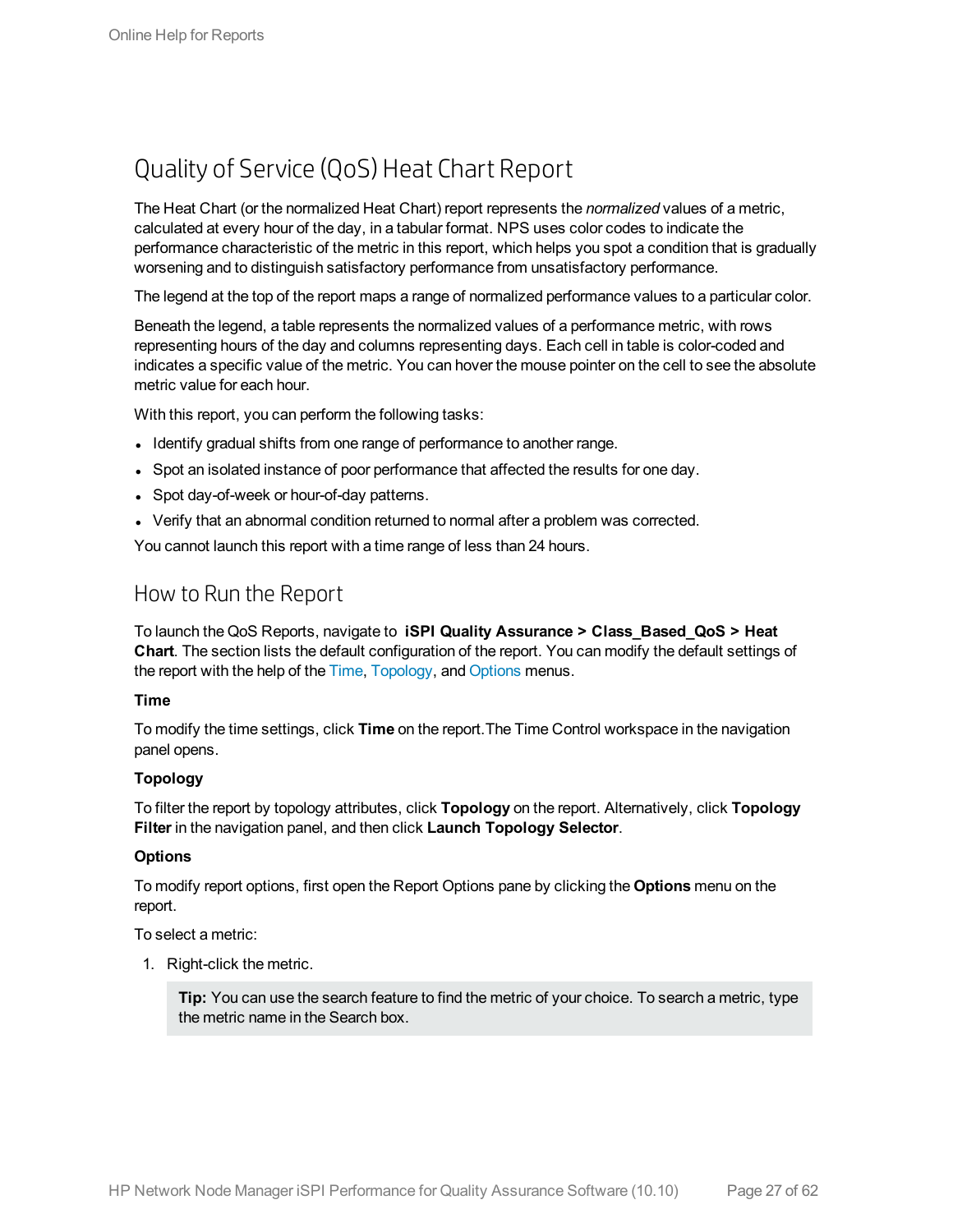You can also use tag<sup>1</sup>s to narrow down your search. To use tags, click inside the Tags box, and then select tags of your choice.

2. In the context menu, click **Send to Y1** if you want to select this metric. On the axis, you can select only one metric.

**Tip:** Click **Show Description** to see the metric definition.

### <span id="page-27-0"></span>**Defaults**

### **Time**

- Relative start: Yes
- Interval: (Last rolling) 1 hour
- Grain: 5 minutes

### **Topology**

- Topology group tracking method: SCD Type 1
- Filter attribute selection: None

### **Options**

- Metrics:
	- Y1: Pre Policy Rate (kbps) (avg)
	- Y2: Post Policy Rate (kbps) (avg)

## <span id="page-27-1"></span>Quality of Service (QoS) Managed Inventory Report

Use the QoS Managed Inventory report to view the utilization levels of the QoS interfaces, nodes, or node groups used in the selected time range.

Using this report you can:

- View the list of QoS elements used in your network. NNM iSPI Performance for QA discovers only Cisco QoS elements.
- <span id="page-27-2"></span>• Identify the over-utilized or under-utilized elements for a specific time range.

## Quality of Service (QoS) Headline Report

QoS Headline report enables you to analyze and compare the performances of QoS managed policies, classes, and interfaces in a single report, as follows:

- Total bytes dropped
	- $\bullet$  Pre policy (Before applying the policy)
	- Post policy (After applying the policy)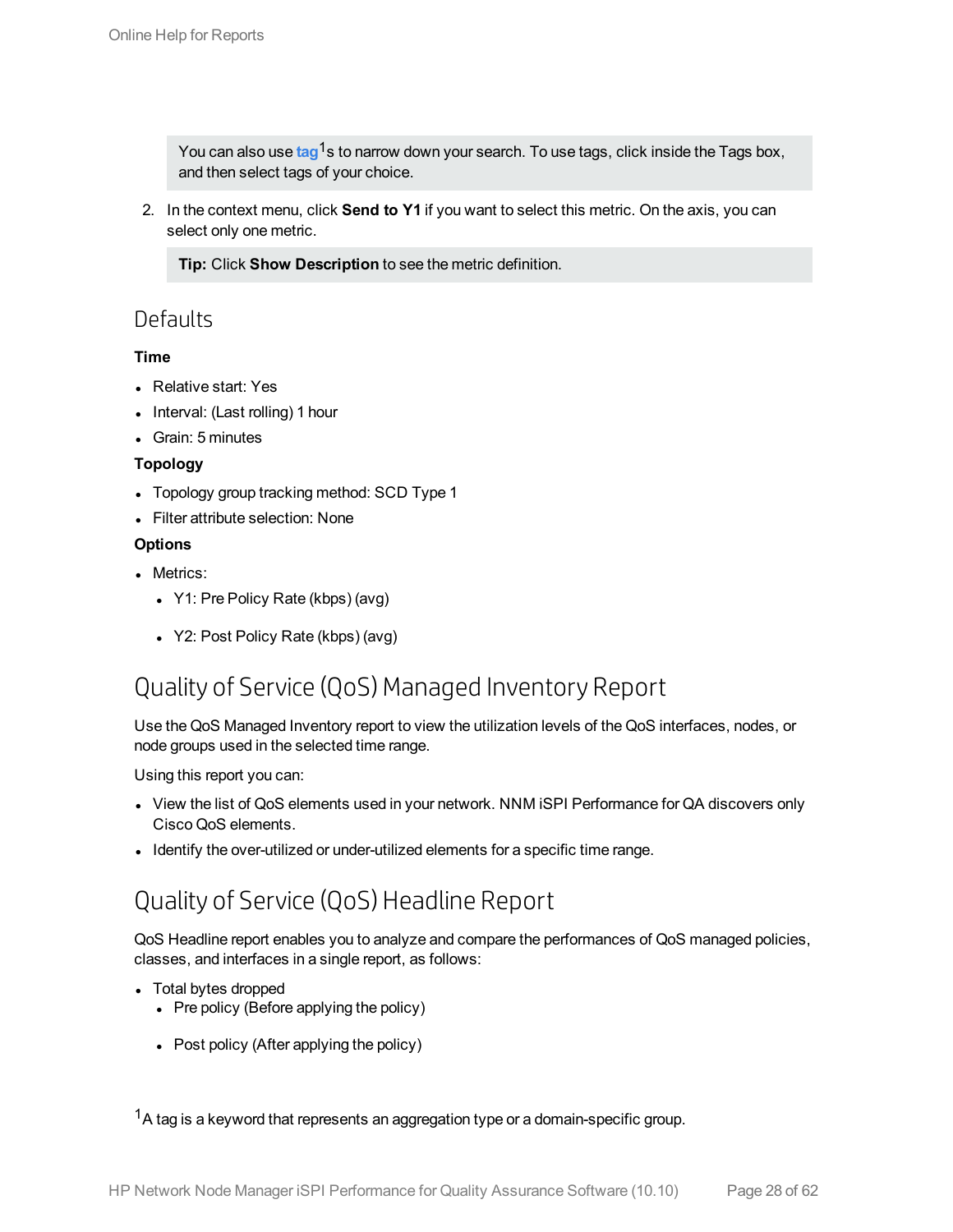- Total bytes dropped for the egress and ingress directions, based on the following:
	- Dropped bytes (total bytes)
	- Dropped bytes (kbps) (avg)
- Queue utilization for all the traffic classes, based on the following directions:
	- Ingress
	- Egress
- Bandwidth utilization for all the traffic classes and configured bandwidth, based on the following directions:
	- Ingress
	- Egress
- <span id="page-28-0"></span>- Packet drop in a traffic stream (policing)  $(\%)$

## Quality of Service (QoS) Most Changed Reports

This report compares performance of the components for two different (consecutive) time periods and ranks components by the amount of change. The sort order is most-changed to least-changed.

### <span id="page-28-1"></span>How to Run the Report

To launch the QoS Reports, navigate to **iSPI Quality Assurance > Class\_Based\_QoS > Most Changed**. The section lists the default configuration of the report. You can modify the default settings of the report with the help of the [Time,](#page-28-2) [Topology,](#page-28-3) and [Options](#page-28-4) menus.

### <span id="page-28-2"></span>**Time**

To modify the time settings, click **Time** on the report. The Time Control workspace in the navigation panel opens.

### <span id="page-28-3"></span>**Topology**

To filter the report by topology attributes, click **Topology** on the report. Alternatively, click **Topology Filter** in the navigation panel, and then click **Launch Topology Selector**.

### <span id="page-28-4"></span>**Options**

To modify report options, first open the Report Options pane by clicking the **Options** menu on the report.

*Top N*

The Top N list helps you specify the number of data points that you want to see on the report.

To select data points on the report:

| Top N  |  |
|--------|--|
| Top 10 |  |

In the Top N list, select a value of your choice.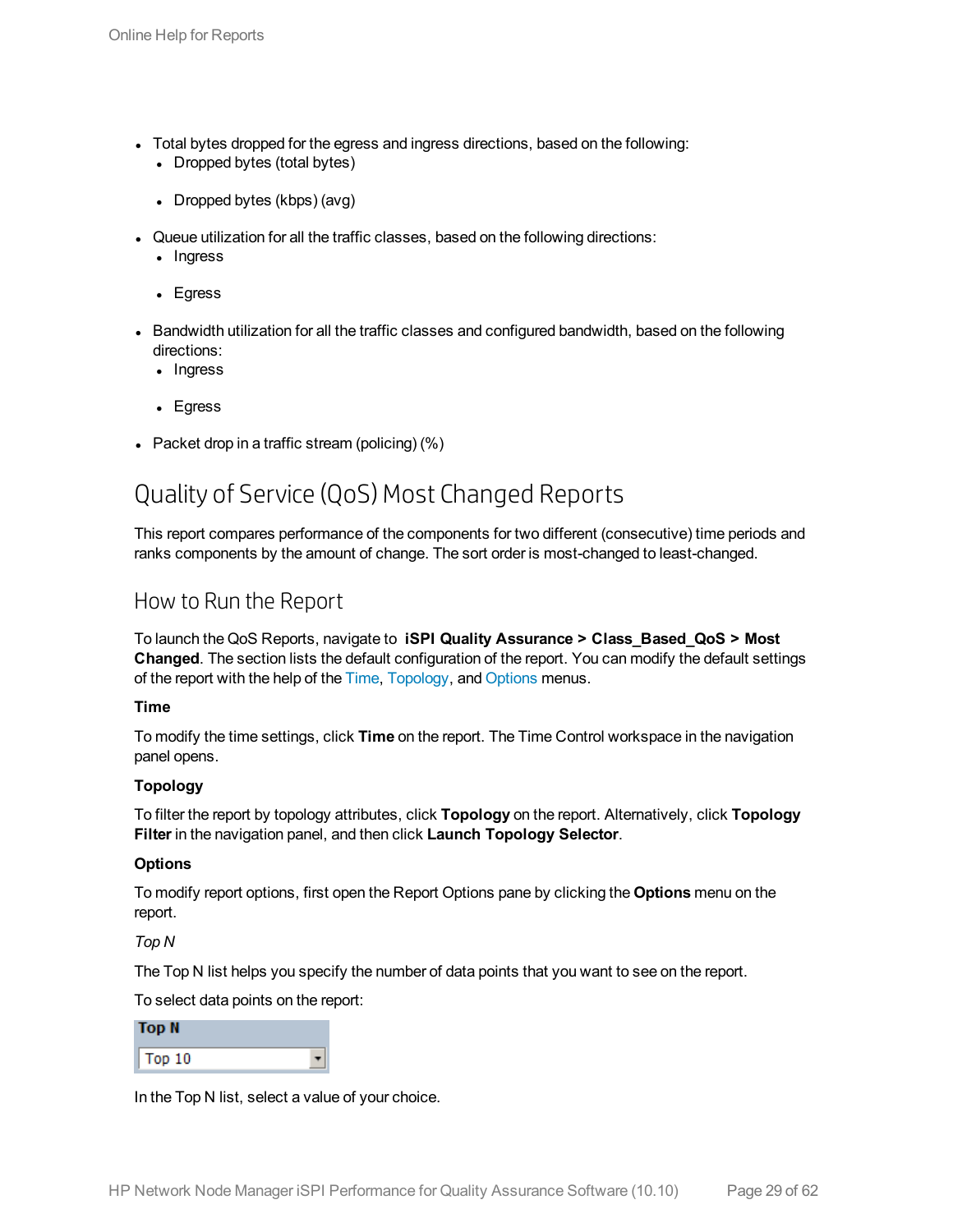### *Grouping By*

To change the Grouping By option:

| Grouping by: |  |
|--------------|--|
|              |  |
|              |  |

In the Grouping By list, select an attribute to define the grouping mechanism for the tabular data on the report.

To select more than one attribute, click **Add New Grouping**. A new Grouping By box with the list of attributes appears.

To remove a grouping attribute, click **Remove Grouping**.

To select a metric:

1. Right-click the metric.

**Tip:** You can use the search feature to find the metric of your choice. To search a metric, type the metric name in the Search box.

You can also use tag<sup>1</sup>s to narrow down your search. To use tags, click inside the Tags box, and then select tags of your choice.

2. In the context menu, click **Send to Y1** if you want to select this metric. On the axis, you can select only one metric.

**Tip:** Click **Show Description** to see the metric definition.

### <span id="page-29-0"></span>**Defaults**

### **Time**

- Relative start: Yes
- Interval: (Last rolling) 1 hour
- Grain: 5 minutes

### **Topology**

- Topology group tracking method: SCD Type 1
- Filter attribute selection: None

### **Options**

- Top/Bottom N: Top 10
- Grouping by: Qualified Interface Name
- Metrics:
	- Y1: Pre Policy Rate (kbps) (avg)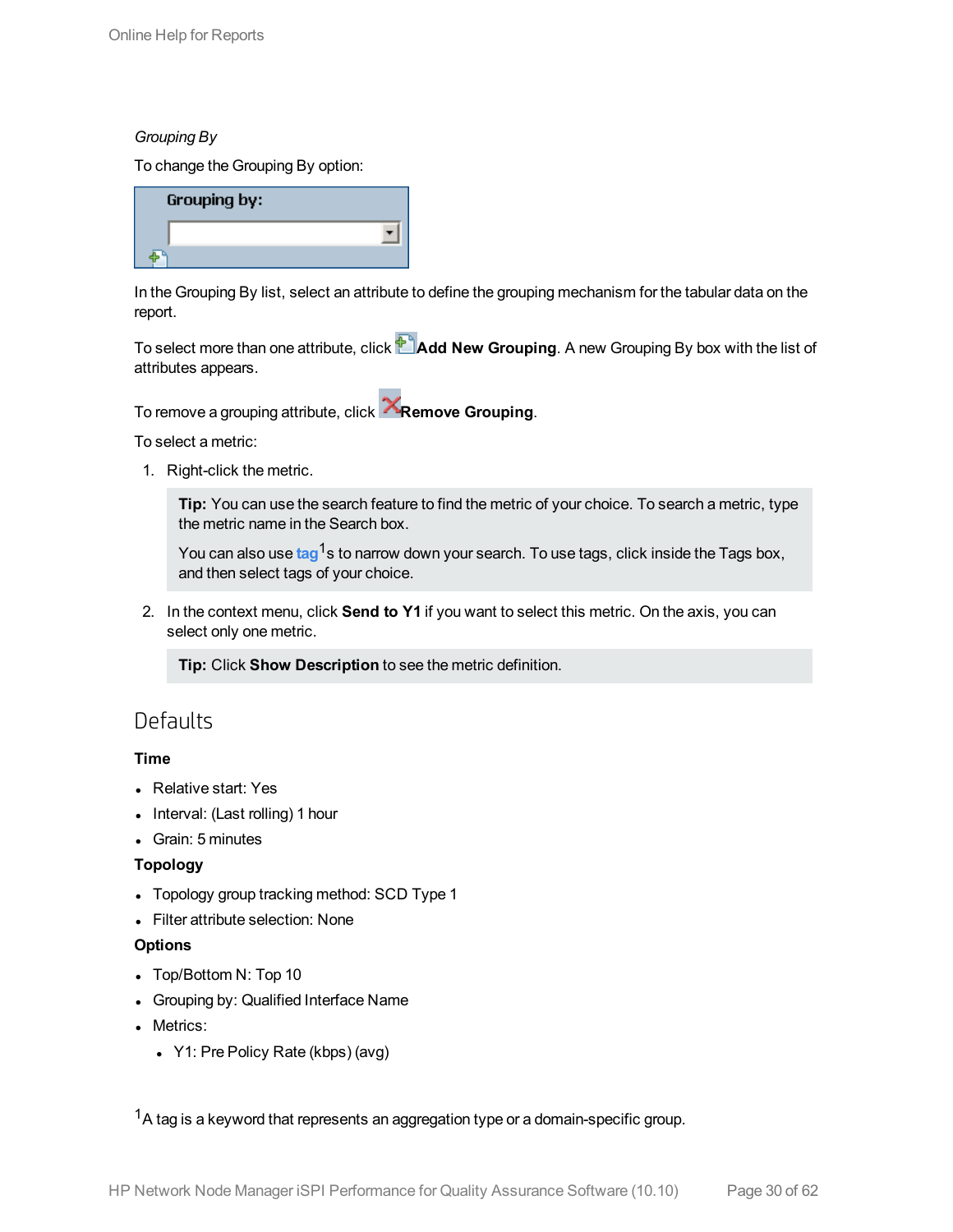## <span id="page-30-0"></span>Quality of Service (QoS) Peak Period Report

The Peak Period report ranks the utilization and performance of QoS entities during the busiest time of the selected time range. This report enables you to:

- Identify the performance and utilization of the selected metrics during the peak period.
- Identify QoS entities that have the highest or lowest performances or utilization levels during the peak period.
- <span id="page-30-1"></span>• Compare the performance for multiple QoS entities during the peak period using this report.

### How to Run the Report

To launch the QoS Reports, navigate to **iSPI Quality Assurance > Class\_Based\_QoS > Peak Period**. The section lists the default configuration of the report. You can modify the default settings of the report with the help of the [Time](#page-30-2), [Topology](#page-30-3), and [Options](#page-30-4) menus.

### <span id="page-30-2"></span>**Time**

To modify the time settings, click **Time** on the report.The Time Control workspace in the navigation panel opens.

### <span id="page-30-3"></span>**Topology**

To filter the report by topology attributes, click **Topology** on the report. Alternatively, click **Topology Filter** in the navigation panel, and then click **Launch Topology Selector**.

### <span id="page-30-4"></span>**Options**

To modify report options, first open the Report Options pane by clicking the **Options** menu on the report.

*Top/Bottom N:*

The Top/Bottom N list helps you specify the number of ranks that you want to see on this report.

To select data points on the report:

| Top / Bottom 'N'       |  |
|------------------------|--|
| $\sqrt{\text{Top} 10}$ |  |

In the Top/Bottom N list, select a value of your choice.

*Grouping by Time Period:*

|                  | <b>Grouping by Time Period:</b> |
|------------------|---------------------------------|
| $\parallel$ Hour |                                 |

In the Grouping by Time Period box, select the time period by which you want to group the peak values.

*Metrics:*

To select a metric: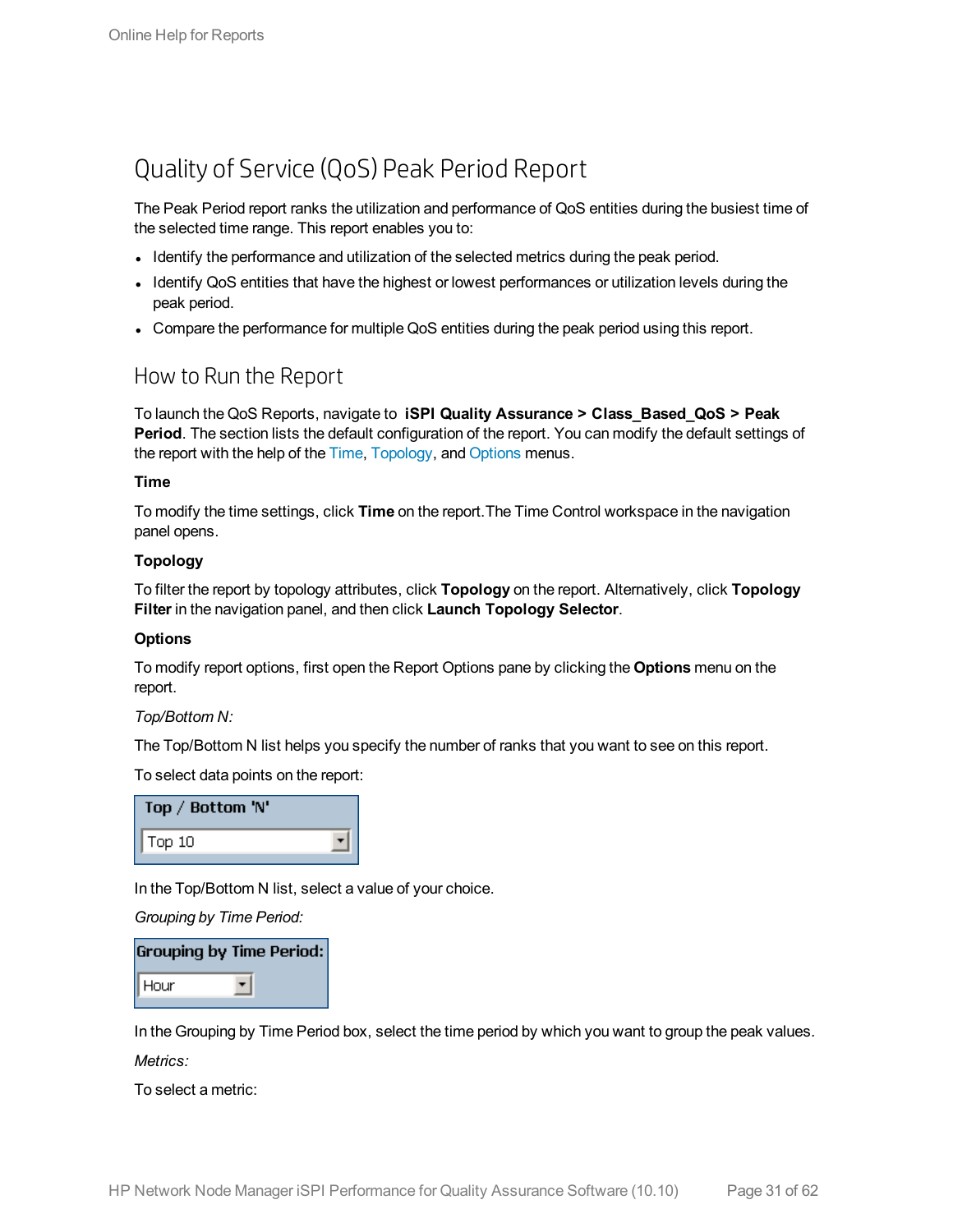1. Right-click the metric.

**Tip:** You can use the search feature to find the metric of your choice. To search a metric, type the metric name in the Search box.

You can also use tag<sup>1</sup>s to narrow down your search. To use tags, click inside the Tags box, and then select tags of your choice.

2. In the context menu, click **Send to Y1** if you want to select this metric for the Y1 axis; click **Send to Y2** if you want to select this metric for the Y2 axis. On each axis, you can select up to six metrics.

**Tip:** Click **Show Description** to see the metric definition.

You can limit the number of rows on the report by specifying a range of values in the From and To boxes on each axis. After typing a value in the From or To box, you must press **Enter**. For the percentage type of metrics, specify values in decimal fractions. For example, to specify 9%, type 0.09.

To remove a metric from an axis:

Right-click the metric on the axis, and then click **Delete**. The metric disappears from the axis.

To change the order of the metric:

Right-click the metric on the axis, and then click **Move Up** or **Move Down**. The metric changes its position on the axis and, subsequently, changes its position on the report when the report is launched.

**Note:** Right-clicking a metric on the Y1 or Y2 axis does not bring up any context menus when no other metrics are present on the axis.

### <span id="page-31-0"></span>**Defaults**

### **Time**

- Relative start: Yes
- Interval: (Last rolling) 1 hour
- Grain: 5 minutes

### **Topology**

- Topology group tracking method: SCD Type 1
- **.** Filter attribute selection: None

### **Options**

- Top/Bottom N: Top 10
- Grouping by Time Period: Hour
- Metrics:
	- Y1: Pre Policy Rate (kbps) (avg)
	- Y2: Post Policy Rate (kbps) (avg)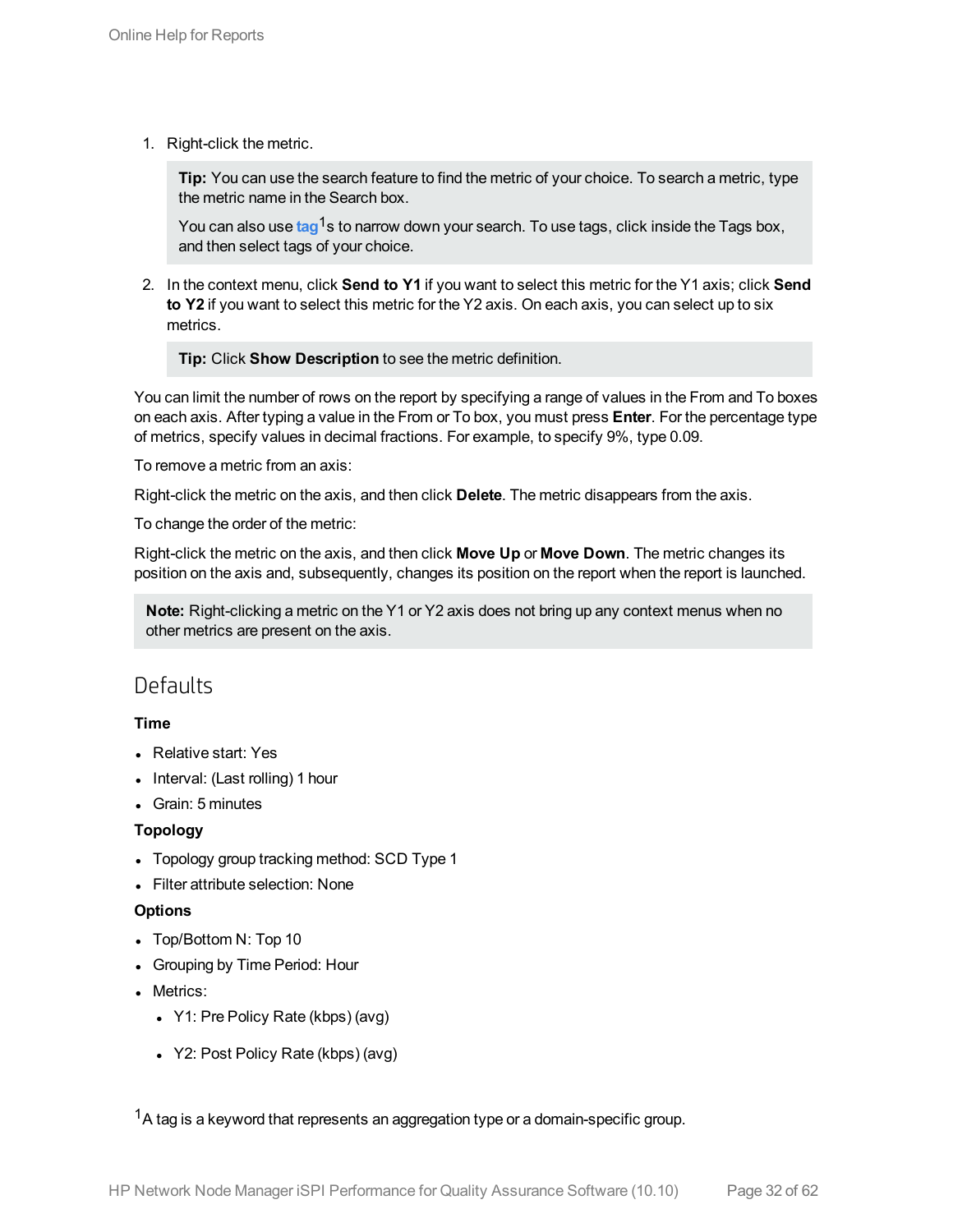## <span id="page-32-0"></span>Quality of Service (QoS) Threshold Sleeve Report

This report analyzes how close the metric performance value is to the threshold levels. In other words, this report enables you to analyze when the metric will reach the threshold.

Using this report, you can:

- Forecast over-utilization or under-utilization of the selected QoS element.
- Detect if the metric performance is about to cross the high and low thresholds.

For example, if you generate the Threshold Sleeve Chart report for Availability (avg), the chart displays the how close the average QoS element availability is to the high and low threshold.

• Save multiple Threshold Sleeve Reports for a specific metric for different time ranges, and analyze the metric performance trend.

This report supports one metric.

- <sup>l</sup> To change the Time Controls defaults, see *Using Reports > Change Time Settings with the Time Control Tab* section.
- <sup>l</sup> To change the Topology Filters defaults, see *Set Topology Filters* in the *Using Reports* section.
- <span id="page-32-1"></span><sup>l</sup> To change the Report Options defaults, see *Change Report Options* in the *Using Reports > Change Reports Options* section.

## Quality of Service (QoS) Top N Report

The Top N report ranks QoS entities by the selected metrics. Use this report to spot the QoS entitie that performed at the extremes and to analyze the historical data for QoS entities that exhibit unusual utilization levels.

The report enables you to:

- Detect any QoS entities that are experiencing health or performance problems.
- Detect over-utilized and under-utilized QoS entities on the network.
- <span id="page-32-2"></span>• Compare the performance of multiple QoS entities

### How to Run the Report

To launch the QoS Reports, navigate to **iSPI Quality Assurance > Class\_Based\_QoS > Top N**. The section lists the default configuration of the report. You can modify the default settings of the report with the help of the [Time](#page-32-3), [Topology,](#page-32-4) and [Options](#page-32-5) menus.

### <span id="page-32-3"></span>**Time**

To modify the time settings, click **Time** on the report.The Time Control workspace in the navigation panel opens.

### <span id="page-32-4"></span>**Topology**

To filter the report by topology attributes, click **Topology** on the report. Alternatively, click **Topology Filter** in the navigation panel, and then click **Launch Topology Selector**.

### <span id="page-32-5"></span>**Options**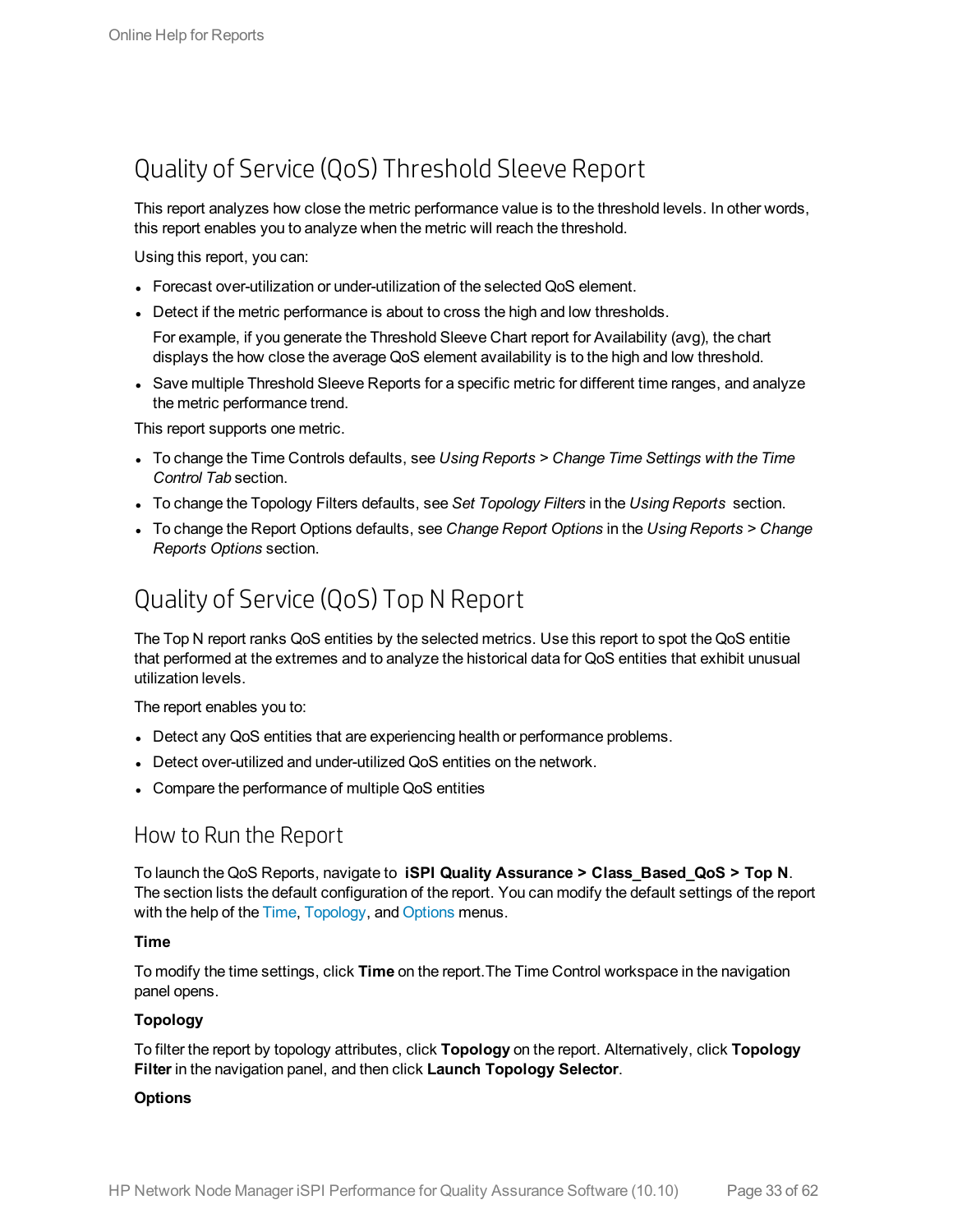To modify report options, first open the Report Options pane by clicking the **Options** menu on the report.

*Top/Bottom N:*

The Top/Bottom N list helps you specify the number of ranks that you want to see on this report.

To select data points on the report:

| Top / Bottom 'N' |  |
|------------------|--|
| Top 10           |  |

In the Top/Bottom N list, select a value of your choice.

*To change the Grouping By option:*

| Grouping by: |  |
|--------------|--|
|              |  |
|              |  |

In the Grouping By list, select an attribute to define the grouping mechanism for the tabular data on the report.

To select more than one attribute, click **Add New Grouping**. A new Grouping By box with the list of attributes appears.

To remove a grouping attribute, click **Remove Grouping**.

*Metrics:*

To select a metric:

1. Right-click the metric.

**Tip:** You can use the search feature to find the metric of your choice. To search a metric, type the metric name in the Search box.

You can also use tag<sup>1</sup>s to narrow down your search. To use tags, click inside the Tags box, and then select tags of your choice.

2. In the context menu, click **Send to Y1** if you want to select this metric for the Y1 axis; click **Send to Y2** if you want to select this metric for the Y2 axis. On each axis, you can select up to six metrics.

**Tip:** Click **Show Description** to see the metric definition.

You can limit the number of rows on the report by specifying a range of values in the From and To boxes on each axis. After typing a value in the From or To box, you must press **Enter**. For the percentage type of metrics, specify values in decimal fractions. For example, to specify 9%, type 0.09.

To remove a metric from an axis: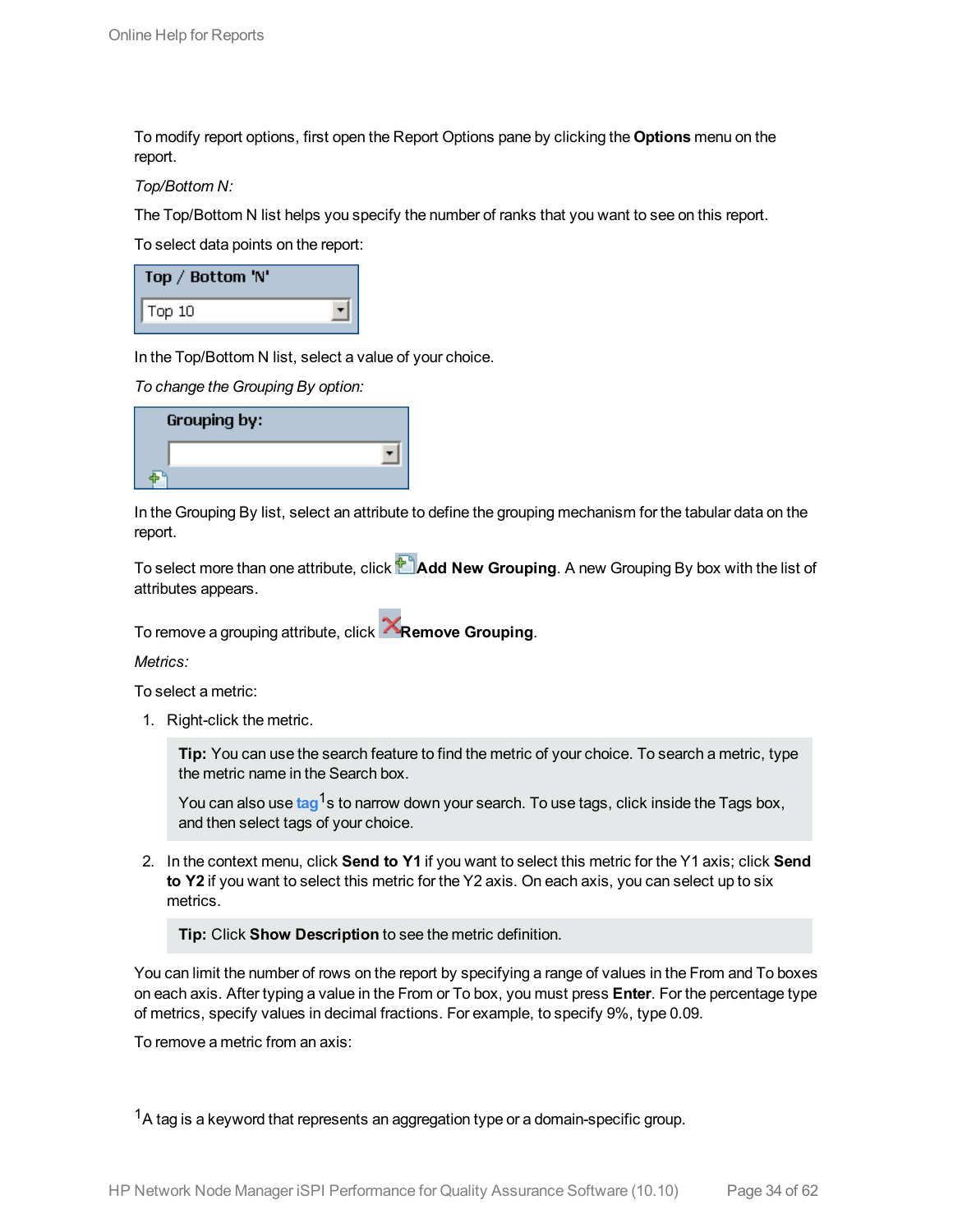Right-click the metric on the axis, and then click **Delete**. The metric disappears from the axis.

To change the order of the metric:

Right-click the metric on the axis, and then click **Move Up** or **Move Down**. The metric changes its position on the axis and, subsequently, changes its position on the report when the report is launched.

**Note:** Right-clicking a metric on the Y1 or Y2 axis does not bring up any context menus when no other metrics are present on the axis.

### <span id="page-34-0"></span>**Defaults**

### **Time**

- Relative start: Yes
- Interval: (Last rolling) 1 hour
- Grain: 5 minutes

### **Topology**

- Topology group tracking method: SCD Type 1
- Filter attribute selection: None

### **Options**

- Top/Bottom N: Top 10
- Grouping by: Qualified Interface Name
- Metrics:
	- Y1: Pre Policy Rate (kbps) (avg)
	- Y2: Post Policy Rate (kbps) (avg)

**Tip:** Check this report once a day to see which network component might need special attention.

Check this report throughout the day to see which network components are performing at the extremes and might need special attention.

## <span id="page-34-1"></span>Quality of Service (QoS) Top N Table Report

This report ranks network elements by the metrics you select. Unlike the Top N report, this report does not show any bar charts or time series graphs and does not show the **others**1 group. In a large environment, NPS can generate the Top N Table report faster than it can generate the Top N report. If you want to view Top N elements in the least possible time, choose the Top N Table report instead of the Top N report.

Use this report to spot the element that performed at the extremes and to analyze historical data for elements that are exhibiting unusual utilization levels. You can:

<sup>1</sup>On a Top N report, elements that are not ranked by the report are grouped together and represented by the "others" row.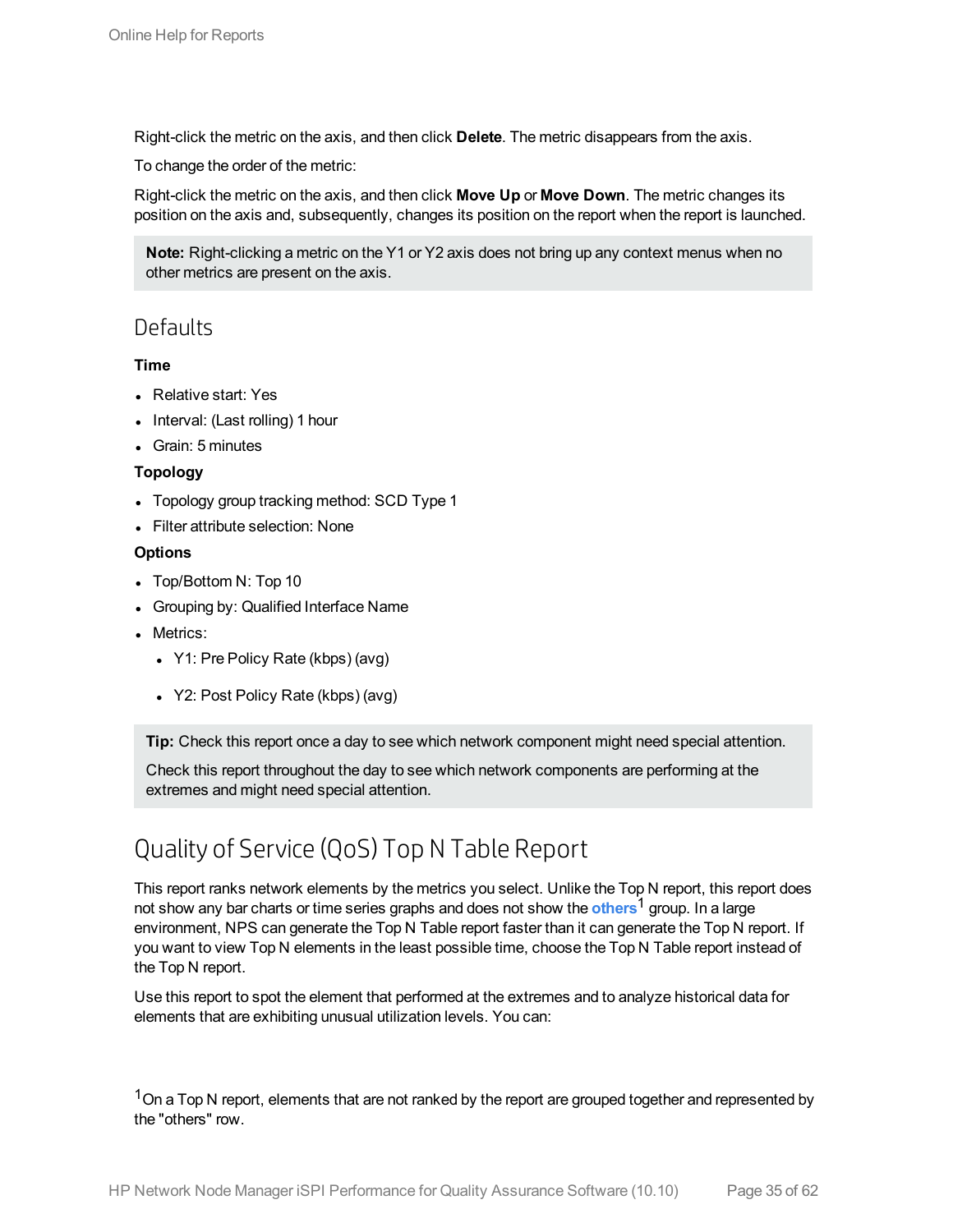- Detect the QoS entities that have health or performance problems.
- Analyze the utilization of the NNMi-managed network QoS entities during a specific time range.
- Detect over-utilized and under-utilized QoS entities on the network.
- <span id="page-35-0"></span>• Compare performance for multiple network QoS entities.

### How to Run the Report

To launch the QoS Reports, navigate to **iSPI Quality Assurance > Class\_Based\_QoS > Top N Table**. The section lists the default configuration of the report. You can modify the default settings of the report with the help of the [Time](#page-35-1), [Topology](#page-35-2), and [Options](#page-35-3) menus.

### <span id="page-35-1"></span>**Time**

To modify the time settings, click **Time** on the report.The Time Control workspace in the navigation panel opens.

### <span id="page-35-2"></span>**Topology**

To filter the report by topology attributes, click **Topology** on the report. Alternatively, click **Topology Filter** in the navigation panel, and then click **Launch Topology Selector**.

### <span id="page-35-3"></span>**Options**

To modify report options, first open the Report Options pane by clicking the **Options** menu on the report.

### *Top/Bottom N:*

The Top/Bottom N list helps you specify the number of ranks that you want to see on this report.

To select data points on the report:

| Top / Bottom 'N' |  |
|------------------|--|
| Top 10           |  |

In the Top/Bottom N list, select a value of your choice.

*To change the Grouping By option:*

| <b>Grouping by:</b> |  |
|---------------------|--|
|                     |  |
|                     |  |

In the Grouping By list, select an attribute to define the grouping mechanism for the tabular data on the report.

To select more than one attribute, click **Add New Grouping**. A new Grouping By box with the list of attributes appears.

To remove a grouping attribute, click **Remove Grouping**.

*Metrics:*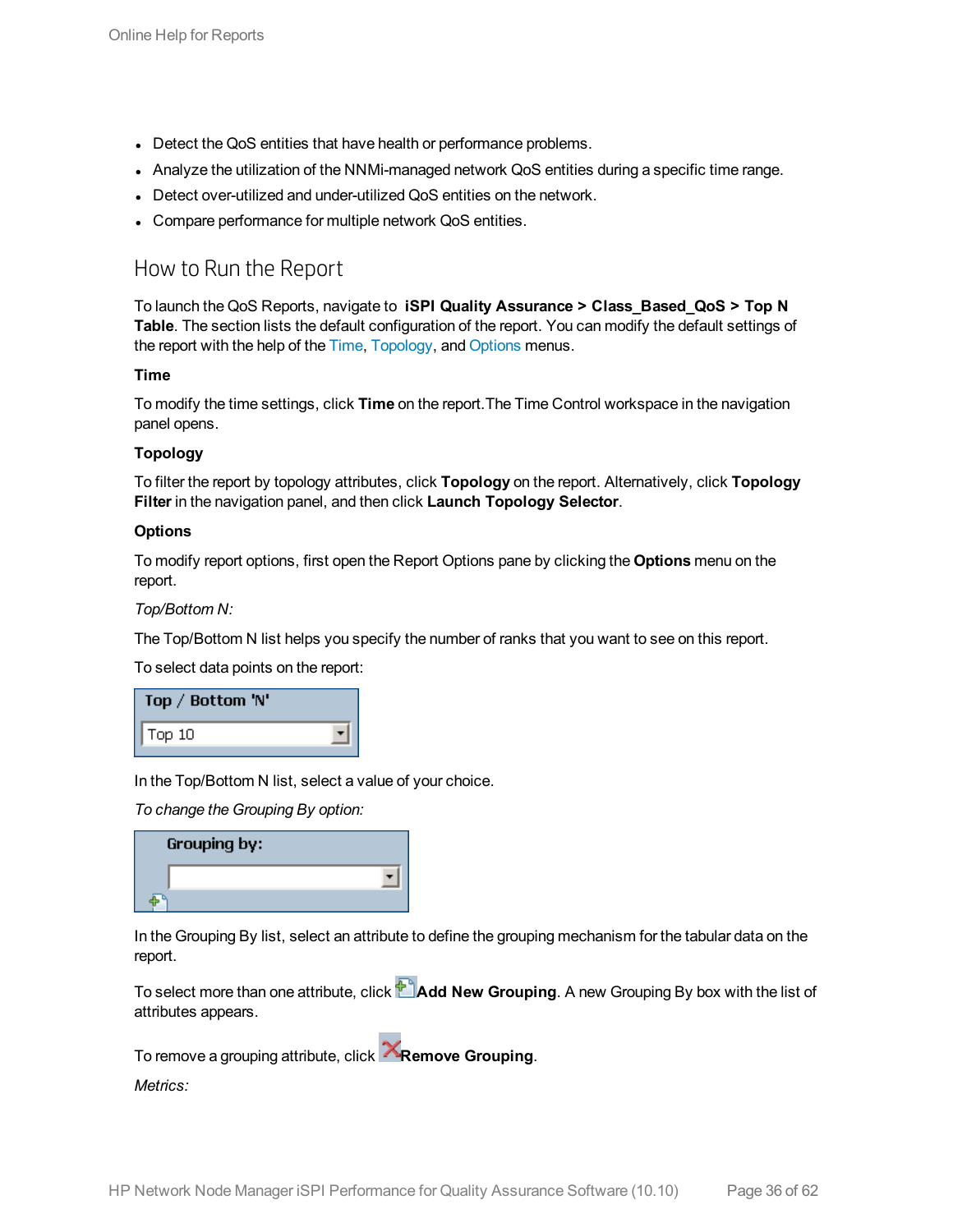To select a metric:

1. Right-click the metric.

**Tip:** You can use the search feature to find the metric of your choice. To search a metric, type the metric name in the Search box.

You can also use tag<sup>1</sup>s to narrow down your search. To use tags, click inside the Tags box, and then select tags of your choice.

2. In the context menu, click **Send to Y1** if you want to select this metric for the Y1 axis; click **Send to Y2** if you want to select this metric for the Y2 axis. On each axis, you can select up to six metrics.

**Tip:** Click **Show Description** to see the metric definition.

You can limit the number of rows on the report by specifying a range of values in the From and To boxes on each axis. After typing a value in the From or To box, you must press **Enter**. For the percentage type of metrics, specify values in decimal fractions. For example, to specify 9%, type 0.09.

To remove a metric from an axis:

Right-click the metric on the axis, and then click **Delete**. The metric disappears from the axis.

To change the order of the metric:

Right-click the metric on the axis, and then click **Move Up** or **Move Down**. The metric changes its position on the axis and, subsequently, changes its position on the report when the report is launched.

**Note:** Right-clicking a metric on the Y1 or Y2 axis does not bring up any context menus when no other metrics are present on the axis.

### <span id="page-36-0"></span>**Defaults**

### **Time**

- Relative start: Yes
- $\bullet$  Interval: (Last rolling) 1 hour
- Grain: 5 minutes

### **Topology**

- Topology group tracking method: SCD Type 1
- Filter attribute selection: None

### **Options**

- Top/Bottom N: Top 10
- Grouping by: Qualified Interface Name
- Metrics: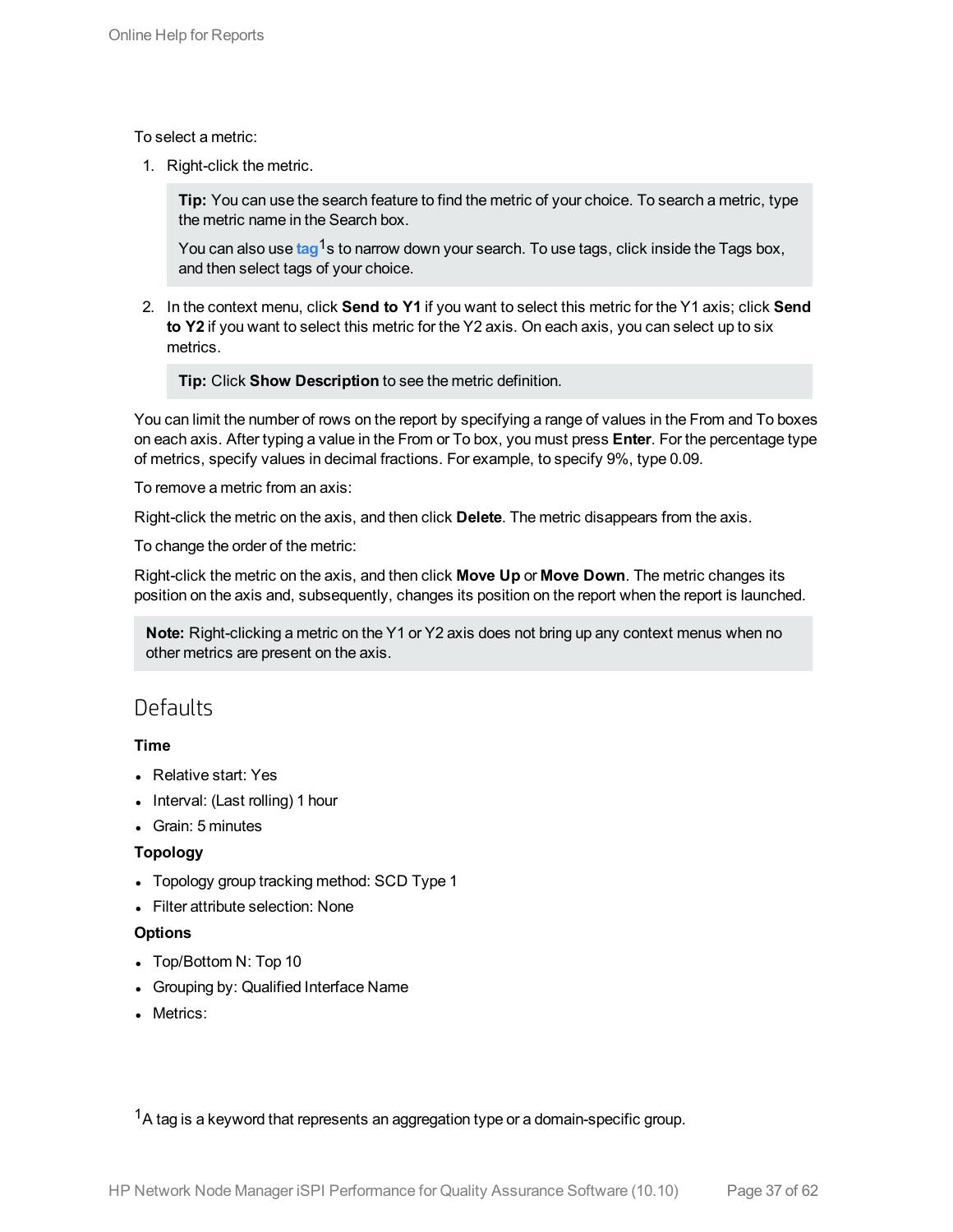- Y1: Pre Policy Rate (kbps) (avg)
- Y2: Post Policy Rate (kbps) (avg)

**Tip:** Check this report once a day to see which network component might need special attention.

Check this report throughout the day to see which network components are performing at the extremes and might need special attention.

## <span id="page-37-0"></span>Quality of Service (QoS) Top N Frequency Distribution Report

The Top N Frequency Distribution report ranks network elements by the metrics you select and shows the distribution of metric values for each collected sample during the selected time range.

You can use this report as an alternative to the Top N report. In addition to providing all the details that are available on the Top N report, this report helps you see how much time the metric value has spent in each **bucket**1.

### <span id="page-37-1"></span>How to Run the Report

To launch the QoS Reports, navigate to **iSPI Quality Assurance > Class\_Based\_QoS > Top N Frequency Distribution**. The section lists the default configuration of the report. You can modify the default settings of the report with the help of the [Time](#page-37-2), [Topology](#page-37-3), and [Options](#page-37-4) menus.

### <span id="page-37-2"></span>**Time**

To modify the time settings, click **Time** on the report.The Time Control workspace in the navigation panel opens.

### <span id="page-37-3"></span>**Topology**

To filter the report by topology attributes, click **Topology** on the report. Alternatively, click **Topology Filter** in the navigation panel, and then click **Launch Topology Selector**.

### <span id="page-37-4"></span>**Options**

*Top/Bottom N:*

The Top/Bottom N list helps you specify the number of ranks that you want to see on this report.

To select data points on the report:

| Top / Bottom 'N' |  |
|------------------|--|
| $\sqrt{$ Top 10  |  |

 $1A$  bucket represents a range of values. The Top N Frequency Distribution report enables you to define 12 different buckets (or ranges of values) for a metric series—from bucket 0 (Bkt 0) through bucket 11 (Bkt 11). Each bucket is associated with a color code (in-built, not configurable). The generated report represents the distribution of different value ranges with the color codes that are associated with buckets.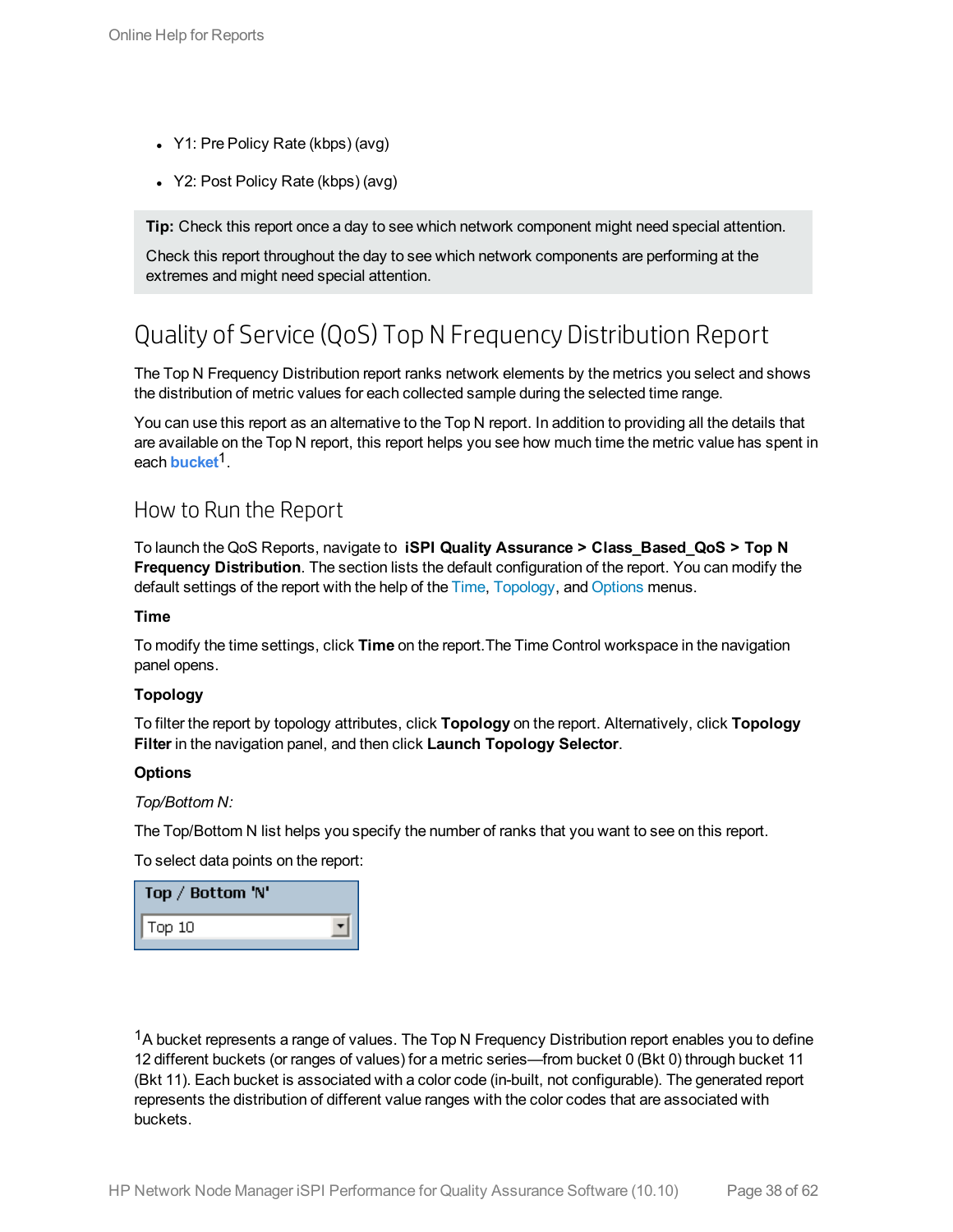In the Top/Bottom N list, select a value of your choice.

*To change the Grouping By option:*

| <b>Grouping by:</b> |  |
|---------------------|--|
|                     |  |
|                     |  |

In the Grouping By list, select an attribute to define the grouping mechanism for the tabular data on the report.

To select more than one attribute, click **Add New Grouping**. A new Grouping By box with the list of attributes appears.

To remove a grouping attribute, click **Remove Grouping**.

*Metrics:*

To select a metric:

1. Right-click the metric.

**Tip:** You can use the search feature to find the metric of your choice. To search a metric, type the metric name in the Search box.

You can also use tag<sup>1</sup>s to narrow down your search. To use tags, click inside the Tags box, and then select tags of your choice.

2. In the context menu, click **Send to Y1** if you want to select this metric for the Y1 axis; click **Send to Y2** if you want to select this metric for the Y2 axis. On each axis, you can select up to six metrics.

**Tip:** Click **Show Description** to see the metric definition.

You can limit the number of rows on the report by specifying a range of values in the From and To boxes on each axis. After typing a value in the From or To box, you must press **Enter**. For the percentage type of metrics, specify values in decimal fractions. For example, to specify 9%, type 0.09.

To remove a metric from an axis:

Right-click the metric on the axis, and then click **Delete**. The metric disappears from the axis.

To change the order of the metric:

Right-click the metric on the axis, and then click **Move Up** or **Move Down**. The metric changes its position on the axis and, subsequently, changes its position on the report when the report is launched.

**Note:** Right-clicking a metric on the Y1 or Y2 axis does not bring up any context menus when no other metrics are present on the axis.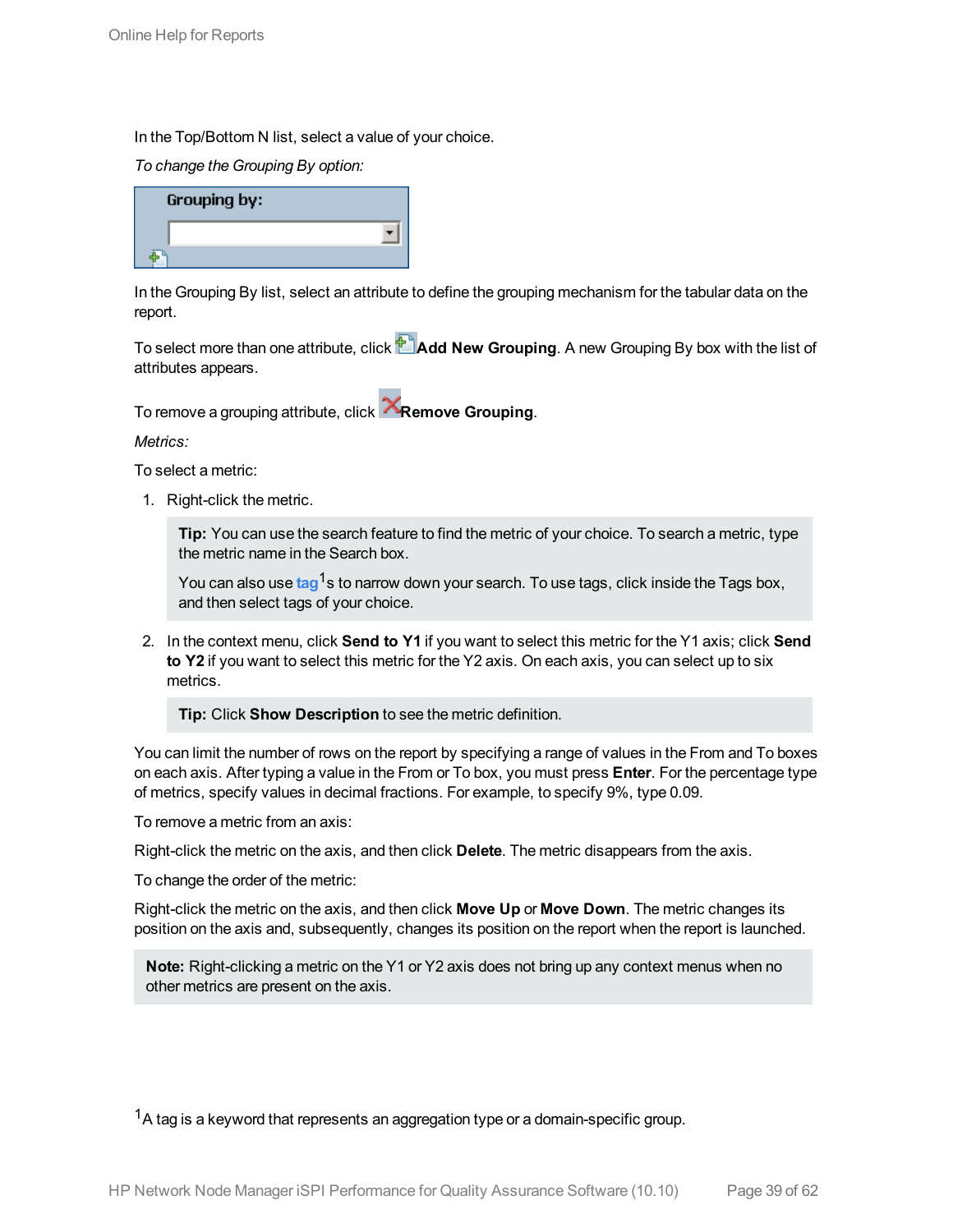### <span id="page-39-0"></span>**Defaults**

### **Time**

- Relative start: Yes
- $\bullet$  Interval: (Last rolling) 1 hour
- Grain: 5 minutes

### **Topology**

- Topology group tracking method: SCD Type 1
- Filter attribute selection: None

### **Options**

- Top/Bottom N: Top 10
- Grouping by: Qualified Interface Name
- Metrics:
	- Y1: Pre Policy Rate (kbps) (avg)
	- Y2: Post Policy Rate (kbps) (avg)

## <span id="page-39-1"></span>Quality of Service (QoS) Top N Chart Report

This report ranks QoS entities by the metrics you select. This report displays the metric values for each rank with the help of a line graph.

Use this report to spot the QoS entities that performed at the extremes and to analyze historical data for QoS entities that are exhibiting unusual utilization levels. You can:

- Detect the QoS entities that have health or performance problems.
- Analyze the utilization of the NNMi-managed network QoS entities during a specific time range.
- Detect over-utilized and under-utilized QoS entities on the network.
- <span id="page-39-2"></span>• Compare performance for multiple network QoS entities.

### How to Run the Report

To launch the QoS Reports, navigate to **iSPI Quality Assurance > Class\_Based\_QoS > Top N Chart**. The section lists the default configuration of the report. You can modify the default settings of the report with the help of the [Time](#page-39-3), [Topology](#page-39-4), and [Options](#page-39-5) menus.

### <span id="page-39-3"></span>**Time**

To modify the time settings, click **Time** on the report.The Time Control workspace in the navigation panel opens.

### <span id="page-39-4"></span>**Topology**

To filter the report by topology attributes, click **Topology** on the report. Alternatively, click **Topology Filter** in the navigation panel, and then click **Launch Topology Selector**.

### <span id="page-39-5"></span>**Options**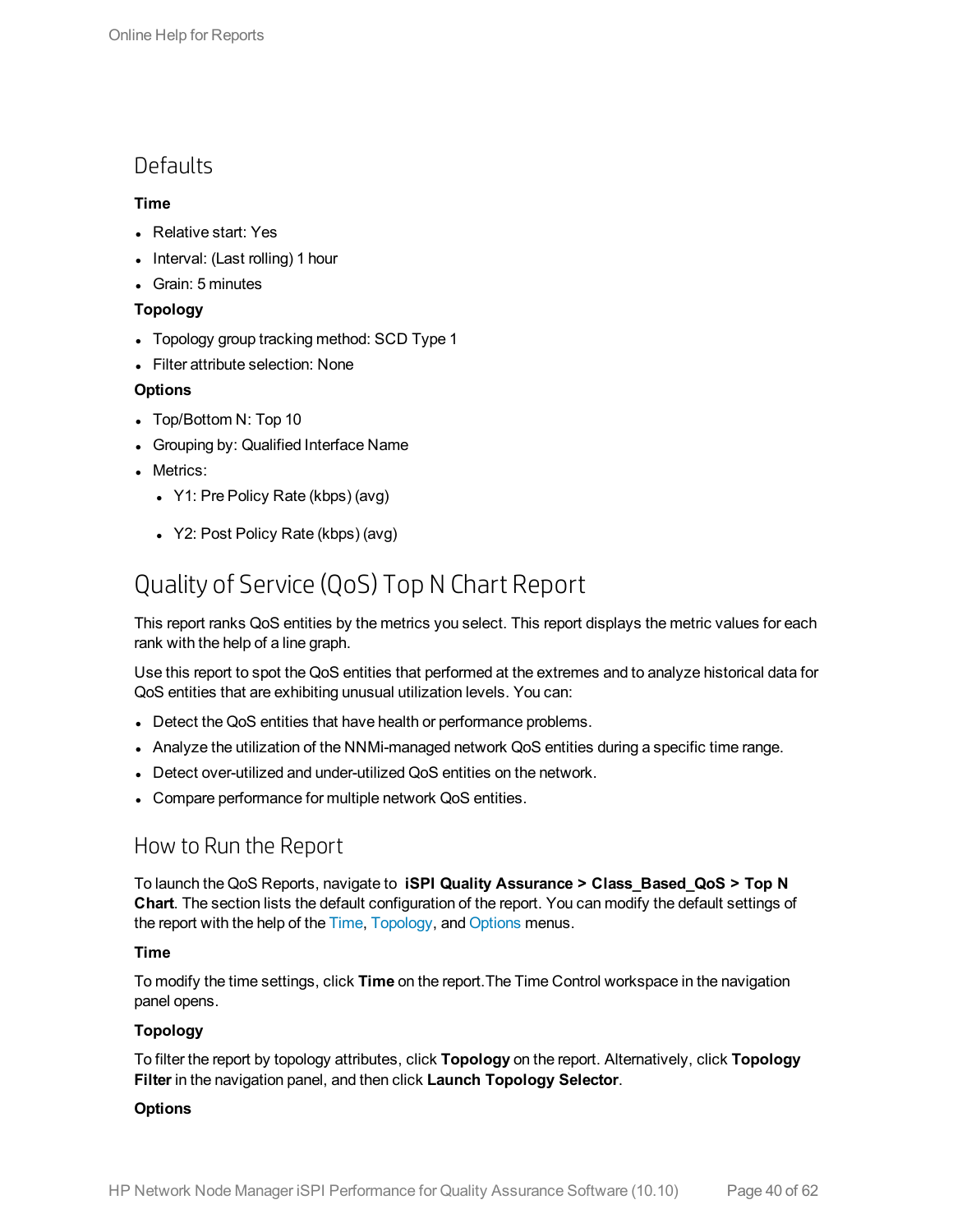To modify report options, first open the Report Options pane by clicking the **Options** menu on the report.

*Top/Bottom N:*

The Top/Bottom N list helps you specify the number of ranks that you want to see on this report.

To select data points on the report:

| Top / Bottom 'N' |  |
|------------------|--|
| $ $ Top 10       |  |

In the Top/Bottom N list, select a value of your choice.

*To change the Grouping By option:*

| Grouping by: |  |
|--------------|--|
|              |  |
|              |  |

In the Grouping By list, select an attribute to define the grouping mechanism for the tabular data on the report.

To select more than one attribute, click **Add New Grouping**. A new Grouping By box with the list of attributes appears.

To remove a grouping attribute, click **Remove Grouping**.

*Metrics:*

To select a metric:

1. Right-click the metric.

**Tip:** You can use the search feature to find the metric of your choice. To search a metric, type the metric name in the Search box.

You can also use tag<sup>1</sup>s to narrow down your search. To use tags, click inside the Tags box, and then select tags of your choice.

2. In the context menu, click **Send to Y1** if you want to select this metric for the Y1 axis; click **Send to Y2** if you want to select this metric for the Y2 axis. On each axis, you can select up to six metrics.

**Tip:** Click **Show Description** to see the metric definition.

You can limit the number of rows on the report by specifying a range of values in the From and To boxes on each axis. After typing a value in the From or To box, you must press **Enter**. For the percentage type of metrics, specify values in decimal fractions. For example, to specify 9%, type 0.09.

To remove a metric from an axis: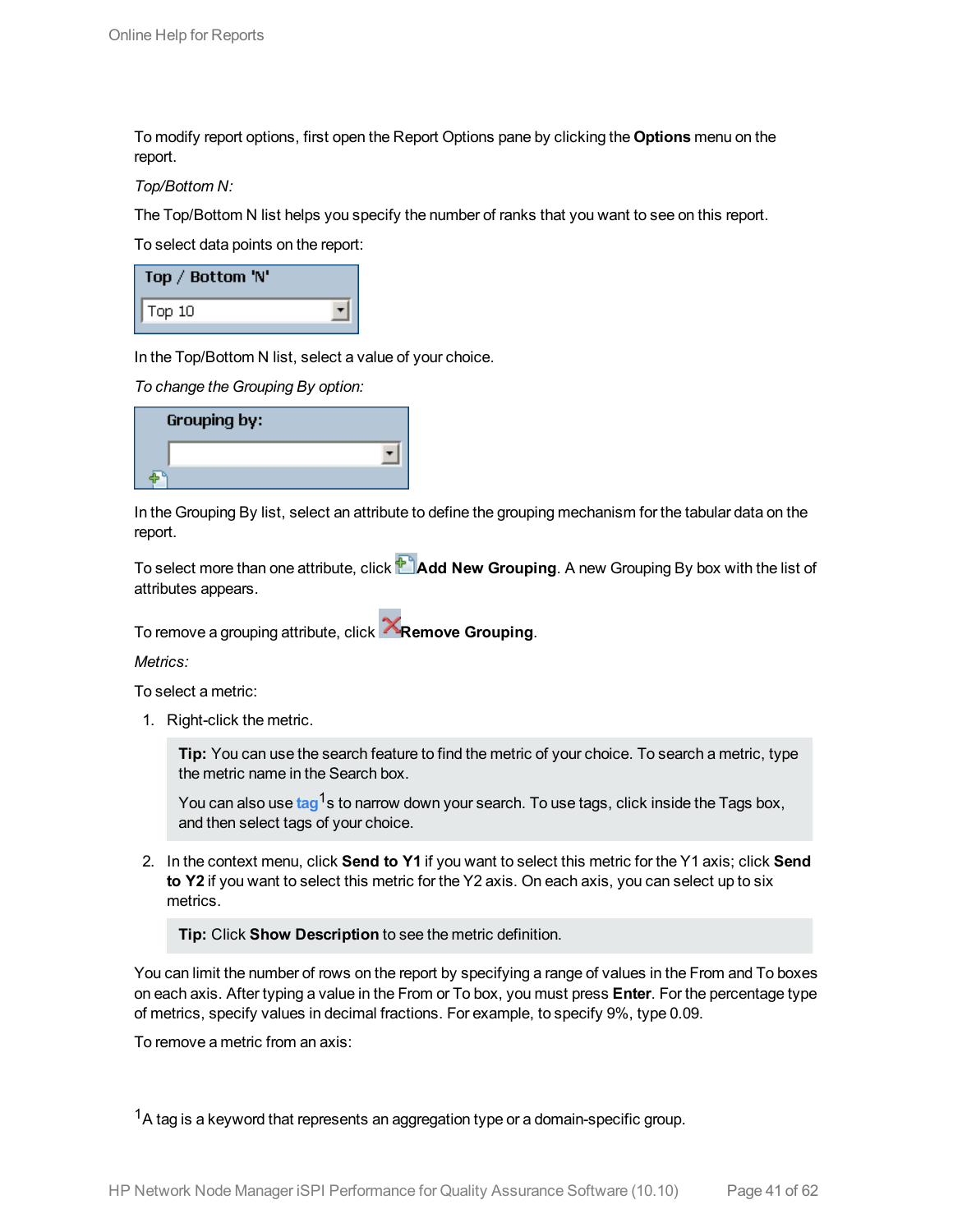Right-click the metric on the axis, and then click **Delete**. The metric disappears from the axis.

To change the order of the metric:

Right-click the metric on the axis, and then click **Move Up** or **Move Down**. The metric changes its position on the axis and, subsequently, changes its position on the report when the report is launched.

**Note:** Right-clicking a metric on the Y1 or Y2 axis does not bring up any context menus when no other metrics are present on the axis.

### <span id="page-41-0"></span>**Defaults**

### **Time**

- Relative start: Yes
- Interval: (Last rolling) 1 hour
- Grain: 5 minutes

### **Topology**

- Topology group tracking method: SCD Type 1
- Filter attribute selection: None

### **Options**

- Top/Bottom N: Top 10
- Grouping by: Qualified Interface Name
- Metrics:
	- Y1: Pre Policy Rate (kbps) (avg)
	- Y2: Post Policy Rate (kbps) (avg)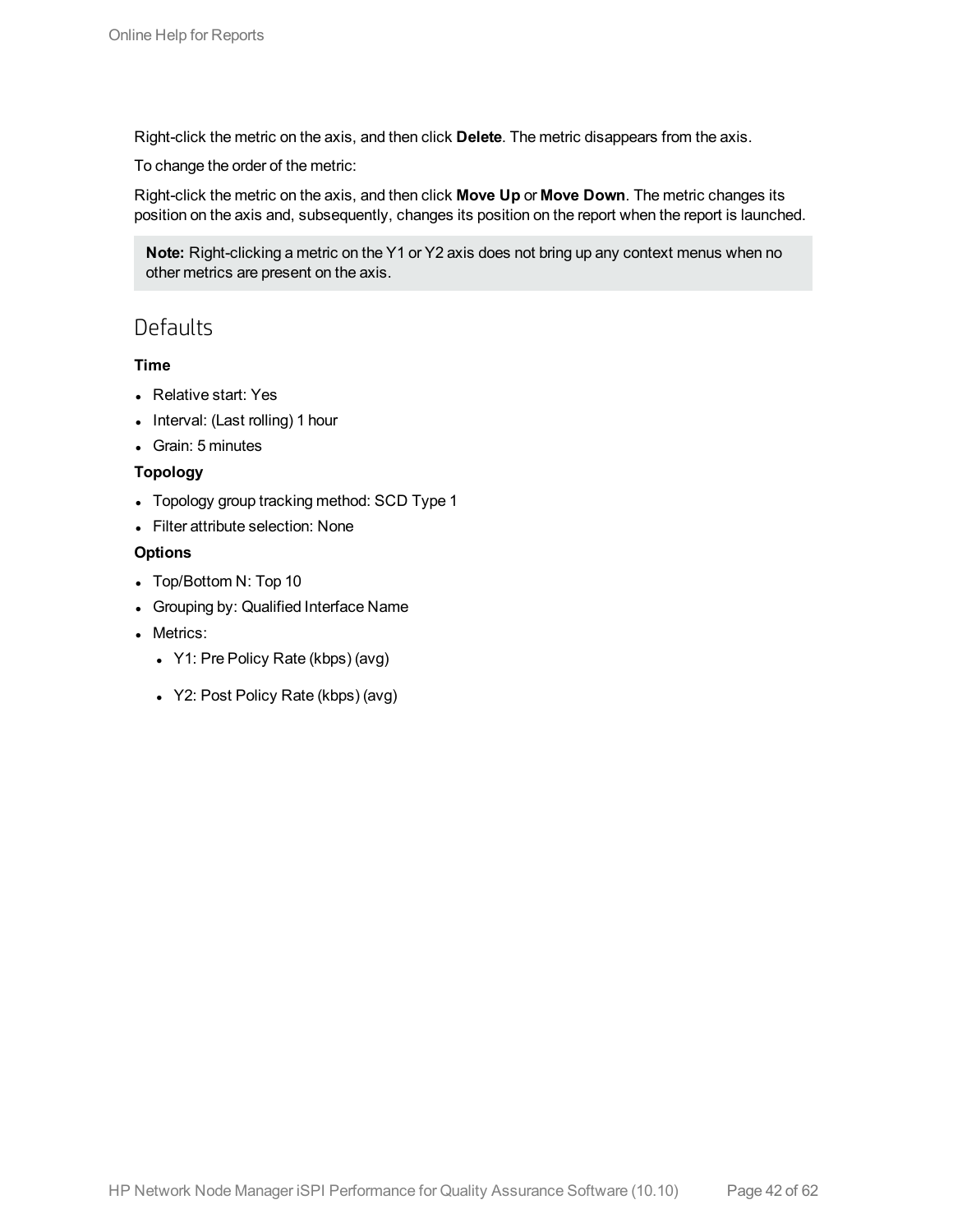# <span id="page-42-0"></span>Ping Latency Pair Reports

Ping Latency Pair Reports enable you to monitor and analyze the performance of the Ping Latency Pairs and drill-down to the root-cause of the problem.

Multi-tenant architecture is also integrated with Network Performance Server and restricts a user to view only selective Ping Latency Pairs and reports. For example, while generating Top N report, a user can view the report of the Ping Latency Pairs that can be accessed by the user.

### **Related Topic**

<span id="page-42-1"></span>[Launching](#page-42-1) the Ping Pair Reports

## Launching the Ping Latency Pair Reports

Follow the steps as discussed below to view a Ping Pair report:

- 1. Navigate to the HP Network Node Manager iSPI Performance for Metrics console using any of the following methods:
	- <sup>l</sup> Click **Actions > HP NNM iSPI Performance > Reporting-Report Menu** on the NNMi console.

Alternatively you can right-click a ping pair in the Quality Assurance inventory on the NNMi console, select **HP NNM iSPI Performance**, and then select **Reporting - Report Menu**.

- Log in to NPS using http://<fully-Qualified-serverName>:9300/p2pd/NPS.html portal.
- 2. On the NPS home page, select **Reports** tab in the navigation panel.
- 3. Click **iSPI Quality Assurance.**
- 4. Click **Ping\_Latency.**
- 5. Click **PingPairMetrics.**
- 6. Select the report type.

For more information, see the *HP Network Node Manager iSPI Performance for Metrics Online Help*

<span id="page-42-2"></span>Before you start viewing the Ping Pair reports, ensure that Network Performance Server (NPS) is up and running.

## Ping Latency Pair Calendar Report

The Calendar report uses a traditional, calendar-style layout to show hourly statistics of two metrics in a single, extended graph spanning over multiple days. You cannot use the Calendar report with a time range shorter than a day.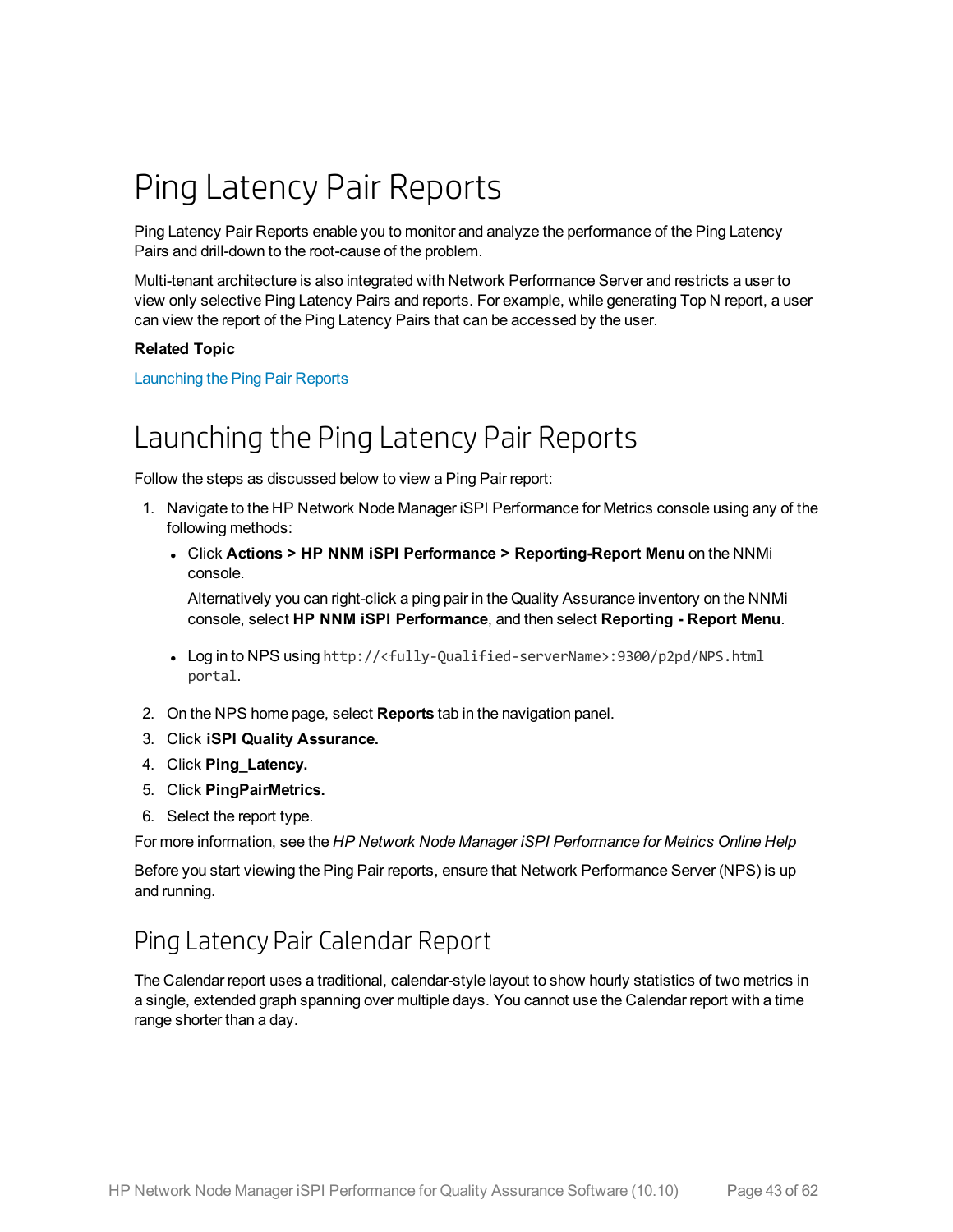### <span id="page-43-0"></span>How to Run the Report

To launch the Ping Latency Pair Reports, navigate to **iSPI Quality Assurance > Ping\_Latency > Calendar**. The section lists the default configuration of the report. You can modify the default settings of the report with the help of the [Time,](#page-43-2) [Topology,](#page-43-3) and [Options](#page-43-4) menus.

### <span id="page-43-2"></span>**Time**

To modify the time settings, click **Time** on the report.The Time Control workspace in the navigation panel opens.

### <span id="page-43-3"></span>**Topology**

To filter the report by topology attributes, click **Topology** on the report. Alternatively, click **Topology Filter** in the navigation panel, and then click **Launch Topology Selector**.

### <span id="page-43-4"></span>**Options**

To modify report options, first open the Report Options pane by clicking the **Options** menu on the report.

To select a metric:

1. Right-click the metric.

**Tip:** You can use the search feature to find the metric of your choice. To search a metric, type the metric name in the Search box.

You can also use tag<sup>1</sup>s to narrow down your search. To use tags, click inside the Tags box, and then select tags of your choice.

2. In the context menu, click **Send to Y1** if you want to select this metric for the Y1 axis; click **Send to Y2** if you want to select this metric for the Y2 axis. On each axis, you can select only one metric.

**Tip:** Click **Show Description** to see the metric definition.

### <span id="page-43-1"></span>**Defaults**

### **Time**

- Relative start: Yes
- Interval: (Last rolling) 1 day
- Grain: 1 hour

### **Topology**

- Topology group tracking method: SCD Type 1
- Filter attribute selection: None

### **Options**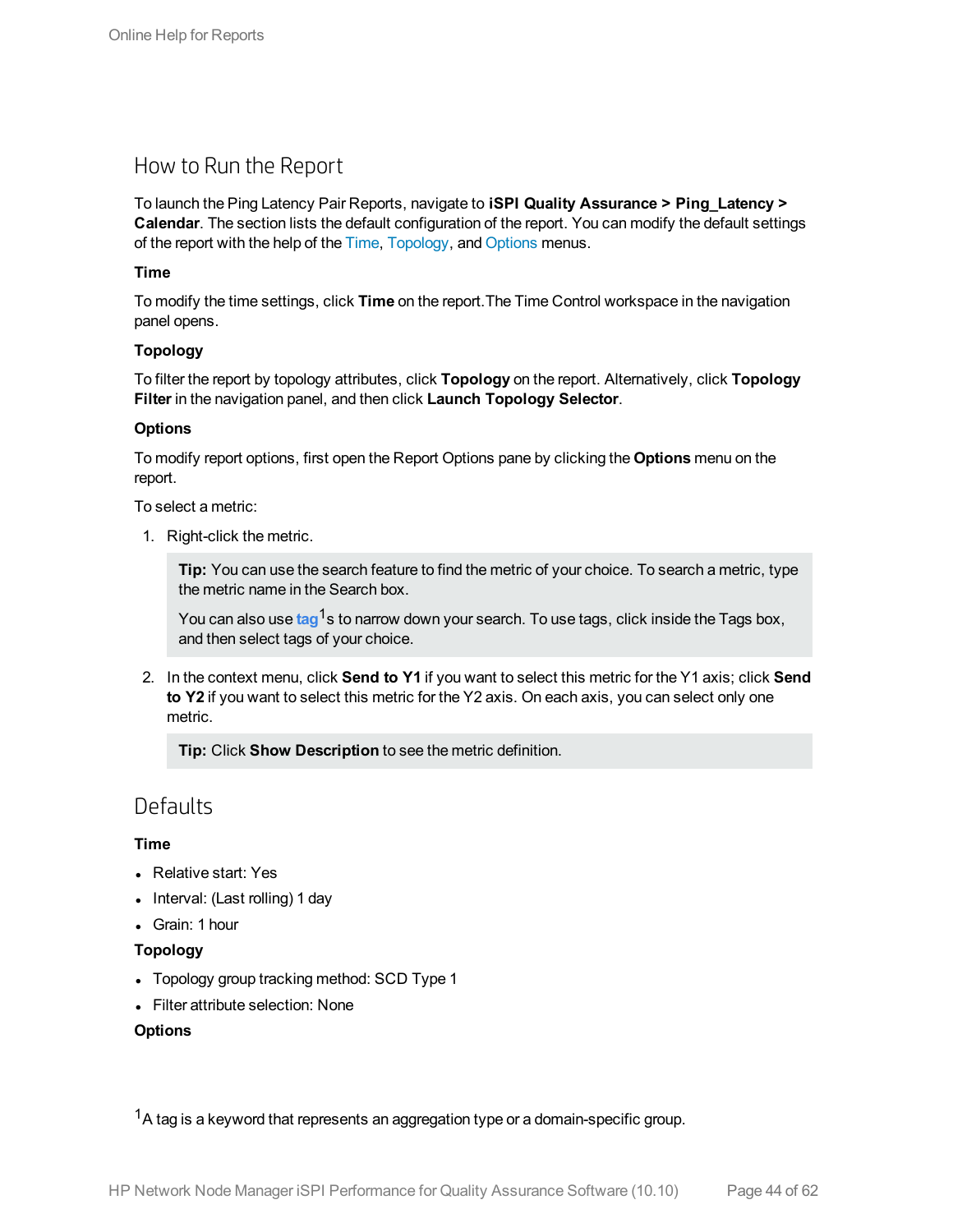- Metrics:
	- Y1: Interface Utilization(%) (avg)
	- $Y2: RTT Average(ms) (avg)$

## <span id="page-44-0"></span>Ping Latency Pair Chart Detail Report

Use the Chart Detail Report to examine sampled data for any two metrics in detail. This report contains a graph representing data samples of two metrics and enables you to perform a trend analysis for health and performance of ping latency pairs based on historical data.

### <span id="page-44-1"></span>How to Run the Report

To launch the Ping Latency Pair Reports, navigate to **iSPI Quality Assurance > Ping\_Latency > Chart Detail**. The section lists the default configuration of the report. You can modify the default settings of the report with the help of the [Time](#page-44-2), [Topology,](#page-44-3) and [Options](#page-44-4) menus.

### <span id="page-44-2"></span>**Time**

To modify the time settings, click **Time** on the report. The Time Control workspace in the navigation panel opens.

### <span id="page-44-3"></span>**Topology**

To filter the report by topology attributes, click **Topology** on the report. Alternatively, click **Topology Filter** in the navigation panel, and then click **Launch Topology Selector**.

### <span id="page-44-4"></span>**Options**

To modify report options, first open the Report Options pane by clicking the **Options** menu on the report.

### *Metrics*

To select a metric:

1. Right-click the metric.

**Tip:** You can use the search feature to find the metric of your choice. To search a metric, type the metric name in the Search box.

You can also use tag<sup>1</sup>s to narrow down your search. To use tags, click inside the Tags box, and then select tags of your choice.

2. In the context menu, click **Send to Y1** if you want to select this metric for the Y1 axis; click **Send to Y2** if you want to select this metric for the Y2 axis. On each axis, you can select up to six metrics.

**Tip:** Click **Show Description** to see the metric definition.

To remove a metric from an axis: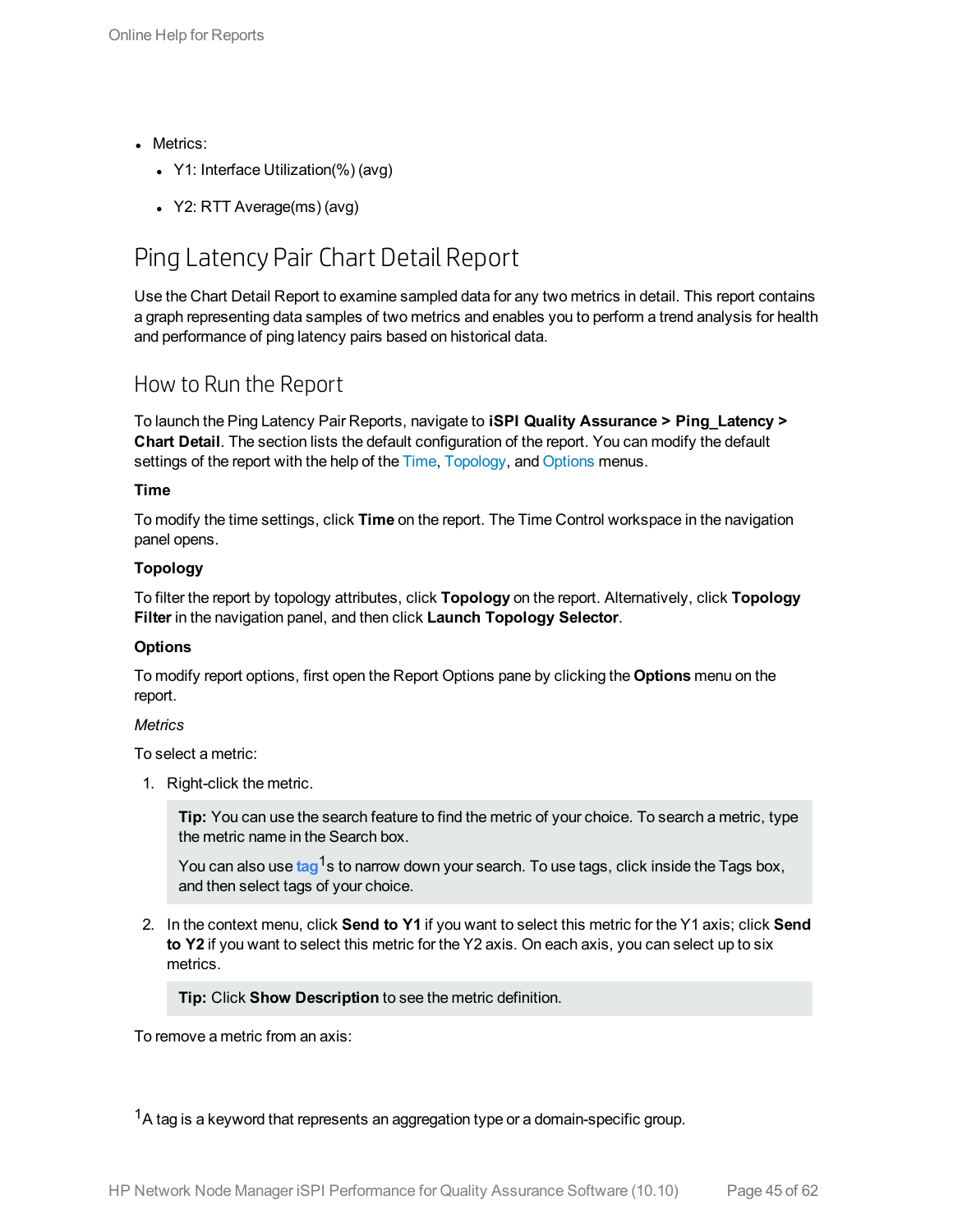Right-click the metric on the axis, and then click **Delete**. The metric disappears from the axis.

To change the order of the metric:

Right-click the metric on the axis, and then click **Move Up** or **Move Down**. The metric changes its position on the axis and, subsequently, changes its position on the report when the report is launched.

To modify the report layout:

| <b>Chart or Table</b> |  |
|-----------------------|--|
| Chart and Table       |  |

This drop-down list enables you to choose to view a chart or table or both on the report. Select Chart or Table or Chart and Table depending on your requirement.

### <span id="page-45-0"></span>**Defaults**

### **Time**

- Relative start: Yes
- $\bullet$  Interval: (Last rolling) 1 hour
- Grain: 5 minutes

### **Topology**

- Topology group tracking method: SCD Type 1
- Filter attribute selection: None

### **Options**

- Metrics:
	- Y1: Interface Utilization(%) (avg)
	- $\cdot$  Y2: RTT Average(ms) (avg)

## <span id="page-45-1"></span>Ping Latency Pair Heat Chart Report

The Heat Chart (or the normalized Heat Chart) report represents the *normalized* values of a metric, calculated at every hour of the day, in a tabular format. NPS uses color codes to indicate the performance characteristic of the metric in this report, which helps you spot a condition that is gradually worsening and to distinguish satisfactory performance from unsatisfactory performance.

The legend at the top of the report maps a range of normalized performance values to a particular color.

Beneath the legend, a table represents the normalized values of a performance metric, with rows representing hours of the day and columns representing days. Each cell in table is color-coded and indicates a specific value of the metric. You can hover the mouse pointer on the cell to see the absolute metric value for each hour.

With this report, you can perform the following tasks:

- Identify gradual shifts from one range of performance to another range.
- Spot an isolated instance of poor performance that affected the results for one day.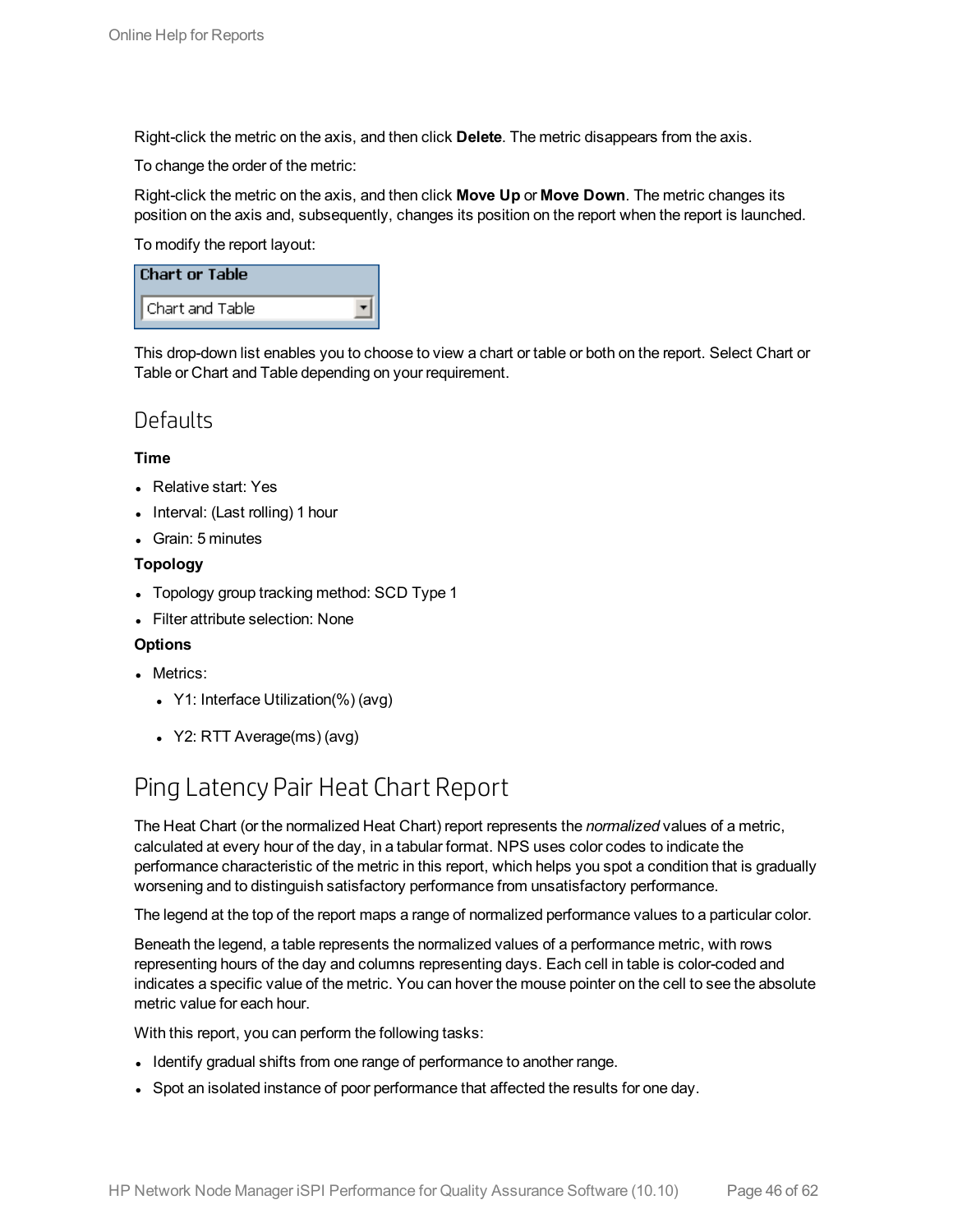- Spot day-of-week or hour-of-day patterns.
- Verify that an abnormal condition returned to normal after a problem was corrected.

<span id="page-46-0"></span>You cannot launch this report with a time range of less than 24 hours.

### How to Run the Report

To launch the Ping Latency Pair Reports, navigate to **iSPI Quality Assurance > Ping\_Latency > Heat Chart**. The section lists the default configuration of the report. You can modify the default settings of the report with the help of the [Time,](#page-46-2) [Topology,](#page-46-3) and [Options](#page-46-4) menus.

### <span id="page-46-2"></span>**Time**

To modify the time settings, click **Time** on the report.The Time Control workspace in the navigation panel opens.

### <span id="page-46-3"></span>**Topology**

To filter the report by topology attributes, click **Topology** on the report. Alternatively, click **Topology Filter** in the navigation panel, and then click **Launch Topology Selector**.

### <span id="page-46-4"></span>**Options**

To modify report options, first open the Report Options pane by clicking the **Options** menu on the report.

To select a metric:

1. Right-click the metric.

**Tip:** You can use the search feature to find the metric of your choice. To search a metric, type the metric name in the Search box.

You can also use tag<sup>1</sup>s to narrow down your search. To use tags, click inside the Tags box, and then select tags of your choice.

2. In the context menu, click **Send to Y1** if you want to select this metric. On the axis, you can select only one metric.

**Tip:** Click **Show Description** to see the metric definition.

### <span id="page-46-1"></span>**Defaults**

### **Time**

- Relative start: Yes
- $\bullet$  Interval: (Last rolling) 1 hour
- Grain: 5 minutes

### **Topology**

- Topology group tracking method: SCD Type 1
- Filter attribute selection: None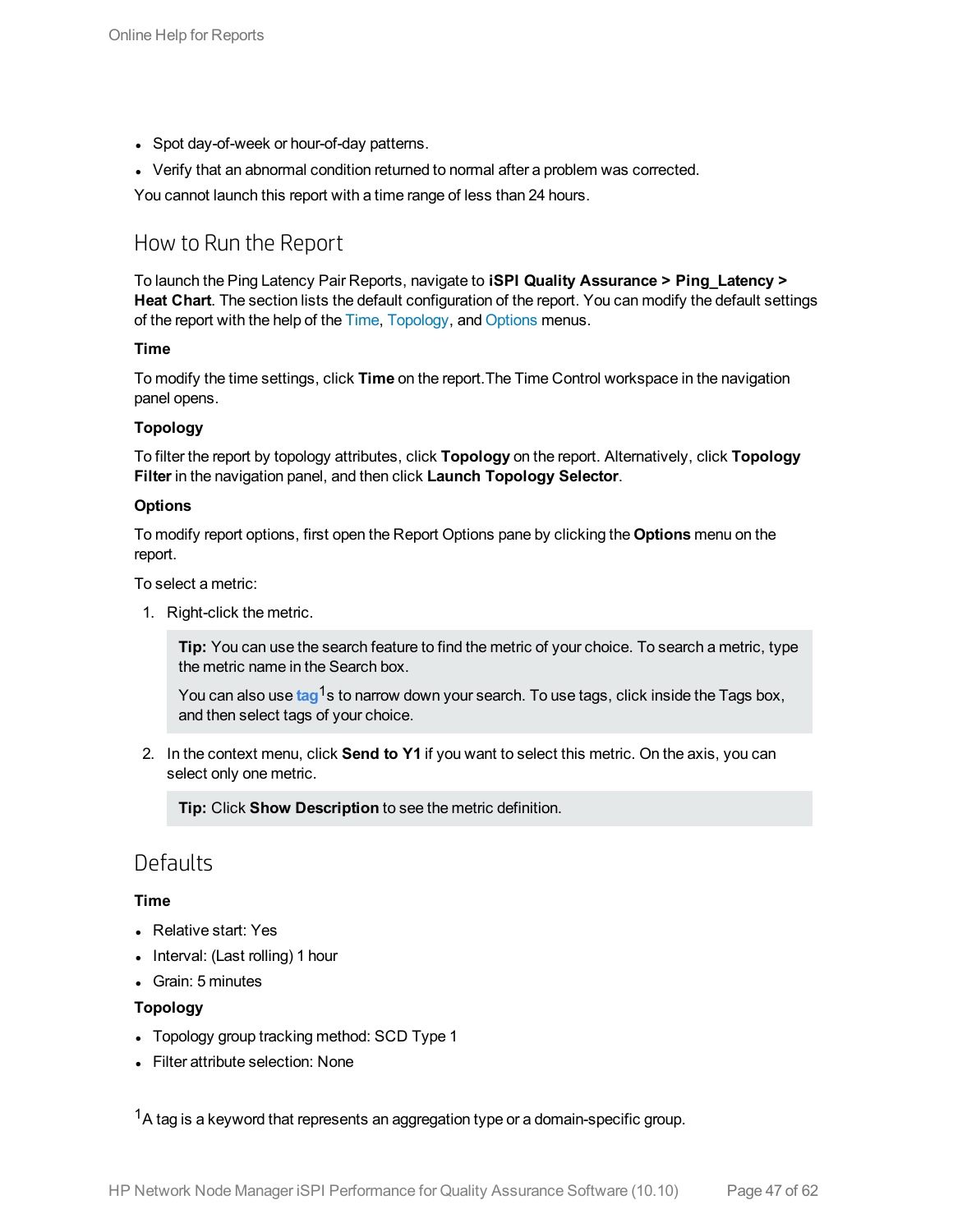### **Options**

- Metrics:
	- Y1: Interface Utilization(%) (avg)
	- Y2: RTT Average(ms) (avg)

## <span id="page-47-0"></span>Ping Latency Pair Managed Inventory Report

Ping Pair Managed Inventory report enables you to view the ping pairs used in a selected time range.

Using this report you can:

- View the interface utilization for each ping pairs used in your network.
- Analyze if any of the interfaces for the selected ping pairs are over-utilized or underutilized for a specific time range.
- <span id="page-47-1"></span>- Track the network performances between the selected ping pairs to resolve an existing network problem.

## Ping Latency Pair Most Changed Reports

This report compares performance of the components for two different (consecutive) time periods and ranks components by the amount of change. The sort order is most-changed to least-changed.

### <span id="page-47-2"></span>How to Run the Report

To launch the Ping Latency Pair Reports, navigate to **iSPI Quality Assurance > Ping\_Latency > Most Changed**. The section lists the default configuration of the report. You can modify the default settings of the report with the help of the [Time](#page-47-3), [Topology,](#page-47-4) and [Options](#page-47-5) menus.

### <span id="page-47-3"></span>**Time**

To modify the time settings, click **Time** on the report.The Time Control workspace in the navigation panel opens.

### <span id="page-47-4"></span>**Topology**

To filter the report by topology attributes, click **Topology** on the report. Alternatively, click **Topology Filter** in the navigation panel, and then click **Launch Topology Selector**.

### <span id="page-47-5"></span>**Options**

To modify report options, first open the Report Options pane by clicking the **Options** menu on the report.

### *Top N*

The Top N list helps you specify the number of data points that you want to see on the report.

To select data points on the report:

| Top N  |  |
|--------|--|
| Top 10 |  |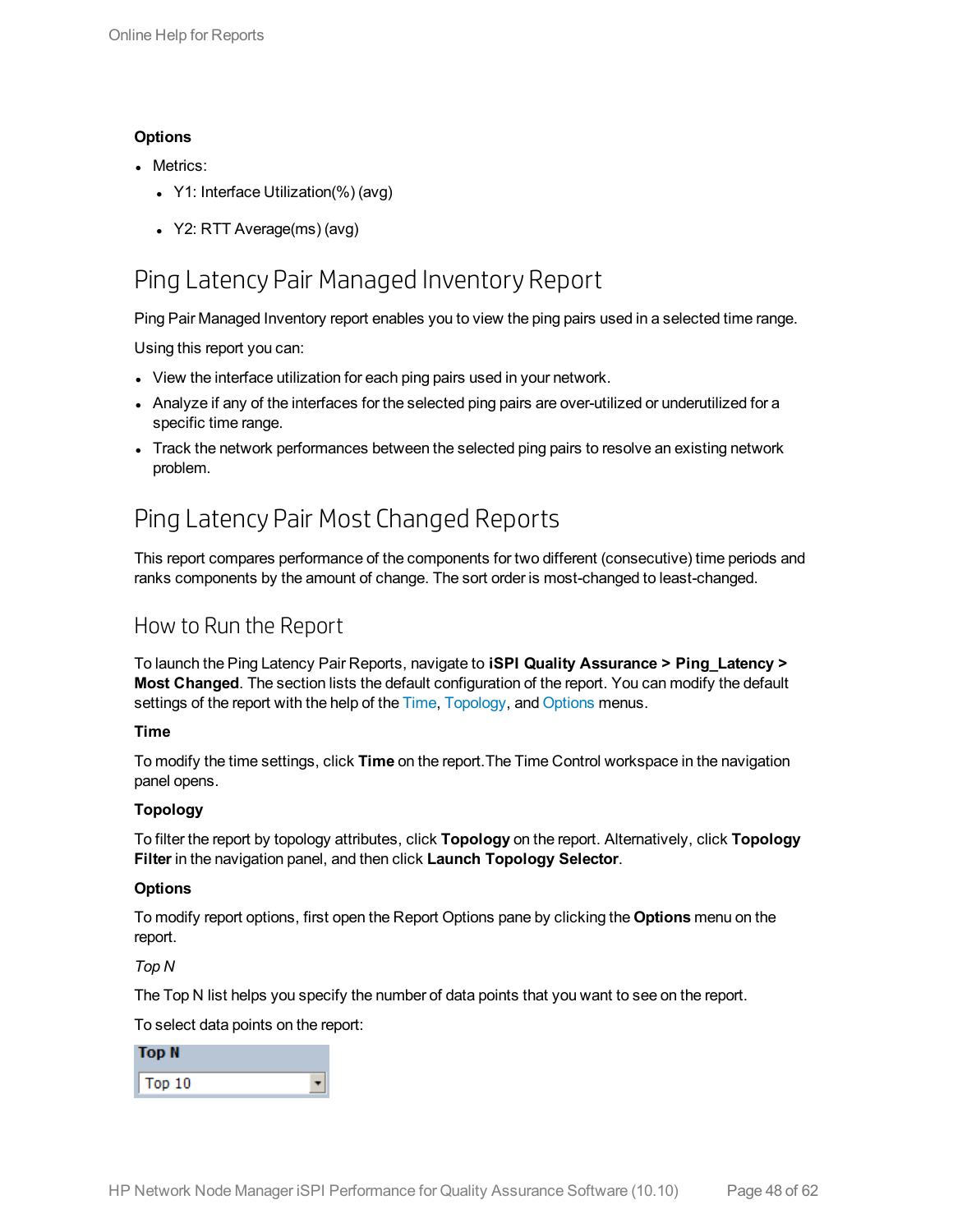In the Top N list, select a value of your choice.

### *Grouping By*

To change the Grouping By option:

| Grouping by: |  |
|--------------|--|
|              |  |
|              |  |

In the Grouping By list, select an attribute to define the grouping mechanism for the tabular data on the report.

To select more than one attribute, click **Add New Grouping**. A new Grouping By box with the list of attributes appears.

To remove a grouping attribute, click **Remove Grouping**.

To select a metric:

1. Right-click the metric.

**Tip:** You can use the search feature to find the metric of your choice. To search a metric, type the metric name in the Search box.

You can also use tag<sup>1</sup>s to narrow down your search. To use tags, click inside the Tags box, and then select tags of your choice.

2. In the context menu, click **Send to Y1** if you want to select this metric. On the axis, you can select only one metric.

**Tip:** Click **Show Description** to see the metric definition.

### <span id="page-48-0"></span>**Defaults**

### **Time**

- Relative start: Yes
- Interval: (Last rolling) 1 hour
- Grain: 5 minutes

### **Topology**

- Topology group tracking method: SCD Type 1
- Filter attribute selection: None

### **Options**

- Top/Bottom N: Top 10
- Grouping by: Pair Name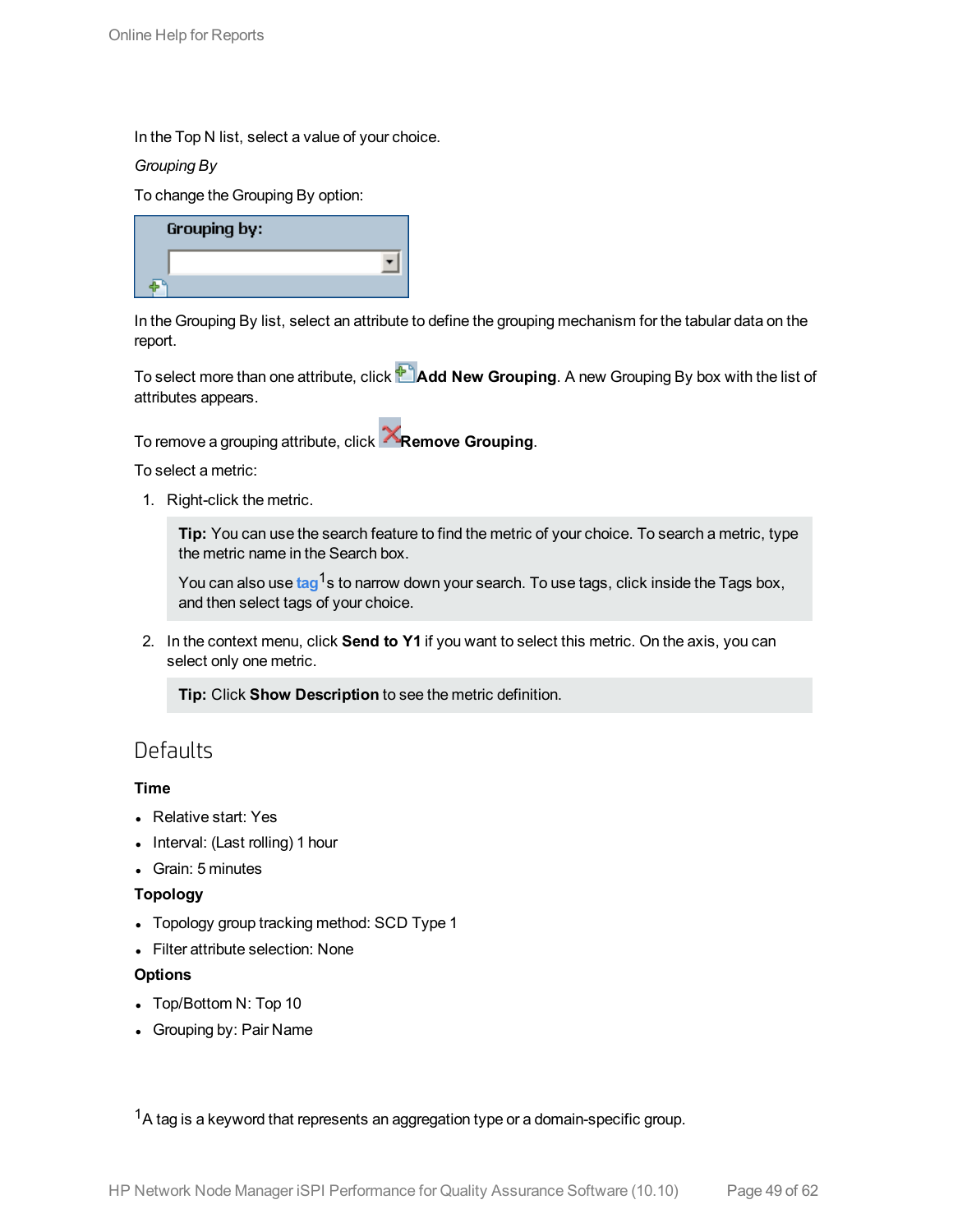- Metrics:
	- Y1: Interface Utilization(%) (avg)

## <span id="page-49-0"></span>Ping Latency Pair Peak Period Report

The Peak Period report ranks the utilization and performance of ping latency pairs during the busiest time of the selected time range. This report enables you to:

- Identify the performance and utilization of the selected metrics during the peak period.
- Identify ping latency pairs that have the highest or lowest performances or utilization levels during the peak period.
- <span id="page-49-1"></span>• Compare the performance for multiple ping latency pairs during the peak period using this report.

### How to Run the Report

To launch the Ping Latency Pair Reports, navigate to **iSPI Quality Assurance > Ping\_Latency > Peak Period**. The section lists the default configuration of the report. You can modify the default settings of the report with the help of the [Time](#page-49-2), [Topology,](#page-49-3) and [Options](#page-49-4) menus.

### <span id="page-49-2"></span>**Time**

To modify the time settings, click **Time** on the report.The Time Control workspace in the navigation panel opens.

### <span id="page-49-3"></span>**Topology**

To filter the report by topology attributes, click **Topology** on the report. Alternatively, click **Topology Filter** in the navigation panel, and then click **Launch Topology Selector**.

### <span id="page-49-4"></span>**Options**

To modify report options, first open the Report Options pane by clicking the **Options** menu on the report.

### *Top/Bottom N:*

The Top/Bottom N list helps you specify the number of ranks that you want to see on this report.

To select data points on the report:

| Top / Bottom 'N' |  |
|------------------|--|
| Top 10           |  |

In the Top/Bottom N list, select a value of your choice.

*Grouping by Time Period:*

|      | <b>Grouping by Time Period:</b> |
|------|---------------------------------|
| Hour |                                 |

In the Grouping by Time Period box, select the time period by which you want to group the peak values.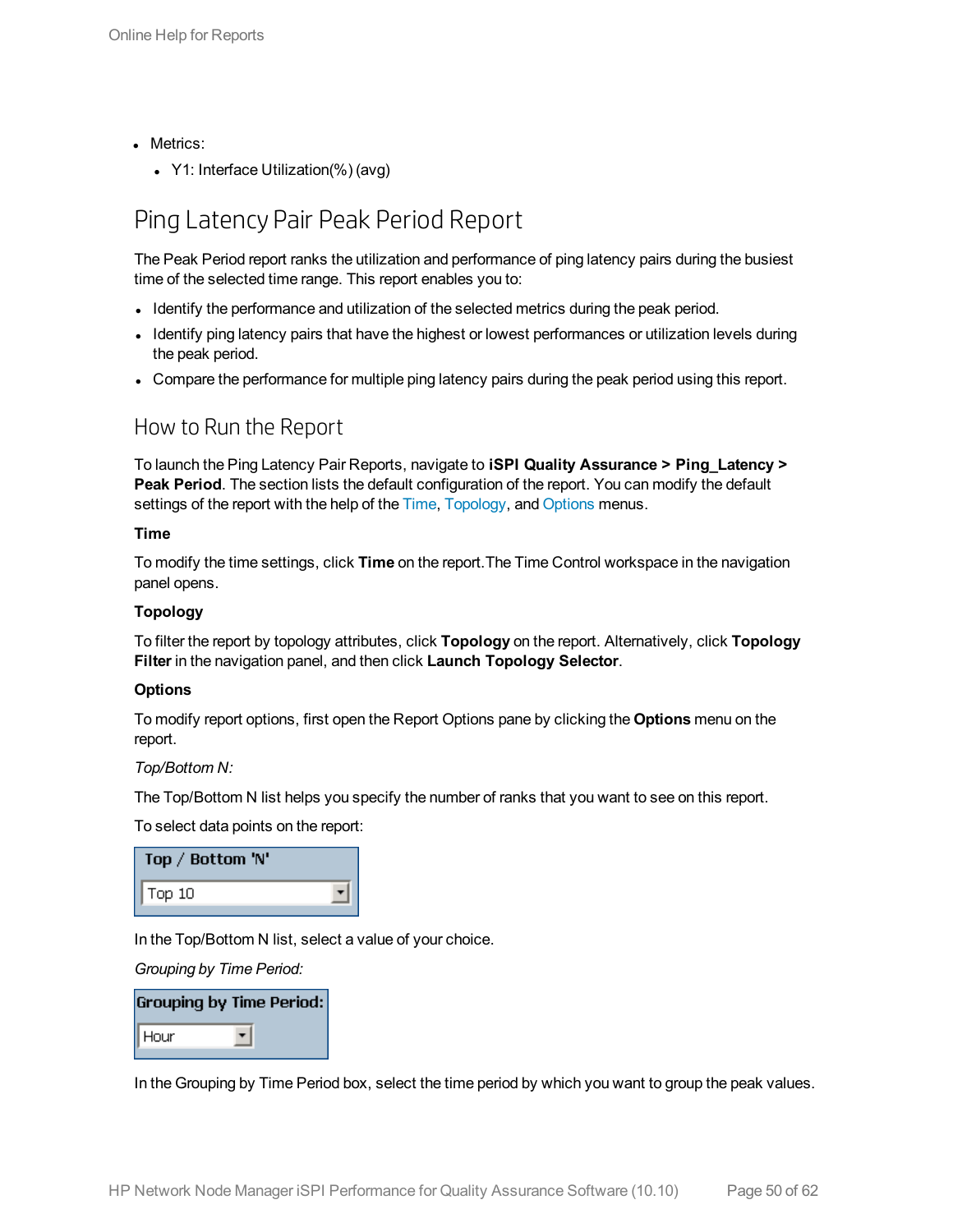### *Metrics:*

To select a metric:

1. Right-click the metric.

**Tip:** You can use the search feature to find the metric of your choice. To search a metric, type the metric name in the Search box.

You can also use tag<sup>1</sup>s to narrow down your search. To use tags, click inside the Tags box, and then select tags of your choice.

2. In the context menu, click **Send to Y1** if you want to select this metric for the Y1 axis; click **Send to Y2** if you want to select this metric for the Y2 axis. On each axis, you can select up to six metrics.

**Tip:** Click **Show Description** to see the metric definition.

You can limit the number of rows on the report by specifying a range of values in the From and To boxes on each axis. After typing a value in the From or To box, you must press **Enter**. For the percentage type of metrics, specify values in decimal fractions. For example, to specify 9%, type 0.09.

To remove a metric from an axis:

Right-click the metric on the axis, and then click **Delete**. The metric disappears from the axis.

To change the order of the metric:

Right-click the metric on the axis, and then click **Move Up** or **Move Down**. The metric changes its position on the axis and, subsequently, changes its position on the report when the report is launched.

**Note:** Right-clicking a metric on the Y1 or Y2 axis does not bring up any context menus when no other metrics are present on the axis.

### <span id="page-50-0"></span>**Defaults**

### **Time**

- Relative start: Yes
- Interval: (Last rolling) 1 hour
- Grain: 5 minutes

### **Topology**

- Topology group tracking method: SCD Type 1
- Filter attribute selection: None

### **Options**

- Top/Bottom N: Top 10
- Grouping by Time Period: Hour
- Metrics: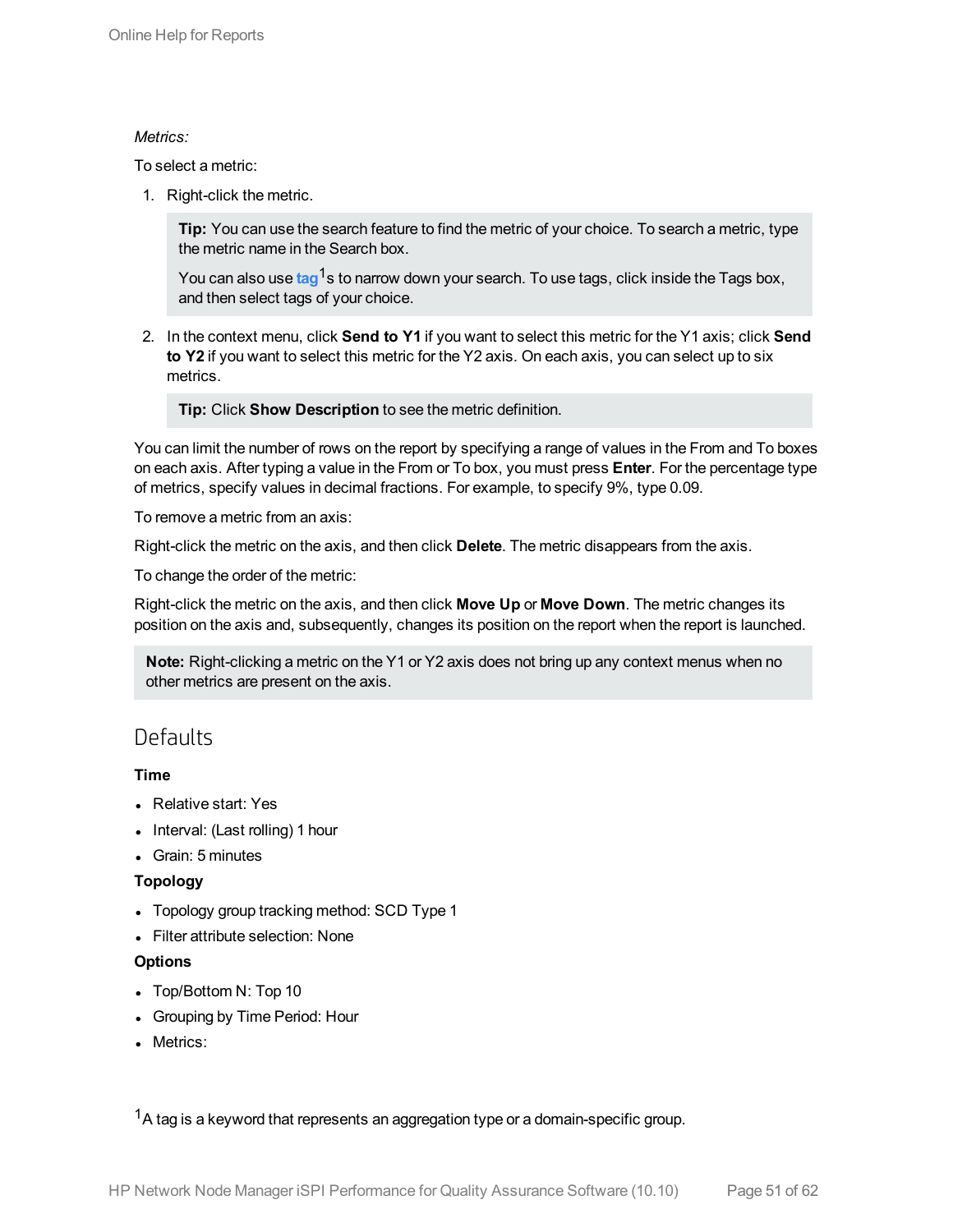- Y1: Interface Utilization(%) (avg)
- <span id="page-51-0"></span>• Y2: RTT Average(ms) (avg)

## Ping Latency Pair Top N Report

The Top N report ranks ping latency pairs by the selected metrics. Use this report to spot the ping latency pair that performed at the extremes and to analyze the historical data for ping latency pairs that exhibit unusual utilization levels.

The report enables you to:

- Detect any ping latency pair that is experiencing a health or performance problem.
- Detect over-utilized and under-utilized ping latency pairs on the network.
- <span id="page-51-1"></span>• Compare the performance of multiple ping latency pairs

### How to Run the Report

To launch the Ping Latency Pair Reports, navigate to **iSPI Quality Assurance > Ping\_Latency > Top N**. The section lists the default configuration of the report. You can modify the default settings of the report with the help of the [Time](#page-51-2), [Topology](#page-51-3), and [Options](#page-51-4) menus.

#### <span id="page-51-2"></span>**Time**

To modify the time settings, click **Time** on the report.The Time Control workspace in the navigation panel opens.

### <span id="page-51-3"></span>**Topology**

To filter the report by topology attributes, click **Topology** on the report. Alternatively, click **Topology Filter** in the navigation panel, and then click **Launch Topology Selector**.

#### <span id="page-51-4"></span>**Options**

To modify report options, first open the Report Options pane by clicking the **Options** menu on the report.

#### *Top/Bottom N:*

The Top/Bottom N list helps you specify the number of ranks that you want to see on this report.

To select data points on the report:

| Top / Bottom 'N' |  |
|------------------|--|
| Top 10           |  |

In the Top/Bottom N list, select a value of your choice.

*To change the Grouping By option:*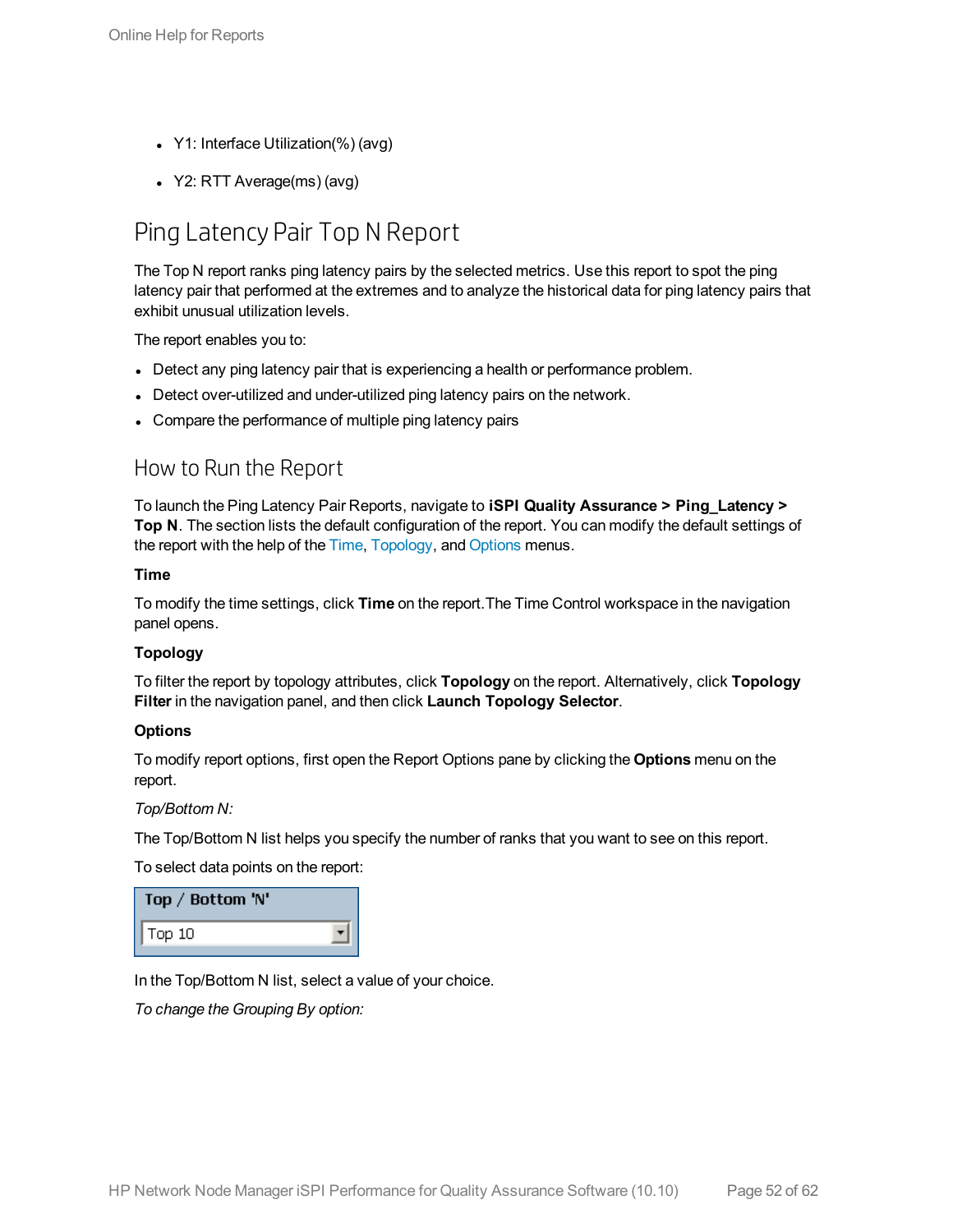| Grouping by: |  |
|--------------|--|
|              |  |
|              |  |

In the Grouping By list, select an attribute to define the grouping mechanism for the tabular data on the report.

To select more than one attribute, click **Add New Grouping**. A new Grouping By box with the list of attributes appears.

To remove a grouping attribute, click **Remove Grouping**.

*Metrics:*

To select a metric:

1. Right-click the metric.

**Tip:** You can use the search feature to find the metric of your choice. To search a metric, type the metric name in the Search box.

You can also use tag<sup>1</sup>s to narrow down your search. To use tags, click inside the Tags box, and then select tags of your choice.

2. In the context menu, click **Send to Y1** if you want to select this metric for the Y1 axis; click **Send to Y2** if you want to select this metric for the Y2 axis. On each axis, you can select up to six metrics.

**Tip:** Click **Show Description** to see the metric definition.

You can limit the number of rows on the report by specifying a range of values in the From and To boxes on each axis. After typing a value in the From or To box, you must press **Enter**. For the percentage type of metrics, specify values in decimal fractions. For example, to specify 9%, type 0.09.

To remove a metric from an axis:

Right-click the metric on the axis, and then click **Delete**. The metric disappears from the axis.

To change the order of the metric:

Right-click the metric on the axis, and then click **Move Up** or **Move Down**. The metric changes its position on the axis and, subsequently, changes its position on the report when the report is launched.

**Note:** Right-clicking a metric on the Y1 or Y2 axis does not bring up any context menus when no other metrics are present on the axis.

### <span id="page-52-0"></span>Defaults

**Time**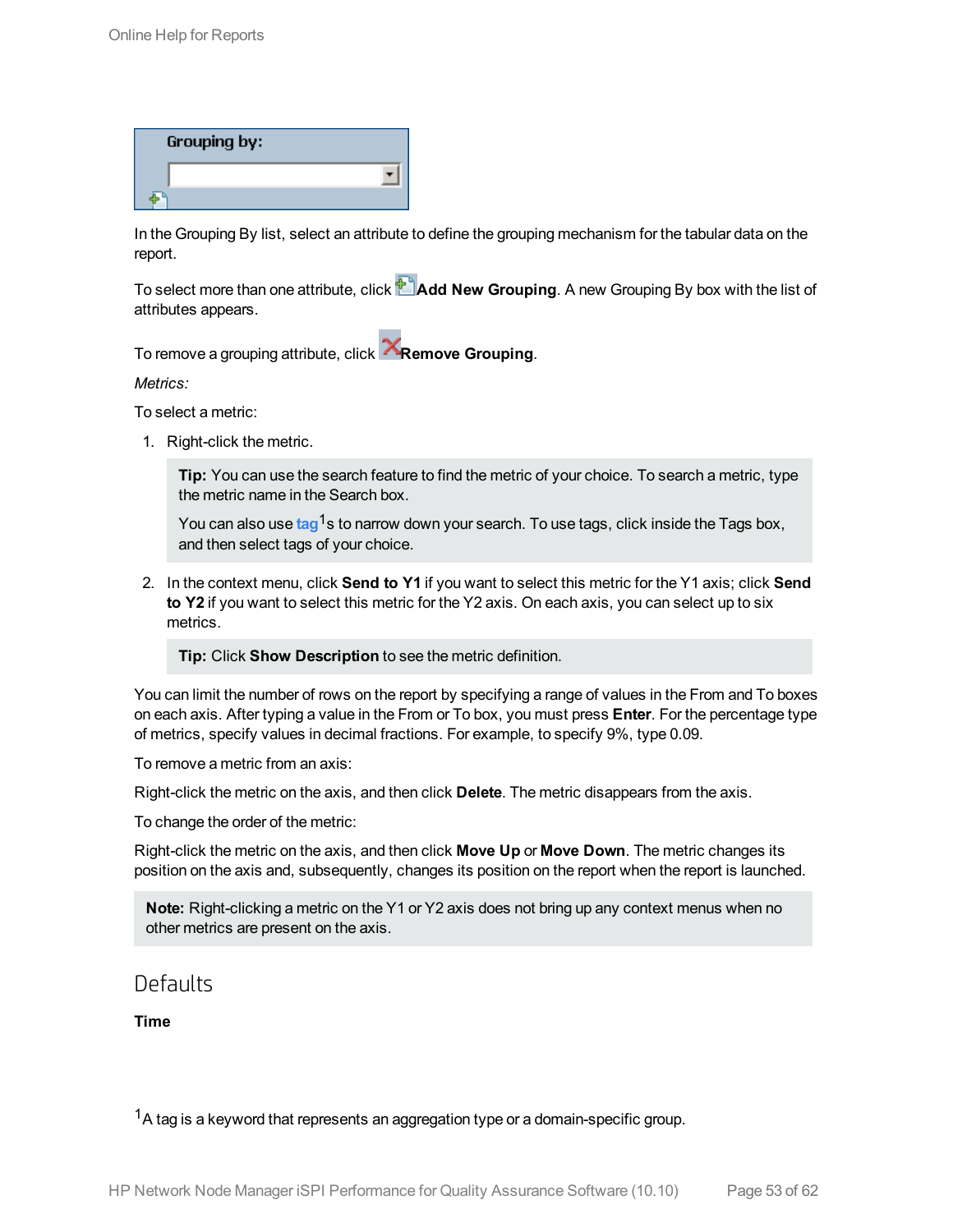- Relative start: Yes
- Interval: (Last rolling) 1 hour
- Grain: 5 minutes

### **Topology**

- Topology group tracking method: SCD Type 1
- Filter attribute selection: None

### **Options**

- Top/Bottom N: Top 10
- Grouping by: Pair Name
- Metrics:
	- Y1: Interface Utilization(%) (avg)
	- Y2: RTT Average(ms) (avg)

**Tip:** Check this report once a day to see which network component might need special attention.

Check this report throughout the day to see which network components are performing at the extremes and might need special attention.

## <span id="page-53-0"></span>Ping Latency Pair Top N Table Report

This report ranks network elements by the metrics you select. Unlike the Top N report, this report does not show any bar charts or time series graphs and does not show the **others**1 group. In a large environment, NPS can generate the Top N Table report faster than it can generate the Top N report. If you want to view Top N elements in the least possible time, choose the Top N Table report instead of the Top N report.

Use this report to spot the element that performed at the extremes and to analyze historical data for elements that are exhibiting unusual utilization levels. You can:

- Detect the QoS entitie that has a health or performance problem.
- Analyze the utilization of the NNMi-managed network QoS entities during a specific time range.
- Detect over-utilized and under-utilized QoS entities on the network.
- <span id="page-53-1"></span>• Compare performance for multiple network ping latency pairs.

### How to Run the Report

To launch the Ping Latency Pair Reports, navigate to **iSPI Quality Assurance > Ping\_Latency > Top N Table**. The section lists the default configuration of the report. You can modify the default settings of the report with the help of the [Time](#page-53-2), [Topology,](#page-54-0) and [Options](#page-54-1) menus.

### <span id="page-53-2"></span>**Time**

 $1$ On a Top N report, elements that are not ranked by the report are grouped together and represented by the "others" row.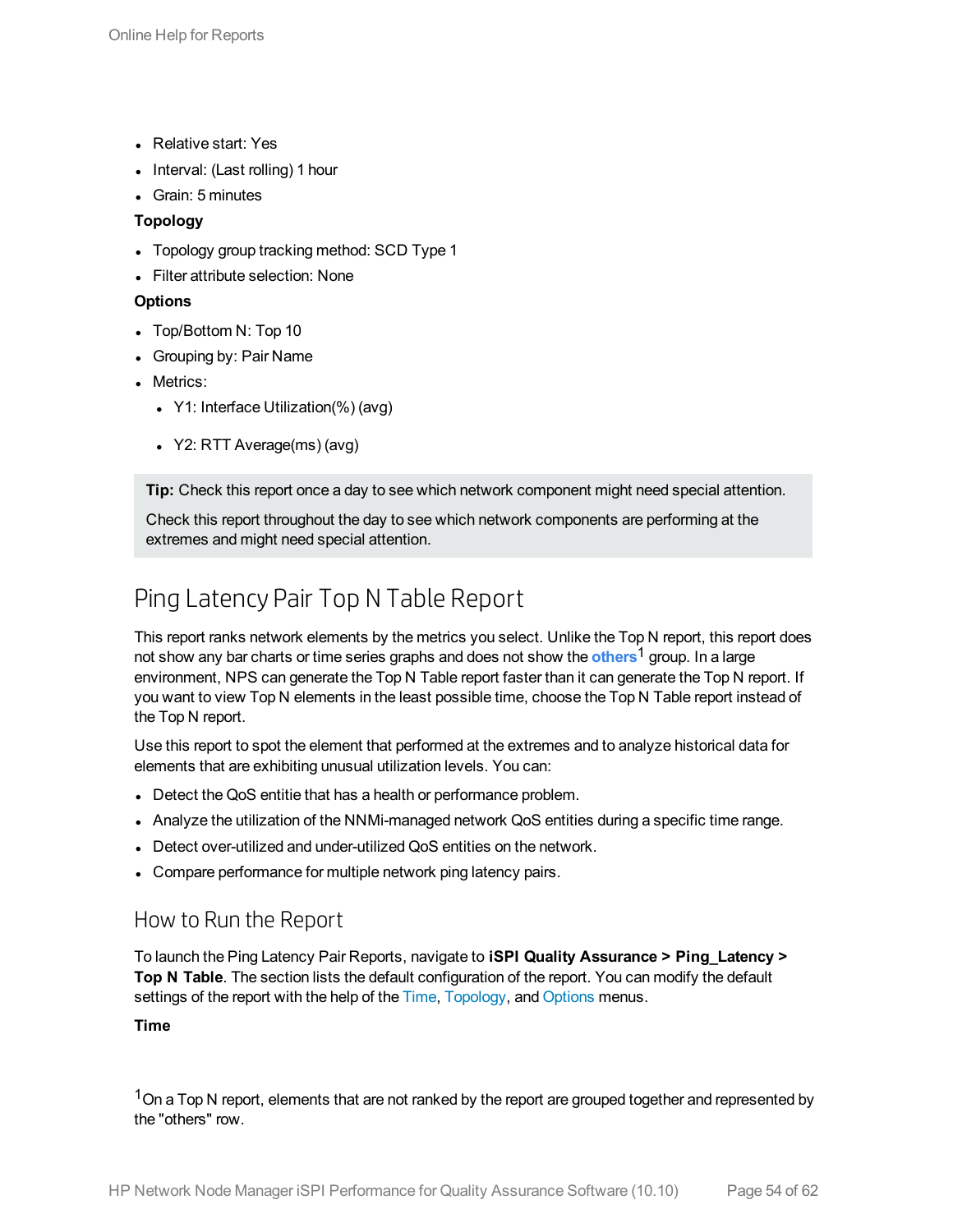To modify the time settings, click **Time** on the report.The Time Control workspace in the navigation panel opens.

### <span id="page-54-0"></span>**Topology**

To filter the report by topology attributes, click **Topology** on the report. Alternatively, click **Topology Filter** in the navigation panel, and then click **Launch Topology Selector**.

#### <span id="page-54-1"></span>**Options**

To modify report options, first open the Report Options pane by clicking the **Options** menu on the report.

#### *Top/Bottom N:*

The Top/Bottom N list helps you specify the number of ranks that you want to see on this report.

To select data points on the report:

| Top / Bottom 'N' |  |
|------------------|--|
| Top 10           |  |

In the Top/Bottom N list, select a value of your choice.

*To change the Grouping By option:*

| Grouping by: |  |
|--------------|--|
|              |  |
|              |  |

In the Grouping By list, select an attribute to define the grouping mechanism for the tabular data on the report.

To select more than one attribute, click **Add New Grouping**. A new Grouping By box with the list of attributes appears.

To remove a grouping attribute, click **Remove Grouping**.

*Metrics:*

To select a metric:

1. Right-click the metric.

**Tip:** You can use the search feature to find the metric of your choice. To search a metric, type the metric name in the Search box.

You can also use tag<sup>1</sup>s to narrow down your search. To use tags, click inside the Tags box, and then select tags of your choice.

2. In the context menu, click **Send to Y1** if you want to select this metric for the Y1 axis; click **Send to Y2** if you want to select this metric for the Y2 axis. On each axis, you can select up to six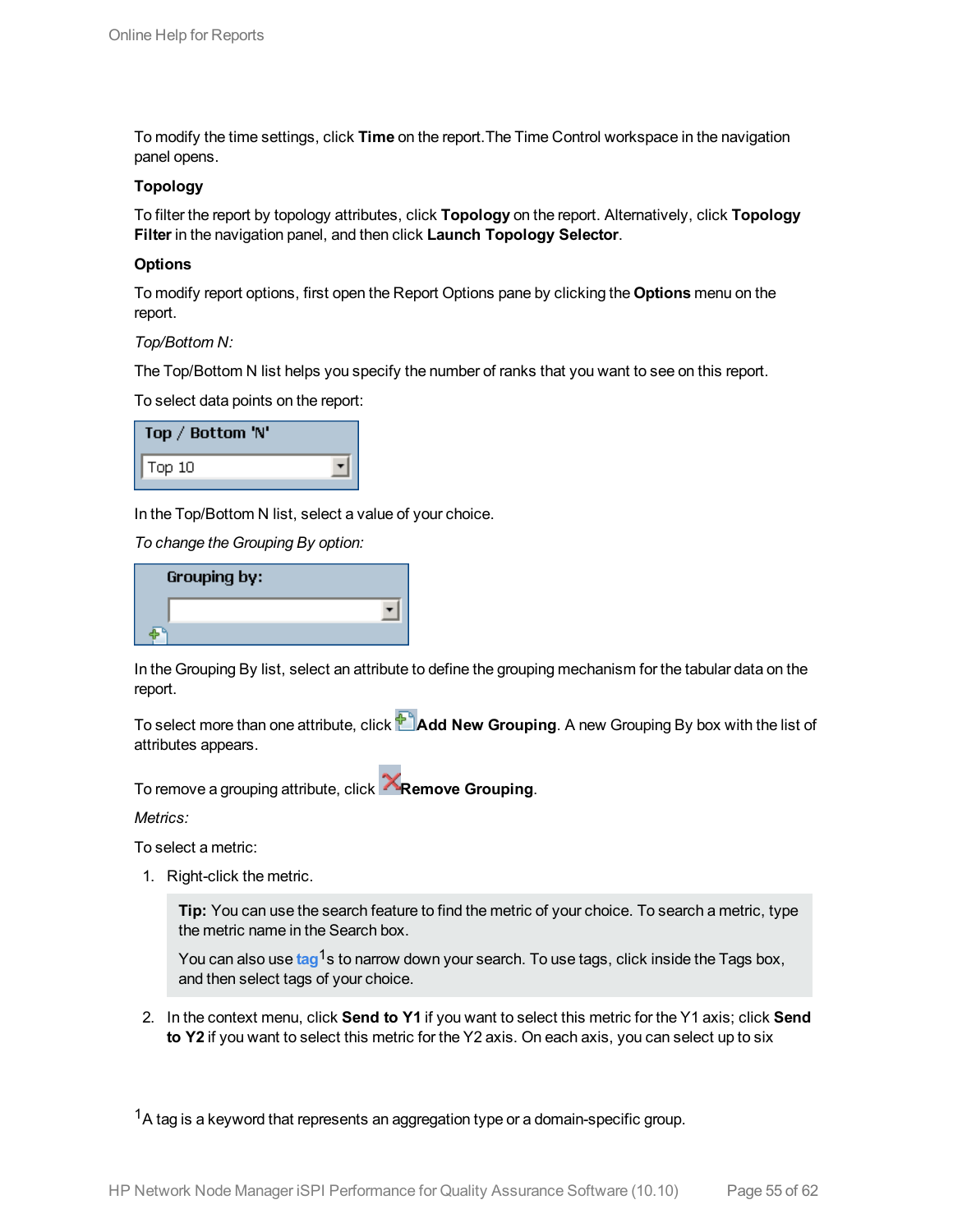### metrics.

**Tip:** Click **Show Description** to see the metric definition.

You can limit the number of rows on the report by specifying a range of values in the From and To boxes on each axis. After typing a value in the From or To box, you must press **Enter**. For the percentage type of metrics, specify values in decimal fractions. For example, to specify 9%, type 0.09.

To remove a metric from an axis:

Right-click the metric on the axis, and then click **Delete**. The metric disappears from the axis.

To change the order of the metric:

Right-click the metric on the axis, and then click **Move Up** or **Move Down**. The metric changes its position on the axis and, subsequently, changes its position on the report when the report is launched.

**Note:** Right-clicking a metric on the Y1 or Y2 axis does not bring up any context menus when no other metrics are present on the axis.

### <span id="page-55-0"></span>**Defaults**

### **Time**

- Relative start: Yes
- Interval: (Last rolling) 1 hour
- Grain: 5 minutes

### **Topology**

- Topology group tracking method: SCD Type 1
- Filter attribute selection: None

### **Options**

- Top/Bottom N: Top 10
- Grouping by: Pair Name
- Metrics:
	- Y1: Interface Utilization(%) (avg)
	- Y2: RTT Average(ms) (avg)

**Tip:** Check this report once a day to see which network component might need special attention.

Check this report throughout the day to see which network components are performing at the extremes and might need special attention.

## <span id="page-55-1"></span>Ping Latency Pair Top N Frequency Distribution Report

The Top N Frequency Distribution report ranks network elements by the metrics you select and shows the distribution of metric values for each collected sample during the selected time range.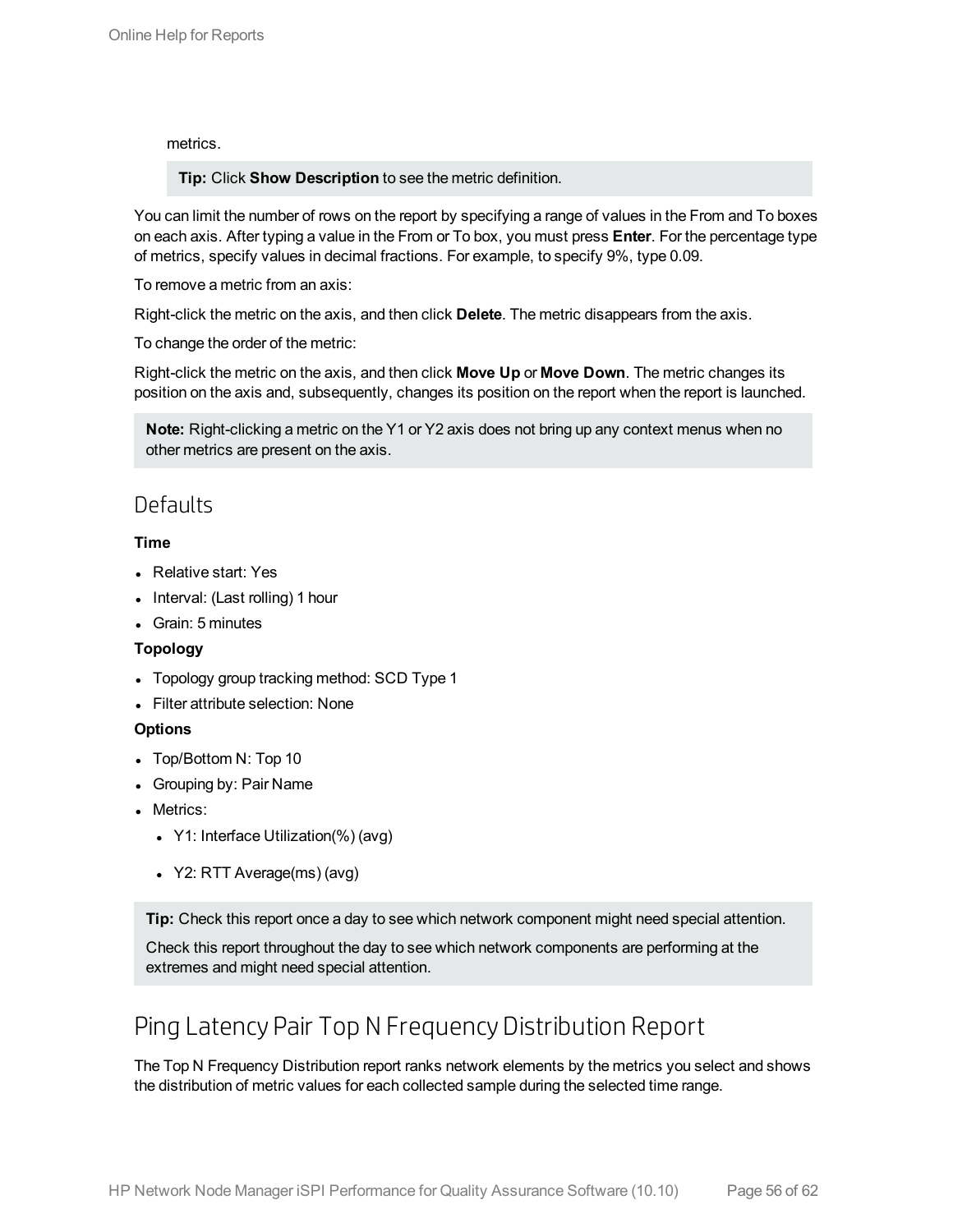You can use this report as an alternative to the Top N report. In addition to providing all the details that are available on the Top N report, this report helps you see how much time the metric value has spent in each **bucket**1.

### <span id="page-56-0"></span>How to Run the Report

To launch the Ping Latency Pair Reports, navigate to **iSPI Quality Assurance > Ping\_Latency > Top N Frequency Distribution**. The section lists the default configuration of the report. You can modify the default settings of the report with the help of the [Time](#page-56-1), [Topology](#page-56-2), and [Options](#page-56-3) menus.

<span id="page-56-1"></span>**Time**

To modify the time settings, click **Time** on the report.The Time Control workspace in the navigation panel opens.

### <span id="page-56-2"></span>**Topology**

To filter the report by topology attributes, click **Topology** on the report. Alternatively, click **Topology Filter** in the navigation panel, and then click **Launch Topology Selector**.

### <span id="page-56-3"></span>**Options**

*Top/Bottom N:*

The Top/Bottom N list helps you specify the number of ranks that you want to see on this report.

To select data points on the report:

| Top / Bottom 'N' |  |
|------------------|--|
| Top 10           |  |

In the Top/Bottom N list, select a value of your choice.

*To change the Grouping By option:*

| Grouping by: |  |
|--------------|--|
|              |  |
|              |  |

In the Grouping By list, select an attribute to define the grouping mechanism for the tabular data on the report.

To select more than one attribute, click **Add New Grouping**. A new Grouping By box with the list of attributes appears.

To remove a grouping attribute, click **Remove Grouping**.

 $1A$  bucket represents a range of values. The Top N Frequency Distribution report enables you to define 12 different buckets (or ranges of values) for a metric series—from bucket 0 (Bkt 0) through bucket 11 (Bkt 11). Each bucket is associated with a color code (in-built, not configurable). The generated report represents the distribution of different value ranges with the color codes that are associated with buckets.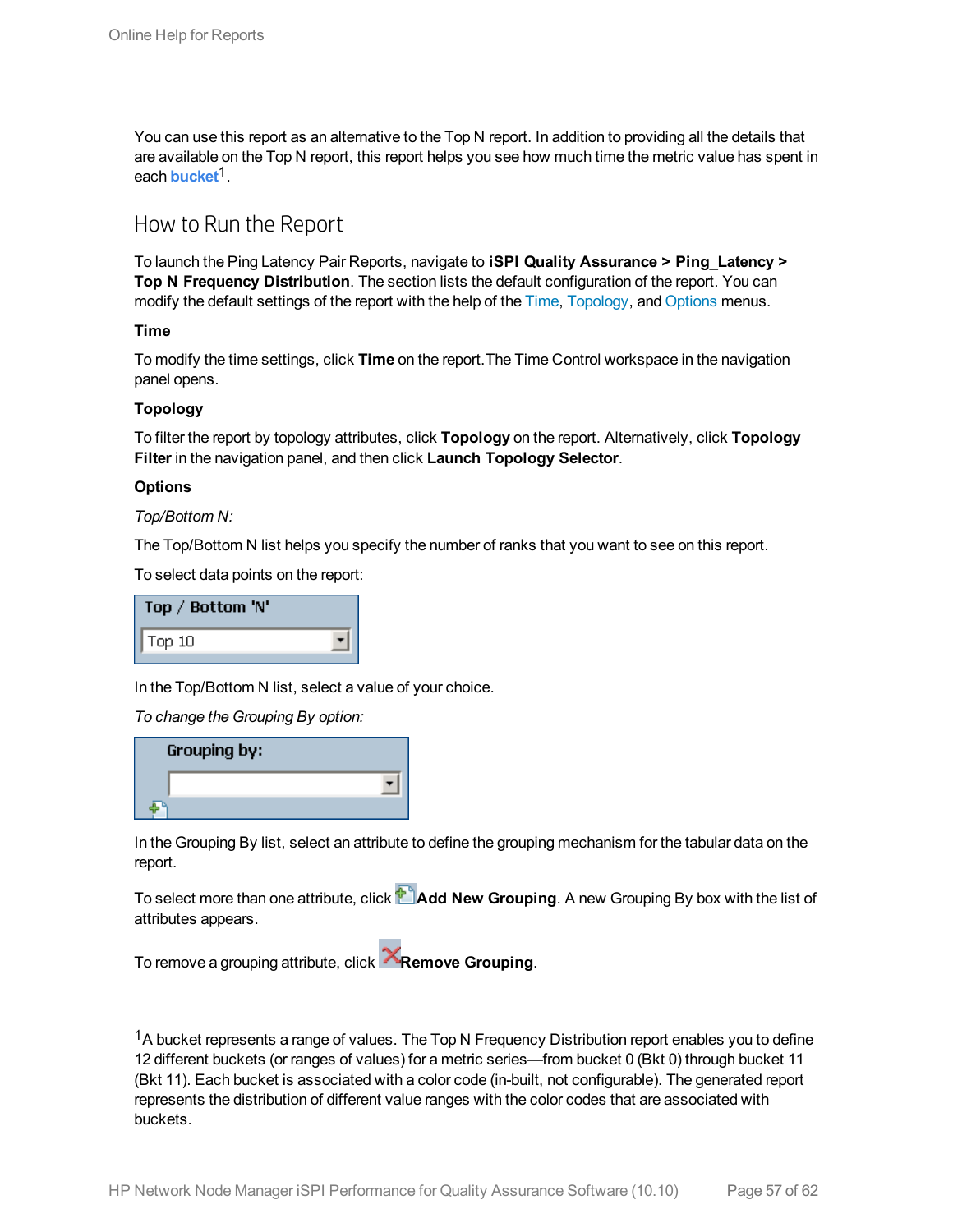### *Metrics:*

To select a metric:

1. Right-click the metric.

**Tip:** You can use the search feature to find the metric of your choice. To search a metric, type the metric name in the Search box.

You can also use tag<sup>1</sup>s to narrow down your search. To use tags, click inside the Tags box, and then select tags of your choice.

2. In the context menu, click **Send to Y1** if you want to select this metric for the Y1 axis; click **Send to Y2** if you want to select this metric for the Y2 axis. On each axis, you can select up to six metrics.

**Tip:** Click **Show Description** to see the metric definition.

You can limit the number of rows on the report by specifying a range of values in the From and To boxes on each axis. After typing a value in the From or To box, you must press **Enter**. For the percentage type of metrics, specify values in decimal fractions. For example, to specify 9%, type 0.09.

To remove a metric from an axis:

Right-click the metric on the axis, and then click **Delete**. The metric disappears from the axis.

To change the order of the metric:

Right-click the metric on the axis, and then click **Move Up** or **Move Down**. The metric changes its position on the axis and, subsequently, changes its position on the report when the report is launched.

**Note:** Right-clicking a metric on the Y1 or Y2 axis does not bring up any context menus when no other metrics are present on the axis.

### <span id="page-57-0"></span>**Defaults**

### **Time**

- Relative start: Yes
- Interval: (Last rolling) 1 hour
- Grain: 5 minutes

### **Topology**

- Topology group tracking method: SCD Type 1
- Filter attribute selection: None

### **Options**

- Top/Bottom N: Top 10
- Grouping by: Pair Name
- Metrics: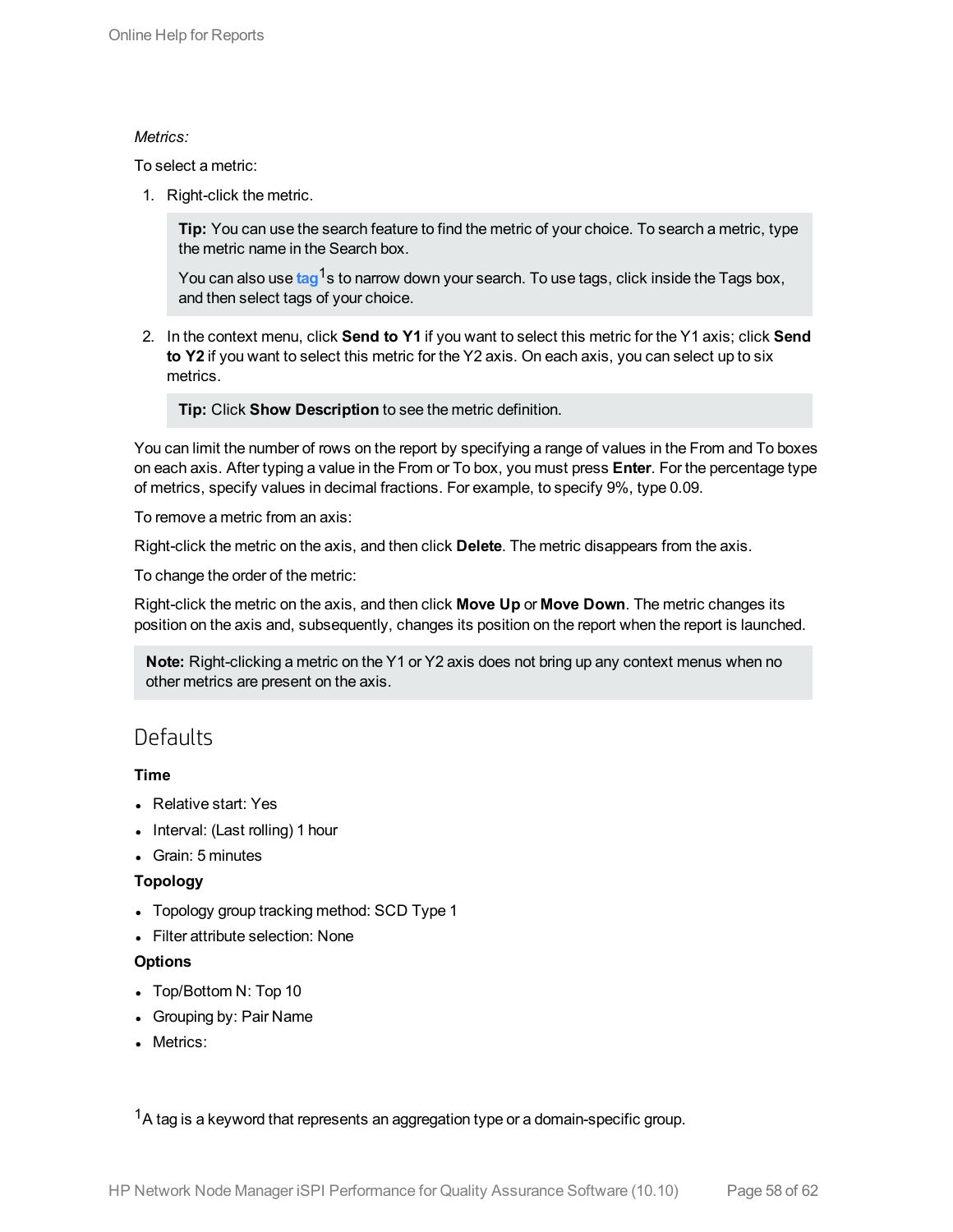- Y1: Interface Utilization(%) (avg)
- $\cdot$  Y2: RTT Average(ms) (avg)

**Tip:** Check this report once a day to see which network component might need special attention.

Check this report throughout the day to see which network components are performing at the extremes and might need special attention.

## <span id="page-58-0"></span>Ping Latency Pair Top N Chart Report

This report ranks ping latency pairs by the metrics you select. This report displays the metric values for each rank with the help of a line graph.

Use this report to spot the ping latency pair that performed at the extremes and to analyze historical data for ping latency pairs that are exhibiting unusual utilization levels. You can:

- Detect the QoS entitie that has a health or performance problem.
- Analyze the utilization of the NNMi-managed network QoS entities during a specific time range.
- Detect over-utilized and under-utilized QoS entities on the network.
- <span id="page-58-1"></span>• Compare performance for multiple network ping latency pairs.

### How to Run the Report

To launch the Ping Latency Pair Reports, navigate to **iSPI Quality Assurance > Ping\_Latency > Top N Chart**. The section lists the default configuration of the report. You can modify the default settings of the report with the help of the [Time](#page-58-2), [Topology,](#page-58-3) and [Options](#page-58-4) menus.

### <span id="page-58-2"></span>**Time**

To modify the time settings, click **Time** on the report.The Time Control workspace in the navigation panel opens.

### <span id="page-58-3"></span>**Topology**

To filter the report by topology attributes, click **Topology** on the report. Alternatively, click **Topology Filter** in the navigation panel, and then click **Launch Topology Selector**.

### <span id="page-58-4"></span>**Options**

To modify report options, first open the Report Options pane by clicking the **Options** menu on the report.

### *Top/Bottom N:*

The Top/Bottom N list helps you specify the number of ranks that you want to see on this report.

To select data points on the report:

| Top / Bottom 'N'  |  |
|-------------------|--|
| $\mathsf{Top}$ 10 |  |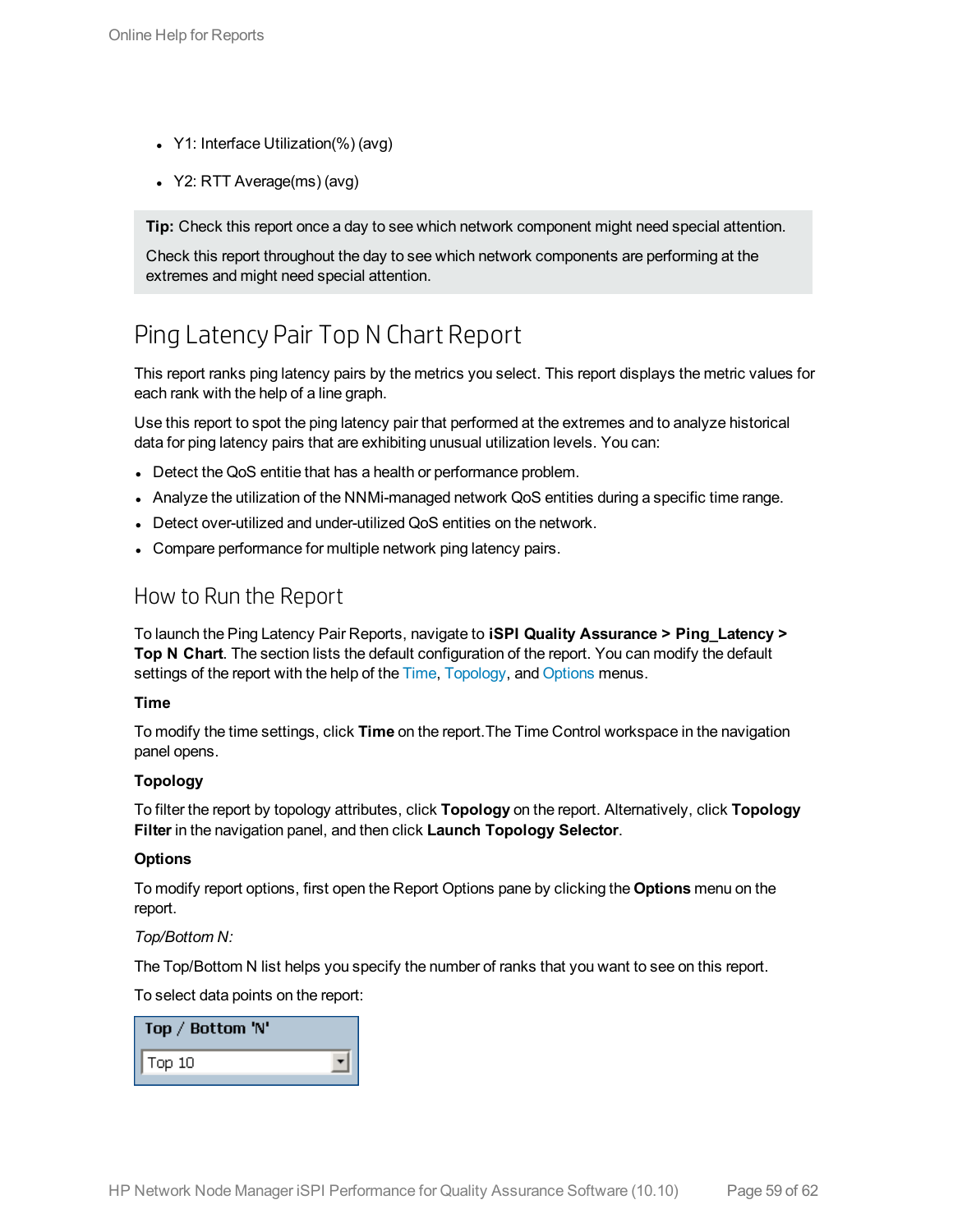In the Top/Bottom N list, select a value of your choice.

*To change the Grouping By option:*

| <b>Grouping by:</b> |  |
|---------------------|--|
|                     |  |
|                     |  |

In the Grouping By list, select an attribute to define the grouping mechanism for the tabular data on the report.

To select more than one attribute, click **Add New Grouping**. A new Grouping By box with the list of attributes appears.

To remove a grouping attribute, click **Remove Grouping**.

*Metrics:*

To select a metric:

1. Right-click the metric.

**Tip:** You can use the search feature to find the metric of your choice. To search a metric, type the metric name in the Search box.

You can also use tag<sup>1</sup>s to narrow down your search. To use tags, click inside the Tags box, and then select tags of your choice.

2. In the context menu, click **Send to Y1** if you want to select this metric for the Y1 axis; click **Send to Y2** if you want to select this metric for the Y2 axis. On each axis, you can select up to six metrics.

**Tip:** Click **Show Description** to see the metric definition.

You can limit the number of rows on the report by specifying a range of values in the From and To boxes on each axis. After typing a value in the From or To box, you must press **Enter**. For the percentage type of metrics, specify values in decimal fractions. For example, to specify 9%, type 0.09.

To remove a metric from an axis:

Right-click the metric on the axis, and then click **Delete**. The metric disappears from the axis.

To change the order of the metric:

Right-click the metric on the axis, and then click **Move Up** or **Move Down**. The metric changes its position on the axis and, subsequently, changes its position on the report when the report is launched.

**Note:** Right-clicking a metric on the Y1 or Y2 axis does not bring up any context menus when no other metrics are present on the axis.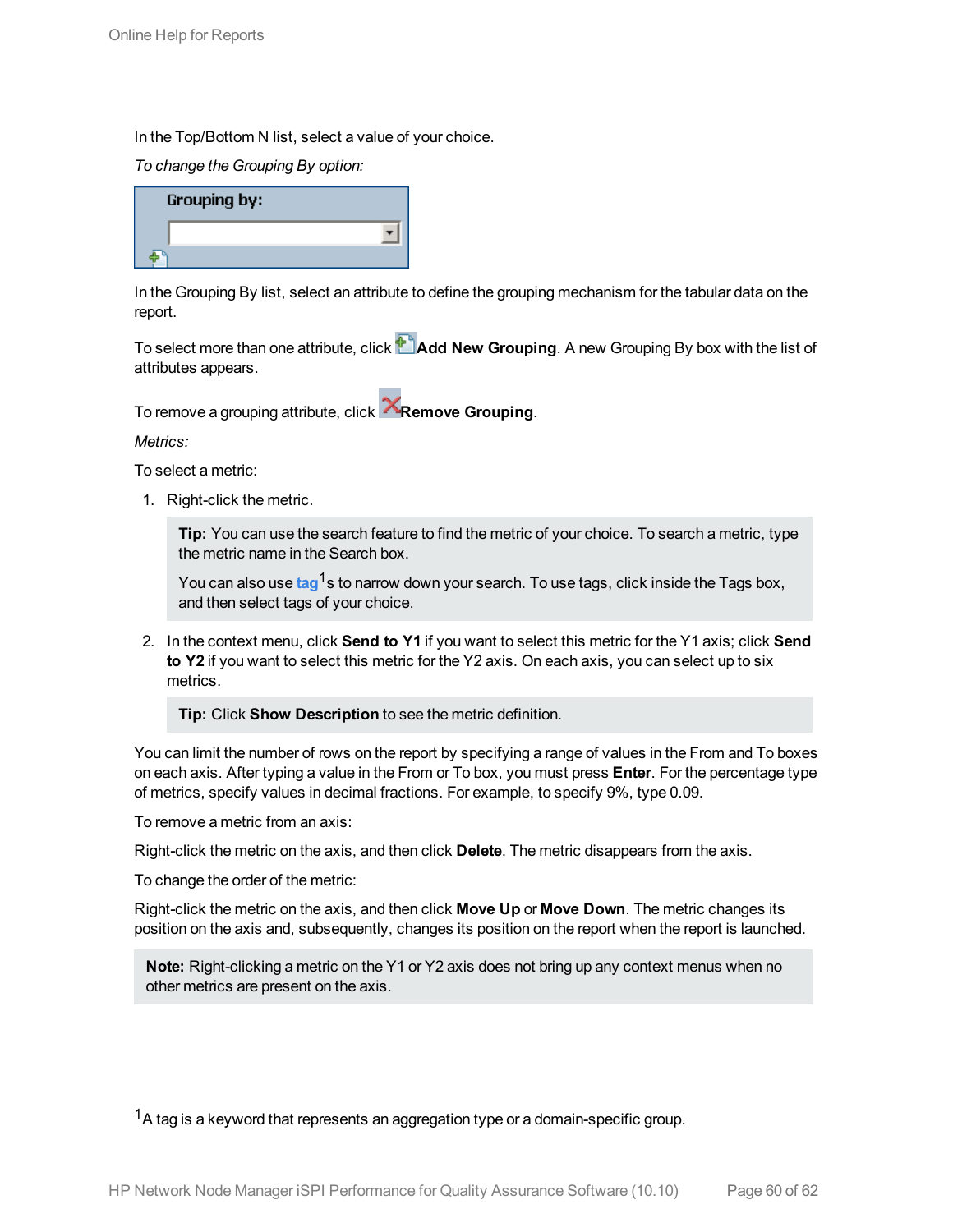### <span id="page-60-0"></span>Defaults

### **Time**

- Relative start: Yes
- Interval: (Last rolling) 1 hour
- Grain: 5 minutes

### **Topology**

- Topology group tracking method: SCD Type 1
- Filter attribute selection: None

### **Options**

- Top/Bottom N: Top 10
- Grouping by: Pair Name
- Metrics:
	- Y1: Interface Utilization(%) (avg)
	- Y2: RTT Average(ms) (avg)